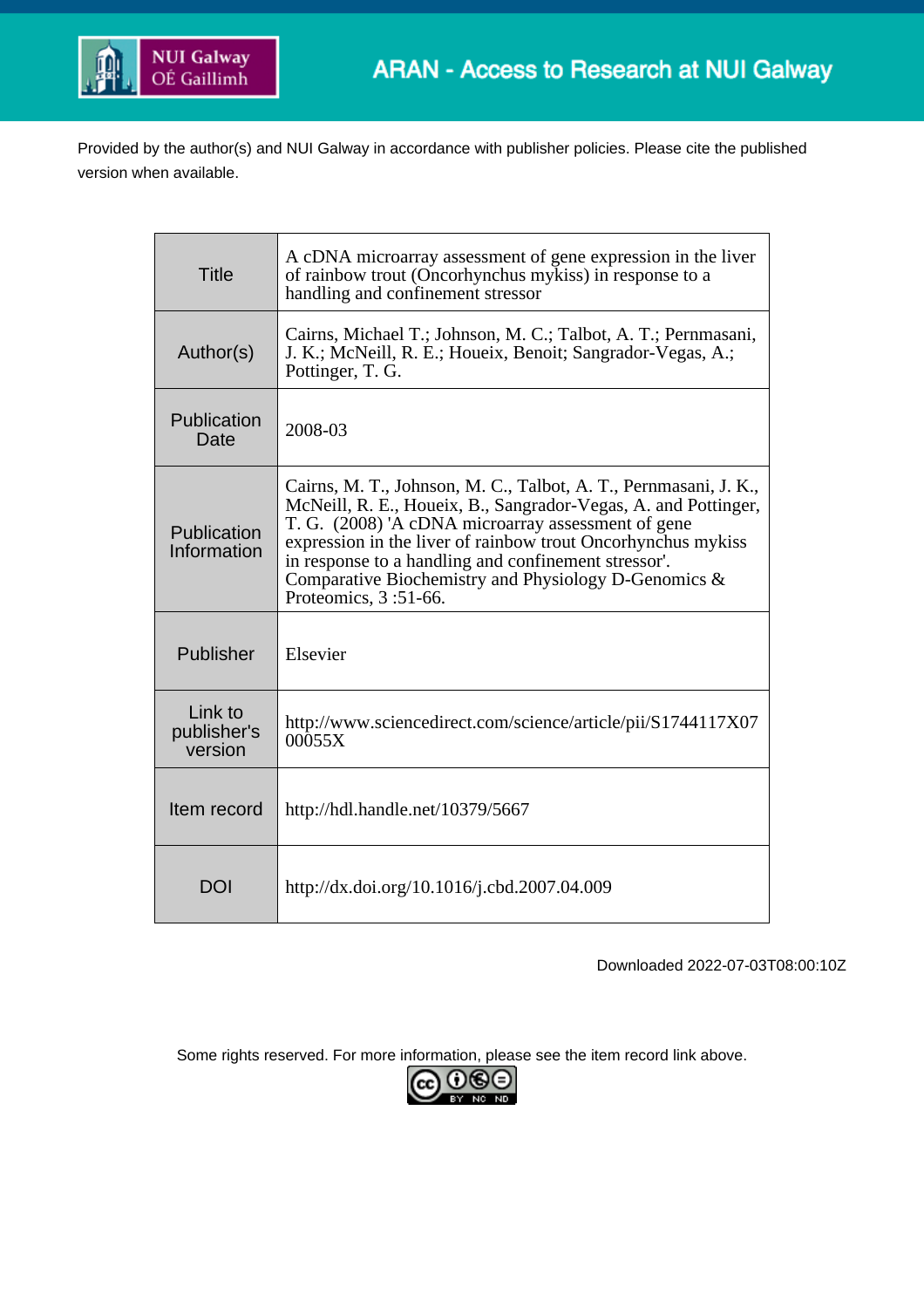| 1              |                                                                                                                            |
|----------------|----------------------------------------------------------------------------------------------------------------------------|
| $\overline{2}$ |                                                                                                                            |
| 3              | A cDNA microarray assessment of gene expression in                                                                         |
| $\overline{4}$ | the liver of rainbow trout (Oncorhynchus mykiss) in                                                                        |
| 5              | response to a handling and confinement stressor.                                                                           |
| 6              |                                                                                                                            |
| 7              |                                                                                                                            |
| 8              | M. T. Cairns <sup>1*</sup> , M. C. Johnson <sup>1</sup> , A. T. Talbot <sup>1</sup> , J. K. Pemmasani <sup>1</sup> , R. E. |
| 9              | McNeill <sup>1</sup> , B. Houeix <sup>1</sup> ,                                                                            |
| 10             | A. Sangrador-Vegas <sup>1</sup> , and T. G. Pottinger. <sup>2</sup>                                                        |
| 11             |                                                                                                                            |
| 12             | <sup>1</sup> National Diagnostics Centre, National University of Ireland, Galway, Ireland                                  |
| 13             | $2$ Centre for Ecology and Hydrology, Lancaster Environment Centre, Library Avenue,                                        |
| 14             | Bailrigg, Lancaster LA1 4AP, United Kingdom                                                                                |
| 15             |                                                                                                                            |
| 16             |                                                                                                                            |
| 17             | * Corresponding author. Tel.: +353 91492094; Fax: +353 91586570;                                                           |
| 18             | E-mail address: michael.cairns@nuigalway.ie                                                                                |
| 19             |                                                                                                                            |
| 20             |                                                                                                                            |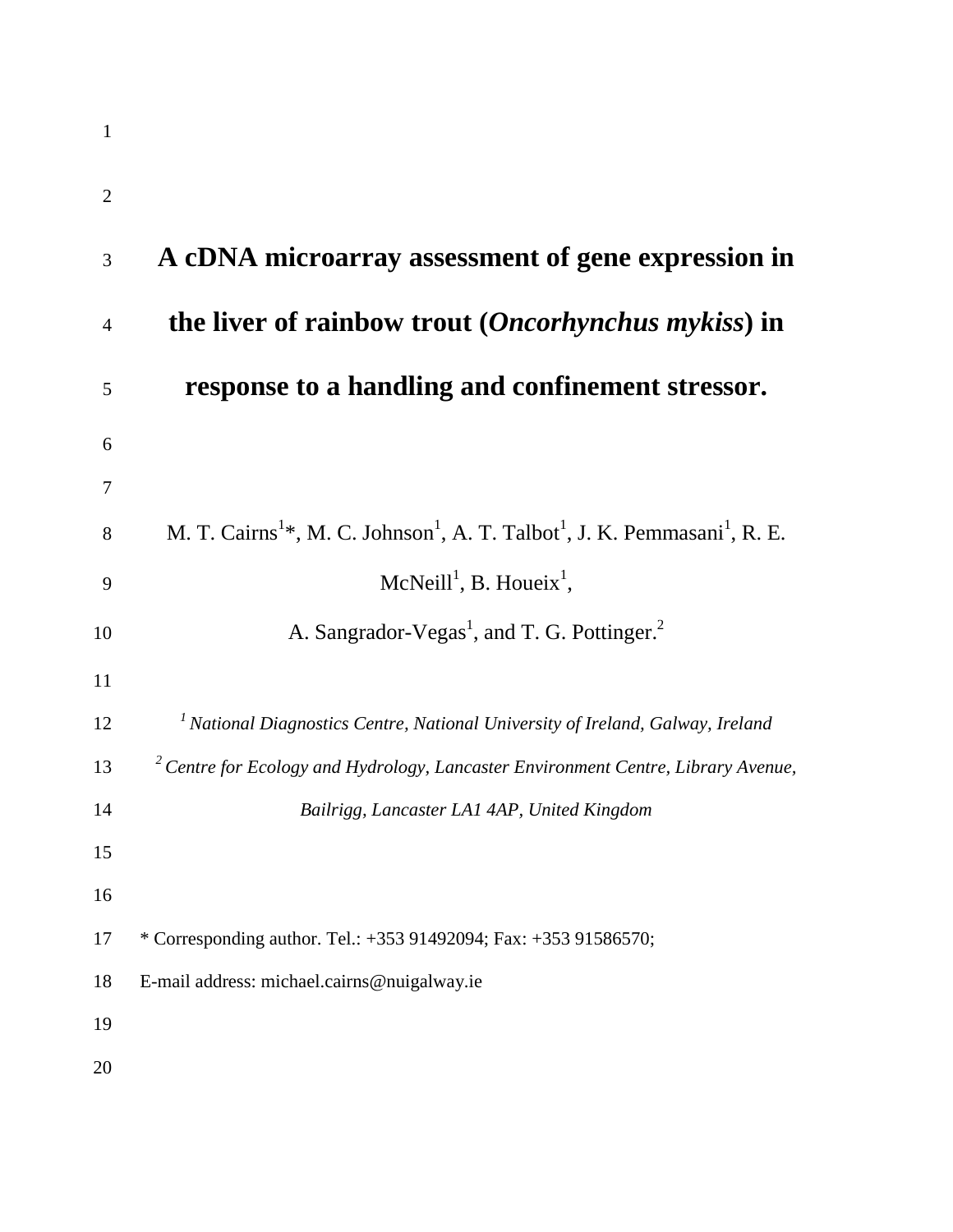#### **Abstract**

 A purpose-designed microarray platform (Stressgenes, Phase 1) was utilised to investigate the changes in gene expression within the liver of rainbow trout during exposure to a prolonged period of confinement. Tissue and blood samples were collected from trout at intervals up to 648 h after transfer to a standardised confinement stressor, together with matched samples from undisturbed control fish. Plasma ACTH, cortisol, glucose and lactate were analysed to confirm that the neuroendocrine response to confinement was consistent with previous findings and to provide a phenotypic context to assist interpretation of gene expression data. Liver samples for suppression subtractive hybridization (SSH) library construction were selected from within the experimental groups comprising "early" stress (2-48h) and "late" stress (96-504h). In order to reduce redundancy within the four SSH libraries and yield a higher number of unique clones an additional subtraction was carried out. After printing of the arrays a series of 55 hybridisations were executed to cover 6 time-points. At 2h, 6h, 24h, 168h and 504h 5 individual confined fish and 5 individual control fish were used with control fish only at 0h. A preliminary list of 314 clones considered differentially regulated over the complete time course was generated by a combination of data analysis approaches and the most significant gene expression changes were found to occur during the 24h to 168h time period with a general approach to control levels by 504h. Few changes in expression were apparent over the first 6h. The list of genes whose expression was significantly altered comprised predominantly genes belonging to the biological process category (response to stimulus) and one cellular component category (extracellular region) and were dominated by so-called acute phase proteins. Analysis of the gene expression profile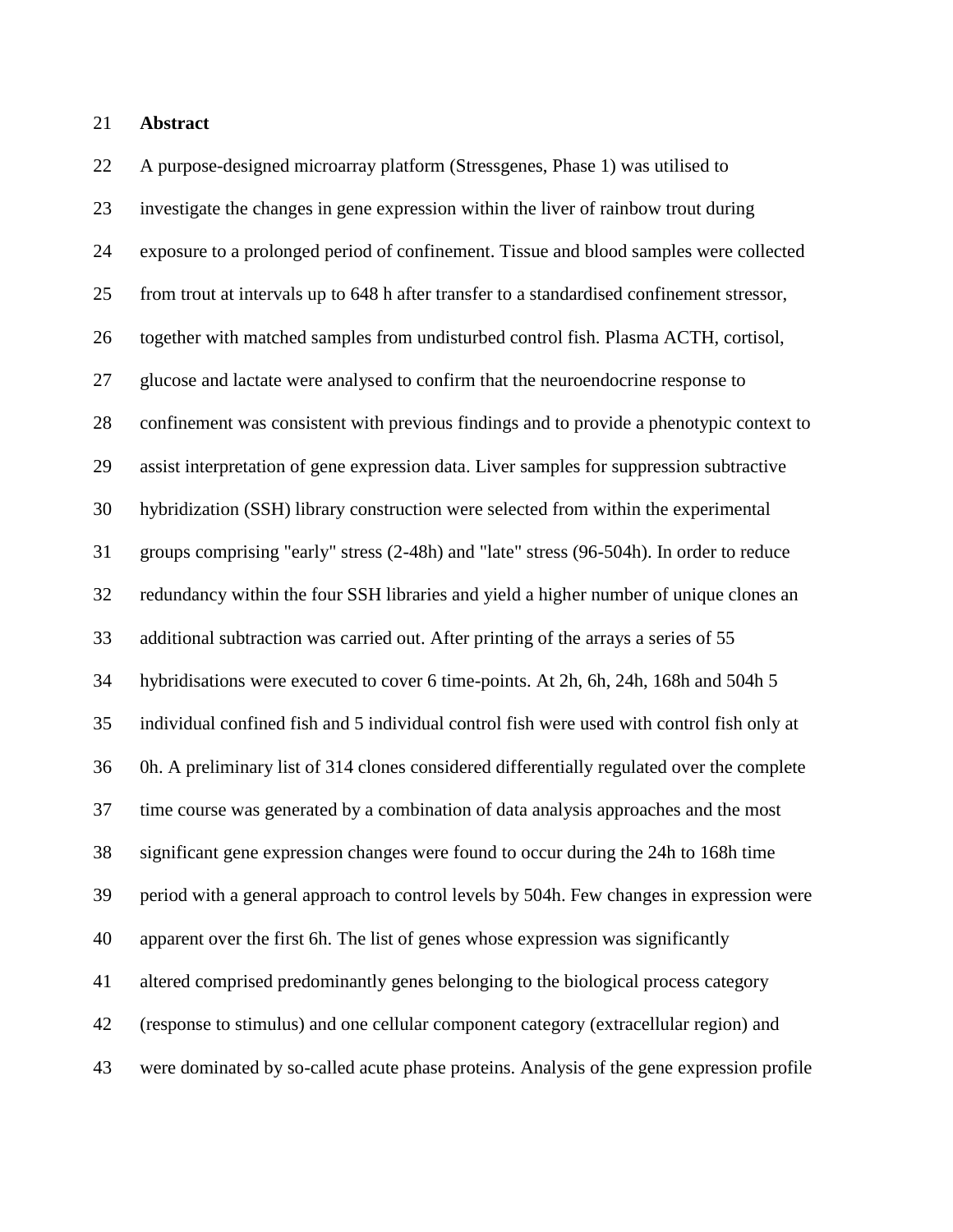| 44 | in liver tissue during confinement revealed a number of significant clusters. The major     |
|----|---------------------------------------------------------------------------------------------|
| 45 | patterns comprised genes that were up-regulated at 24 h and beyond, the primary             |
| 46 | examples being haptoglobin, $\beta$ -fibrinogen and EST10729. Two representative genes from |
| 47 | each of the six k-means clusters were validated by qPCR. Correlations between               |
| 48 | microarray and qPCR expression patterns were significant for most of the genes tested.      |
| 49 | qPCR analysis revealed that haptoglobin expression was up-regulated approximately 8-        |
| 50 | fold at 24 h and over 13-fold by 168 h.                                                     |
| 51 |                                                                                             |
| 52 |                                                                                             |
| 53 |                                                                                             |
| 54 | Keywords: rainbow trout, Oncorhynchus mykiss, stress, microarray, gene expression           |
|    |                                                                                             |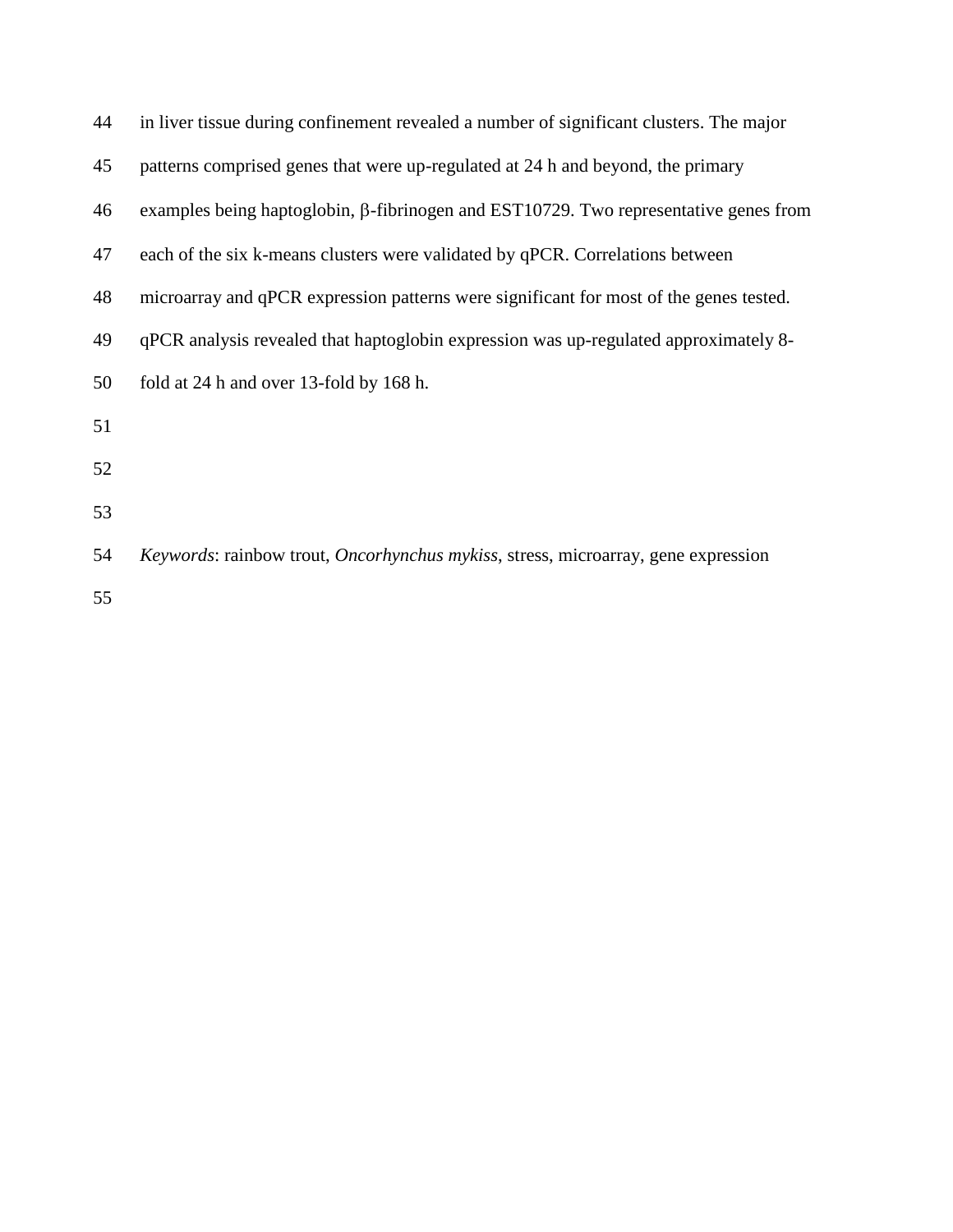#### **1. Introduction**

 The vertebrate stress response is a highly conserved suite of neuroendocrine, physiological and behavioural adjustments that, when evoked, enhance the individuals likelihood of survival when exposed to destabilising and challenging circumstances (Johnson et al., 1992). The stress response in fish has been the subject of much interest, not only in an evolutionary and comparative context, but also because of the perceived impact of stress on the welfare and productivity of aquacultured fish (Pottinger and Pickering, 1997). Aquacultured fish species are essentially non-domesticated (Price, 1999; Vandeputte and Launey, 2004), few generations removed from the wild type, and therefore respond inappropriately to relatively benign events that occur unavoidably within the aquaculture environment, such as routine husbandry procedures, transport and related activities. They may also be adversely affected by holding conditions that impose levels of inter-individual interaction or other behavioural conditions that are at odds with the normal life-history requirements of the species (Huntingford, 2004). Where activation of the stress response is intermittent or prolonged the adverse outcomes for growth, reproductive function and immunocompetence are well-documented (Bonga, 1997).

 Selective breeding of aquacultured fish to improve economically important traits such as fecundity and growth rate is an established practice (Gjoen and Bentsen, 1997; Hulata, 2001). There is now increasing effort being directed at evaluating the feasibility of selective breeding for a reduced stress response, as a means to improve performance across a range of traits (Pottinger, 2000; Pottinger and Carrick, 1999; Wang et al., 2004). In order for this approach to become practicable, we require a greater understanding of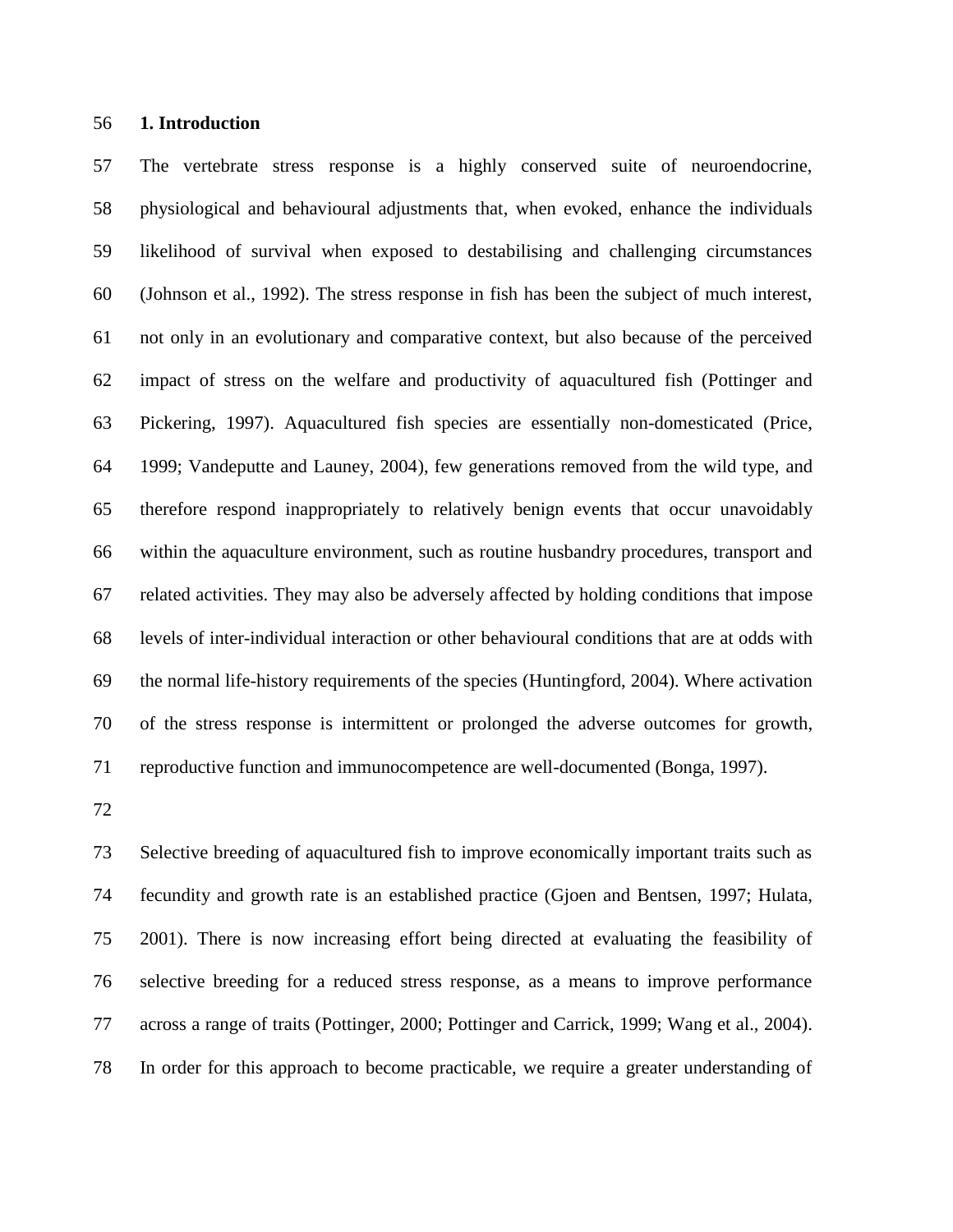the genetic basis of the stress response than is currently available - relying solely on phenotypic performance markers is imprecise – and we require genetic markers of desirable stress-related traits.

 The aim of the present study was to utilise a purpose-designed microarray platform to investigate the changes in gene expression that occur within a single tissue, the liver, in rainbow trout during prolonged exposure to stressful conditions. A well-established non- invasive model stressor, prolonged confinement (Pottinger and Pickering, 1992), was used to elicit a neuroendocrine stress response in adult rainbow trout and a range of phenotypic endpoints was measured to provide a contextual basis for the interpretation of the microarray data. Analysis of gene expression in the liver tissue of the stressed fish was addressed by: (1) constructing a series of cDNA libraries enriched for genes differentially regulated during stress; (2) applying cDNA microarray technology to investigate the global response of the liver to the stressor, and (3) seeking to identify genes and processes that might ultimately provide markers of stress responsiveness.

#### **2. Materials and Methods**

#### *2.1 Experimental animals*

 Ten days prior to the start of the study 360 adult rainbow trout (CEH 2000, unselected, 98 mixed-sex; mean weight  $\pm$  SEM: 236  $\pm$  4.3 g) were distributed evenly between 20 holding tanks (18 fish/tank). Each tank (circular, glassfibre, 1000 l) was supplied with a constant flow of lake water (25 l/min) at ambient temperature. Prior to the start of the time-course study the fish were fed commercial food (Skretting Standard Expanded 40) at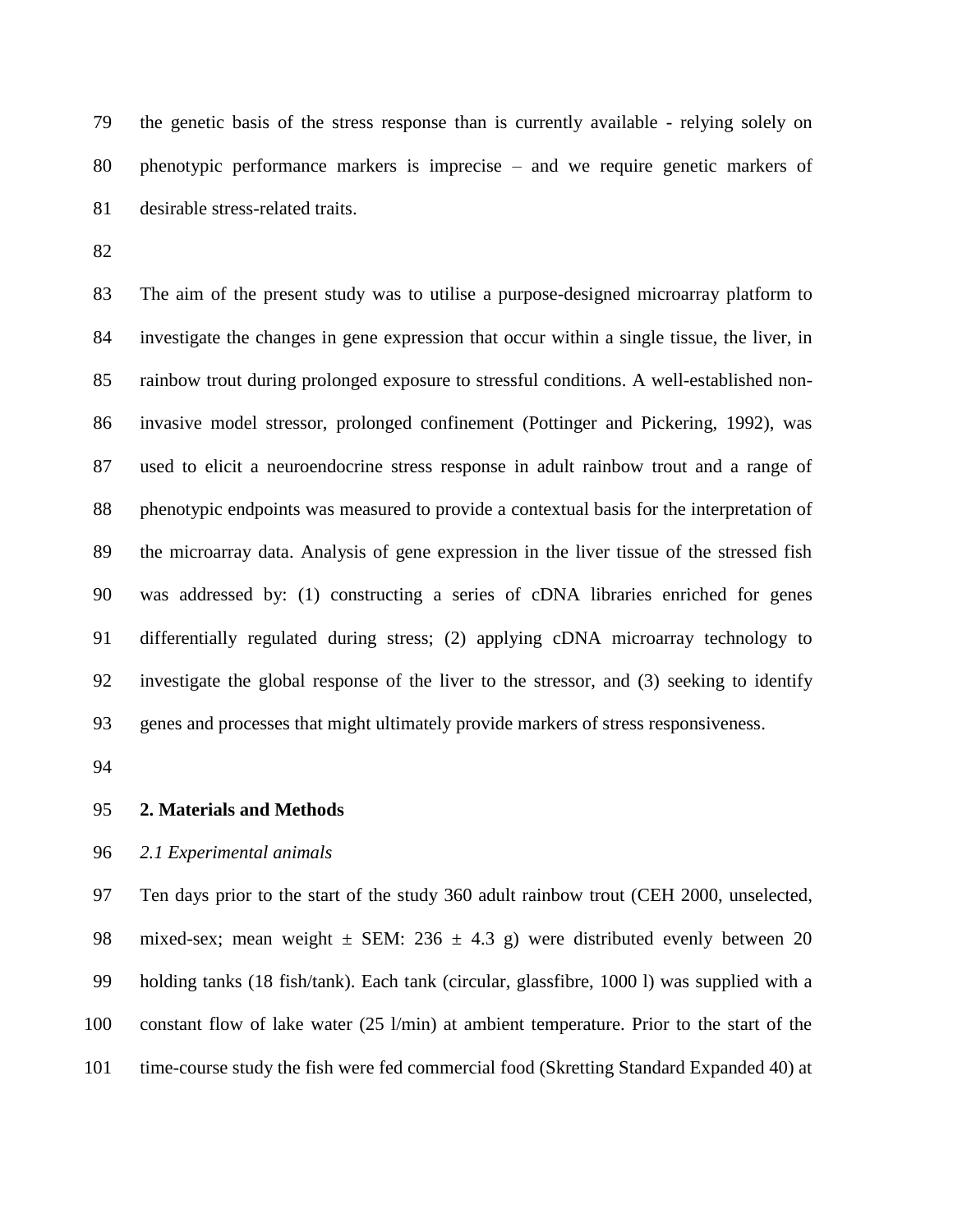the manufacturers recommended rate. During the study food was withheld from both the control and confined fish because of the potentially confounding effects of stress-induced appetite suppression.

*2.2 Protocol for confinement stress*

 Twelve fish from each of ten of the holding tanks were transferred by dip net to pairs of confinement tanks (6 fish/tank, 50 l capacity, 15 l/min flow through) at intervals. The transfers were carried out at appropriate intervals to allow the sampling and processing of fish at 0, 1, 2, 4, 6, 24, 48, 96, 168, 336, 504 and 648 h after the onset of confinement. In addition, at each of these time-points 6 fish each from two of the ten remaining undisturbed holding tanks were sampled, providing 12 stressed and 12 control fish, from duplicate holding tanks/confinement tanks, at each time point. This protocol necessitated the repeated sampling of control tanks, however the interval between successive episodes of disturbance was considered to be of sufficient duration, and the degree of disturbance so minor, as not to impinge on the results of the study.

# *2.3 Sample collection and tissue processing*

 At each sample point, 6 fish were netted rapidly from the holding/confinement tank and transferred to an anaesthetic/sedative solution (2-phenoxyethanol; 1:2000; Sigma- Aldrich). Blood samples were collected from the caudal vessels into syringes, then the fish were weighed, measured and killed by spinal section. Each syringe contained EDTA (1.5 mg/ml blood; Sigma-Aldrich) as anticoagulant and the antiprotease aprotinin (3000 KU/ml blood; Sigma-Aldrich). Tissues (liver, skin, head kidney, brain, pituitary) were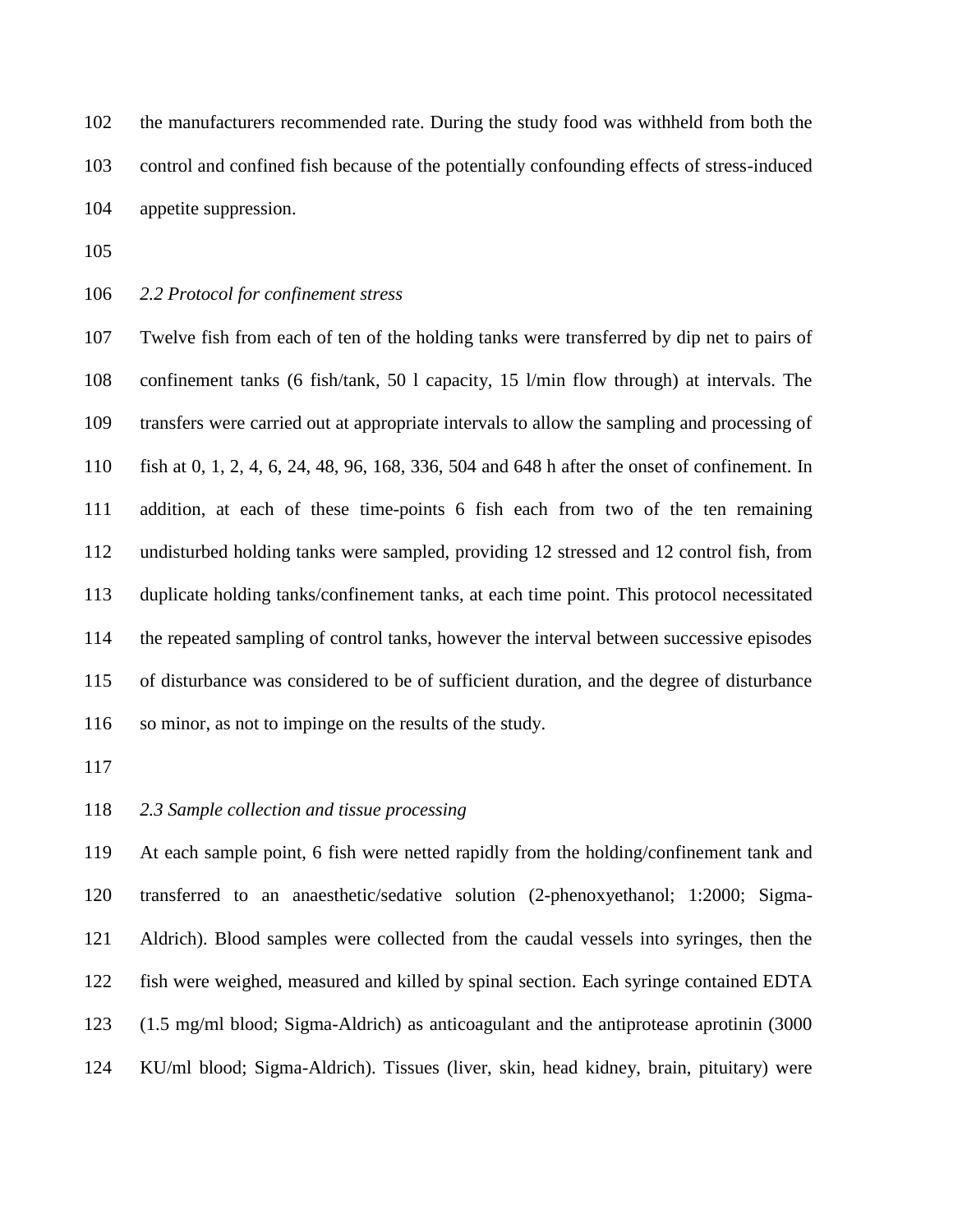dissected rapidly and transferred either to labelled cryotubes, or wrapped in foil, before 126 being snap frozen in liquid  $N_2$  and stored at -80°C. Blood samples were held on ice before 127 being centrifuged at  $4^{\circ}$ C. Plasma was aspirated and stored frozen  $(-20^{\circ}$ C) in 100 µl aliquots for subsequent analysis.

# *2.4 Hormone and metabolite analysis and statistical evaluation*

 Analyses of conventional indicators of the neuroendocrine stress response were carried out in order to support the interpretation of array data, and to confirm that the physiological status of the fish was as intended. Plasma corticotropin (ACTH) and cortisol levels were determined by RIA (Balm and Pottinger, 1993; Pottinger and Carrick, 2001) and plasma glucose and lactate levels were determined spectrophotometrically (Sigma Diagnostics procedures nos. 510 and 735). The hormone and metabolite data were subjected to analysis of variance (ANOVA, GENSTAT) with time and treatment (stressed, control) as factors and fish within tanks as blocking structure. Significant differences were determined using the estimated SE of the differences between means derived from the ANOVA. Where mean and variance were found to be interdependent, the data were log-transformed prior to analysis.

*2.5 RNA isolation*

 Liver samples for SSH library construction were selected from within the experimental groups on the basis of blood cortisol levels. Only unstressed fish with cortisol levels < 15 ng/ml were used for the control group, while fish with cortisol levels > 25 ng/ml were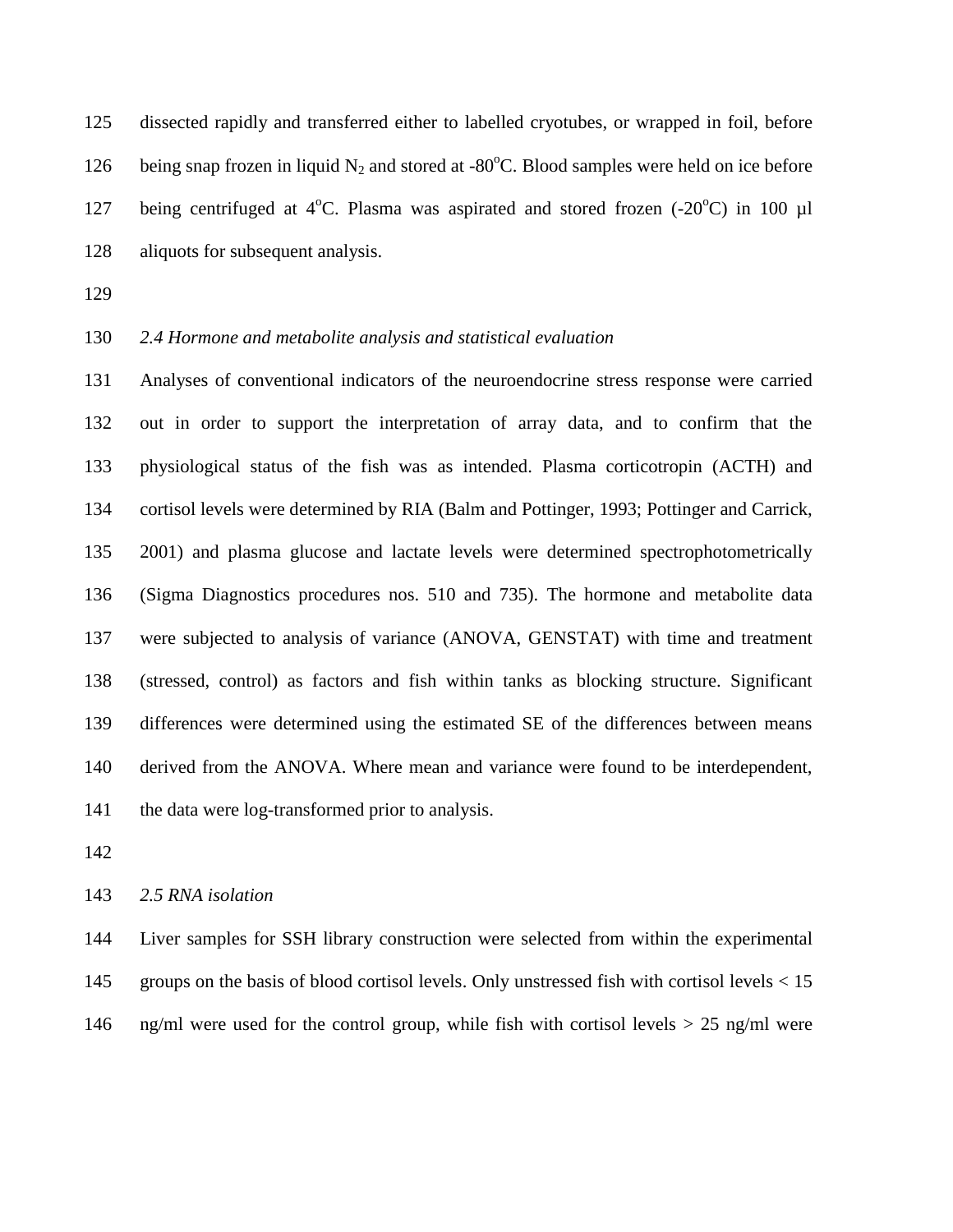selected from among the stressed fish. Only female fish were selected for RNA isolation to avoid expression anomalies that might be due to sex differences.

 Total RNA was isolated using the RNeasy Maxi Kit (Qiagen). Routinely 0.3-0.5g liver tissue yielded 1-2.5mg total RNA. An on-column DNase treatment step was incorporated to yield samples predominantly free of contaminating DNA. The integrity of the RNA 153 was checked by separating 5µg of RNA on formaldehyde denaturing gels. Only samples 154 that showed no degradation after probing with an  $\alpha^{32}P$ -labelled  $\beta$ -actin control cDNA, as indicated by a sharp band with no 'tailing' were used for microarray analysis. Subsequently all samples were re-analysed on the Agilent Bioanalyser: RNA Integrity 157 Numbers (RIN) averaged 9.72  $\pm$  0.38. RNA was quantified by UV spectrometry at 260nm (Shimadzu UV-1601). Following evaluation of blood cortisol levels it was decided to divide both stress and control samples into "early" (2-48h) and "late" (96- 160 504h) groups. Each group was represented by 9-13 fish. Poly A<sup>+</sup> RNA was isolated from pooled RNA samples with affinity columns using the Oligotex mRNA Kit (Qiagen). The average yield of mRNA from 1mg of liver total RNA was 2%. Integrity and enrichment 163 of the poly  $A^+$  RNA was checked again using a  $\beta$ -actin probe.

 For microarray screening, 5 samples of stressed and 5 samples of control fish were obtained for each of the time points 0 h (control only), 2h, 6h, 24h, 168h and 504h. Although only females were employed, there was no selection on the basis of cortisol 168 levels. The quality of all these samples was verified by probing northern blots with  $\beta$ -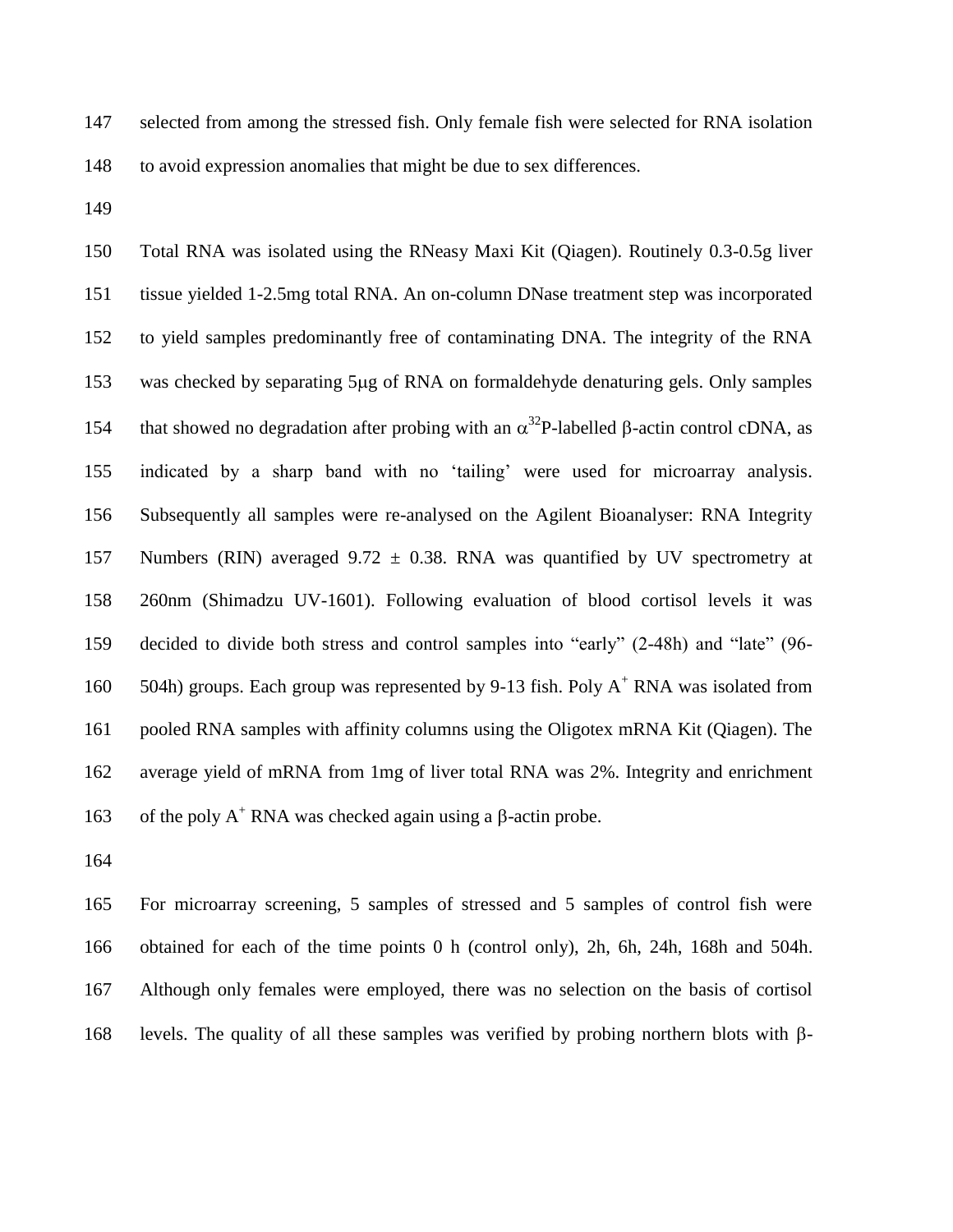actin. Because an insufficient number of high quality RNA preparations were available the 48h and 96h time points were excluded.

# *2.6 SSH library construction*

 Four suppression subtractive hybridization (SSH) libraries were constructed using the PCR-Select cDNA Subtraction Kit (BD Biosciences). These corresponded to 'early' and 'late' fish groupings (see previous section) and both the forward and reverse subtractions: each subtraction was a stress group with its corresponding control group. SSH was 177 performed following the manufacturer's protocol on 2  $\mu$ g poly A<sup>+</sup> RNA. An aliquot of 178 the secondary PCR product  $(2 \mu l)$  was cloned into pCR2.1 vector using the TA Cloning Kit from Invitrogen, and transformed into chemically competent TOP10 *E. coli*  180 (Invitrogen). The efficiency observed was 1⋅10<sup>5</sup> colonies/μg of DNA (5,000 colonies per transformation). Twenty-five white colonies were selected from each library and subjected to PCR. Insert sizes varied from 200 bp to 1,300 bp with 97% of clones having inserts. In order to reduce redundancy within the four SSH libraries and yield a higher number of unique clones an additional subtraction was carried out. The procedure was based on labelling the products of one library (or libraries) with biotin, hybridising these with a second library (or libraries), and cloning the unhybridised DNA after magnetic separation with streptavidin-tagged magnetic beads (Carninci et al., 2000). Three subtractions (libraries RTGL5-7) were carried out on the four liver SSH libraries (RTGL1-4).

*2.7 Sequence analysis*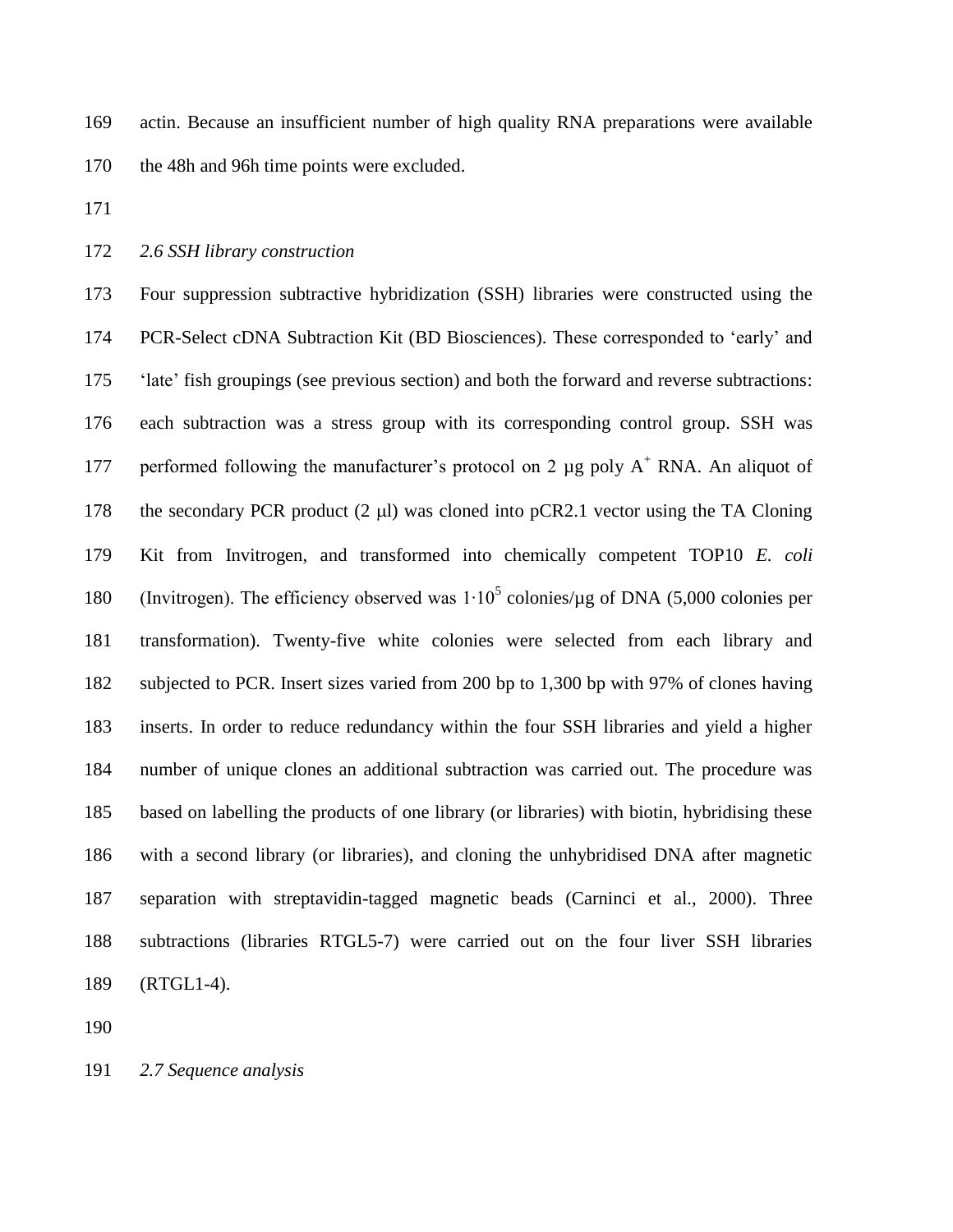At the same time that samples were being prepared for PCR, duplicate plates of glycerol stocks were sequenced (The Sanger Centre, Hinxton, Cambs.). Sequences were edited to remove vector and adaptor sequences, and cleaned and filtered before clustering and annotation by the SIGENAE information system (INRA Toulouse, France). Cleaning involved masking of poor quality bases and low complexity sequences such as polyA sequences. Filtering removed contaminating sequences (bacteria, yeast) and allowed only sequences with more than 100 bases of high quality sequence to pass. Contigs were annotated by comparison to the SwissProt database using the Blastx program (http://www.ncbi.nlm.nih.gov/BLAST/). In addition, because of the 3' bias to SSH libraries, sequences were also analysed and compared to a variety of nucleic acid databases using the EST-Ferret program (Li, W., University of Liverpool; http://legr.liv.ac.uk/)

# *2.8 Micoarray hybridisations*

 PCR (96-well) was carried out in detergent-less conditions in 30 mM Tricine, pH 8.0 207 containing 50 mM KCl, 2 mM  $MgCl<sub>2</sub>$ , 0.2 mM dNTPs and 0.2 $\mu$ M of each nested primer (same primers as used in the final stage of the SSH library construction). The reaction 209 volume was 75 µl and 2.5 units of Biotaq (Bioline, UK) were used per reaction. Templates were the glycerol stocks of the SSH clones. Quality of PCR products was assessed on ethidium bromide-stained agarose gels: single products of approximately equal concentration were required. Printing of the arrays was carried out at the University of Liverpool without further purification of PCR products.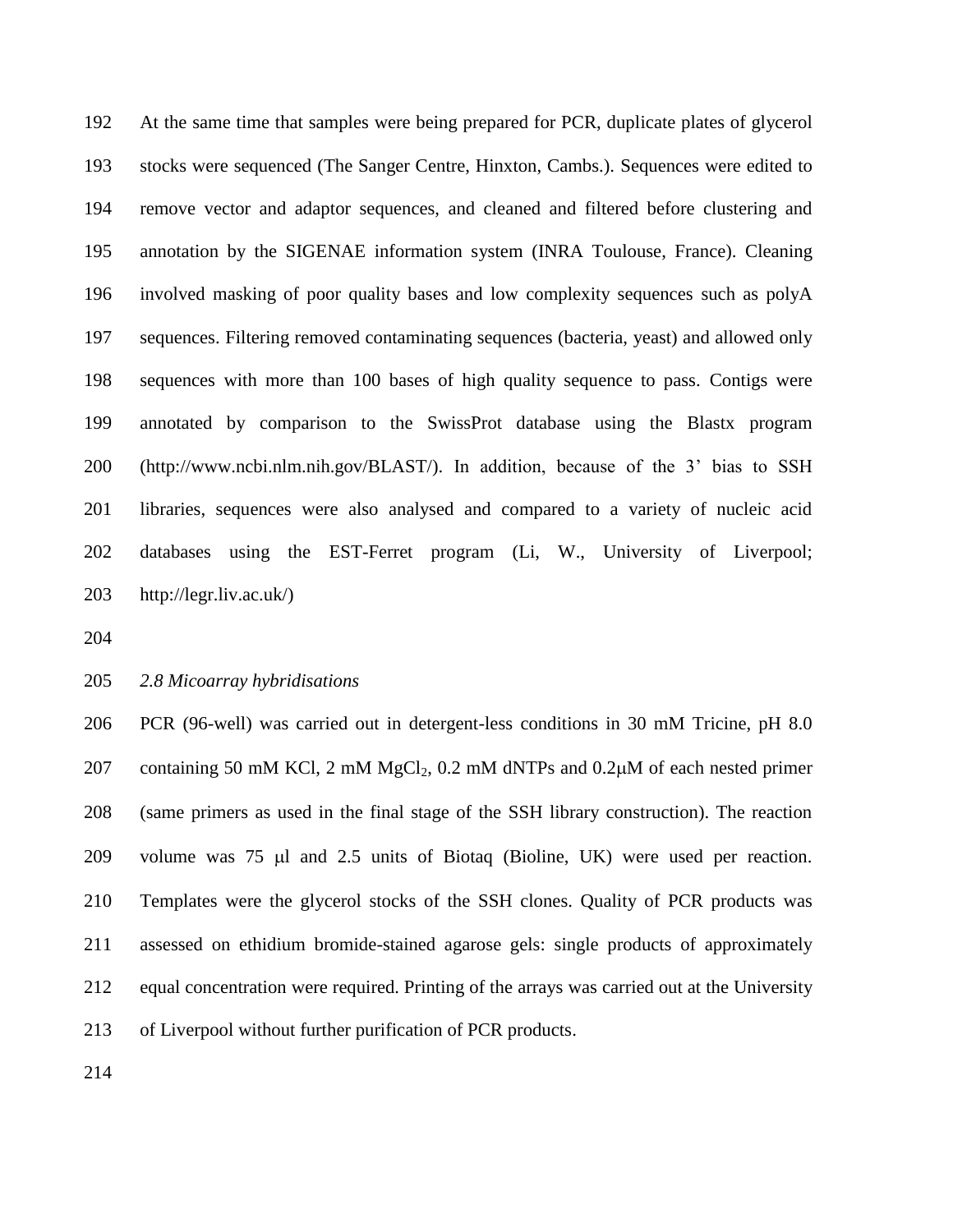215 A reference design approach was taken for the microarray hybridisations: all 216 experimental samples  $(10 \mu g)$  were labelled with one of the two dyes and compared to a 217 reference sample (10  $\mu$ g) labelled with the second dye that consisted of a pool of all the 218 RNA samples used in the experiment. Denatured RNA  $(10 \mu g)$  was reversed transcribed 219 with 75 units Stratascript reverse transcriptase (Stratagene, UK) in a total volume of 20 µl 220 containing RT buffer, 10 mM DTT and 1.25 mM amino-allyl dUTP/dNTP (1:1) mix. The 221 reaction was primed with both an anchored oligo dT primer and a random primer (V9) at 222 0.25  $\mu$ g/ $\mu$ l and incubated at 42<sup>o</sup>C for 1 h before making a second addition of 50 units 223 Stratascript reverse transcriptase. After a further 1 h at  $42^{\circ}$ C the reaction was stopped 224 with 0.45M EDTA in 1M NaOH and neutralised with 0.75M HEPES, pH 7.4 containing 225 0.75M sodium acetate. The cDNA was purified on a Nucleospin column (Macherey-226 Nagel), dried on a vacuum concentrator and resuspended with 5  $\mu$ l 0.1M NaHCO<sub>3</sub>, pH 227 9.0. cDNAs (experimental and reference) were labelled with Cy5 and Cy3 dyes 228 (Amersham GE, UK) using the indirect labelling procedure as directed by the supplier. 229 After combining Cy5 and Cy3 labelled cDNAs and removal of unincorporated dyes on a 230 Nucleospin column (Macherey-Nagel), samples were resuspended to 100µl with 231 ArrayHyb Low Temp Hybridisation Buffer (Sigma, UK) at 65°C.

232

 Slides printed at the University of Liverpool were denatured by immersion in boiling 18M $\Omega$  water for 1 min. Denatured, labelled target cDNA was applied to the microarray slides, covered with a lifter slip (Erie Scientific) and the slides were incubated in a 236 hybridisation chamber (Genetix) at  $50^{\circ}$ C for 16 h. After hybridisation all slides were washed manually in 1x SSC, 0.1% SDS, 1mM DTT (2 x 5 min), 0.1xSSC, 0.1% SDS,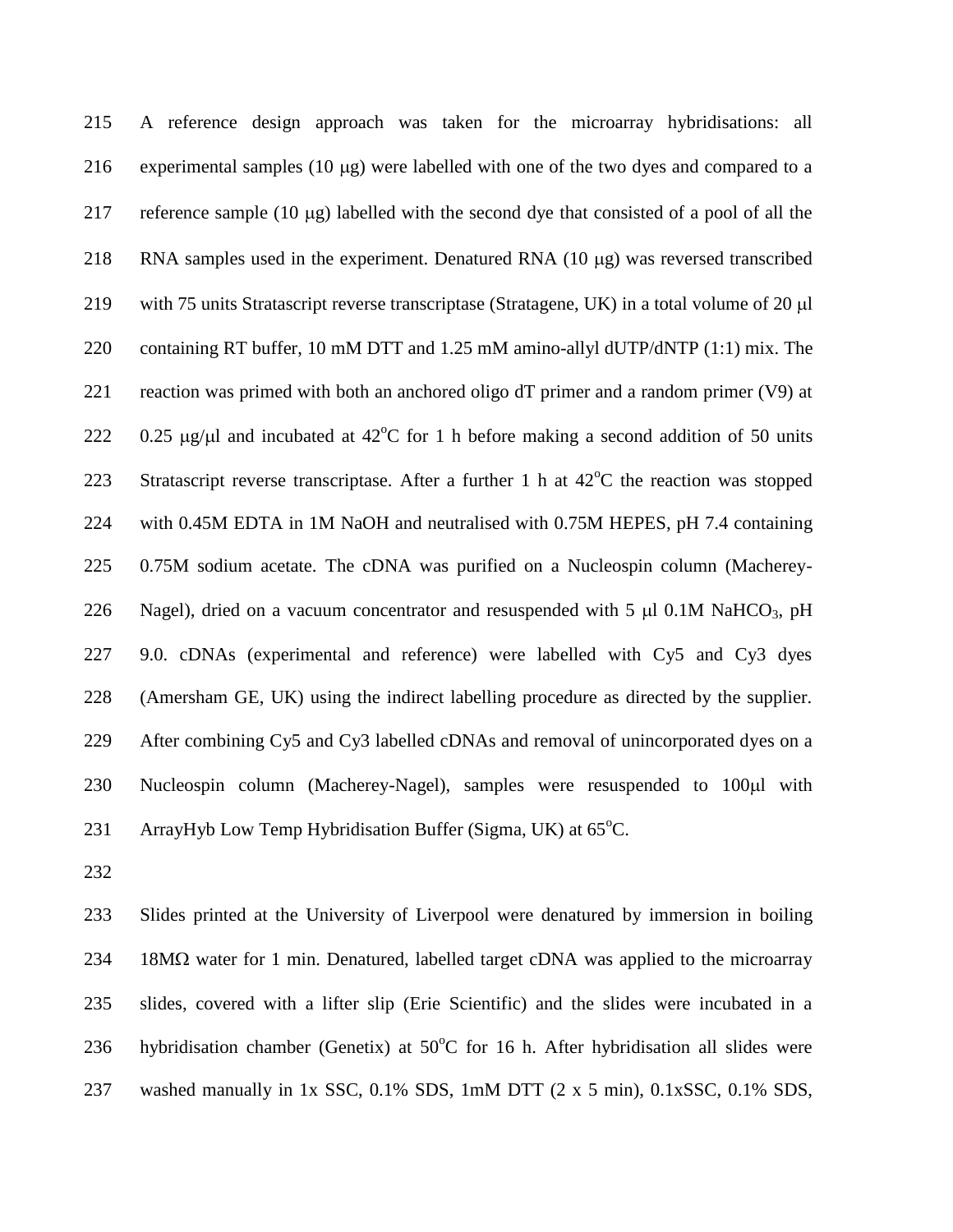238 1mM DTT (2 x 5 min), rinsed briefly in  $18M\Omega$  water (all solutions pre-warmed to 55<sup>o</sup>C) and immersed briefly in room temperature isopropanol. Slides were centrifuged to dryness and scanned immediately on a ScanArray Express HT scanner (Perkin Elmer). Genepix software (GRI Ltd, UK) was employed to facilitate data acquisition from the images. Any spots in poor areas of the slides (smears, dust specks, poor spot morphology) were manually flagged as 'bad'.

 A series of 55 hybridisations were planned to cover six time-points. At 2 h, 6 h, 24 h, 168 h and 504 h: five individual confined fish and five individual control fish (biological replicates) were used. Only control fish were required for the 0 h time point. Although the hybridisations utilised several batches of slides, these were distributed across conditions and time points to minimise the possibility of bias arising.

# *2.9 Microarray analysis*

 Stage 1 of the analysis in GeneSpring involved an overview of all samples in order to highlight or remove spurious samples. Viewing of the Cy5/Cy3 ratios in GeneSpring allowed a subjective appreciation of poor slides that could be dismissed from the analysis. Principal Component Analysis (PCA) was also used to examine variation across the samples with time and with animal: again this indicated slides to exclude from the analysis. Normalisation (after dye swapping) used the Lowess normalisation method even though this approach should not strictly be used on clones when the majority are expected to be differentially regulated. Stage 2 of the analysis involved cleaning up the data by filtering out genes that showed large variability in their Cy5/Cy3 ratios and/or by filtering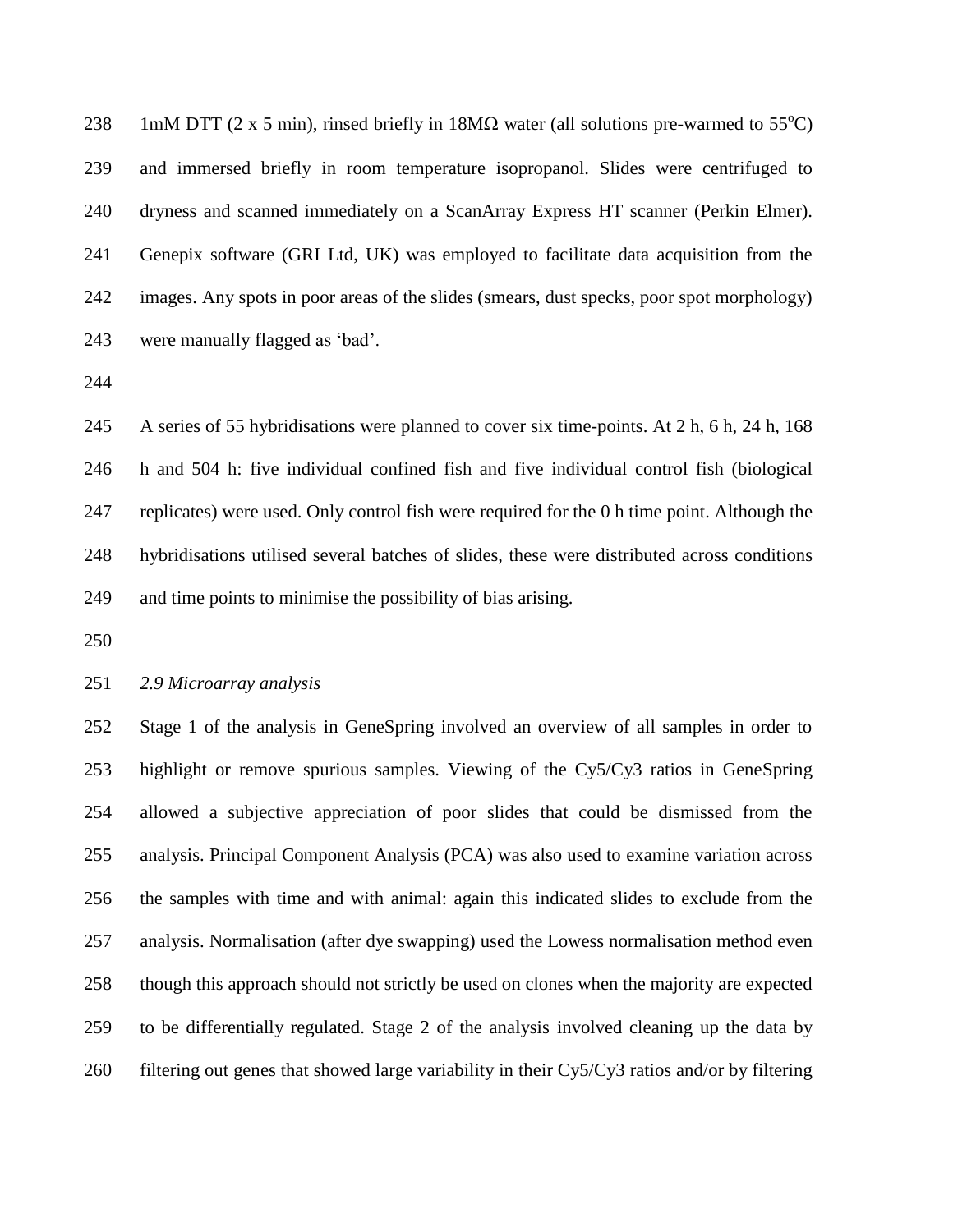out genes with near baseline raw signal intensities. Stage 3 involved the identification of

potential differentially regulated genes by use of one-way ANOVA.

*2.10 Quantitative RT-PCR analysis*

265 Total RNA samples with RNA Integrity Numbers (RIN) averaging  $9.72 \pm 0.38$  were used 266 for qRT-PCR. cDNA was synthesized from 5 µg of total RNA and 500 ng of polydT 267 primer in a reaction volume of 40  $\mu$ l using SuperScript<sup>TM</sup> III reverse transcriptase (Invitrogen) following the supplier's protocol. Primers were designed for qRT-PCR for all selected 12 candidate genes plus two housekeeping genes using Vector NTI Advance™ software (Invitrogen). Size of the amplicons to be produced ranged between 271 100-150 base pairs.  $qPCR$  reactions were set up as follows: 10  $\mu$ l of QuantiTect SYBR 272 Green PCR Kit (Qiagen),  $0.5 \mu M$  final concentration of primers,  $5 \mu I$  of cDNA template 273 at a dilution of 1:12.5 and to a final volume of 20  $\mu$ l with RNase-free water. The Mx3000P® QPCR system (Stratagene) was used for performing the qPCR reaction. The program used for qPCR was 95°C for 15 min, 40 cycles of 95°C for 15 s, annealing at 51 276 –  $60^{\circ}$ C (depending on primers) for 30 s and extension at 72 $^{\circ}$ C for 30 s. Dissociation curves were examined at the end of the PCR reaction to check for unspecific amplification and primer-dimers.

 Relative changes in the expression of candidate genes were calculated using the method described by Pfaffl (2001). To assess the PCR efficiency of each gene, standard curves were created by serial dilution of standard cDNA preparations.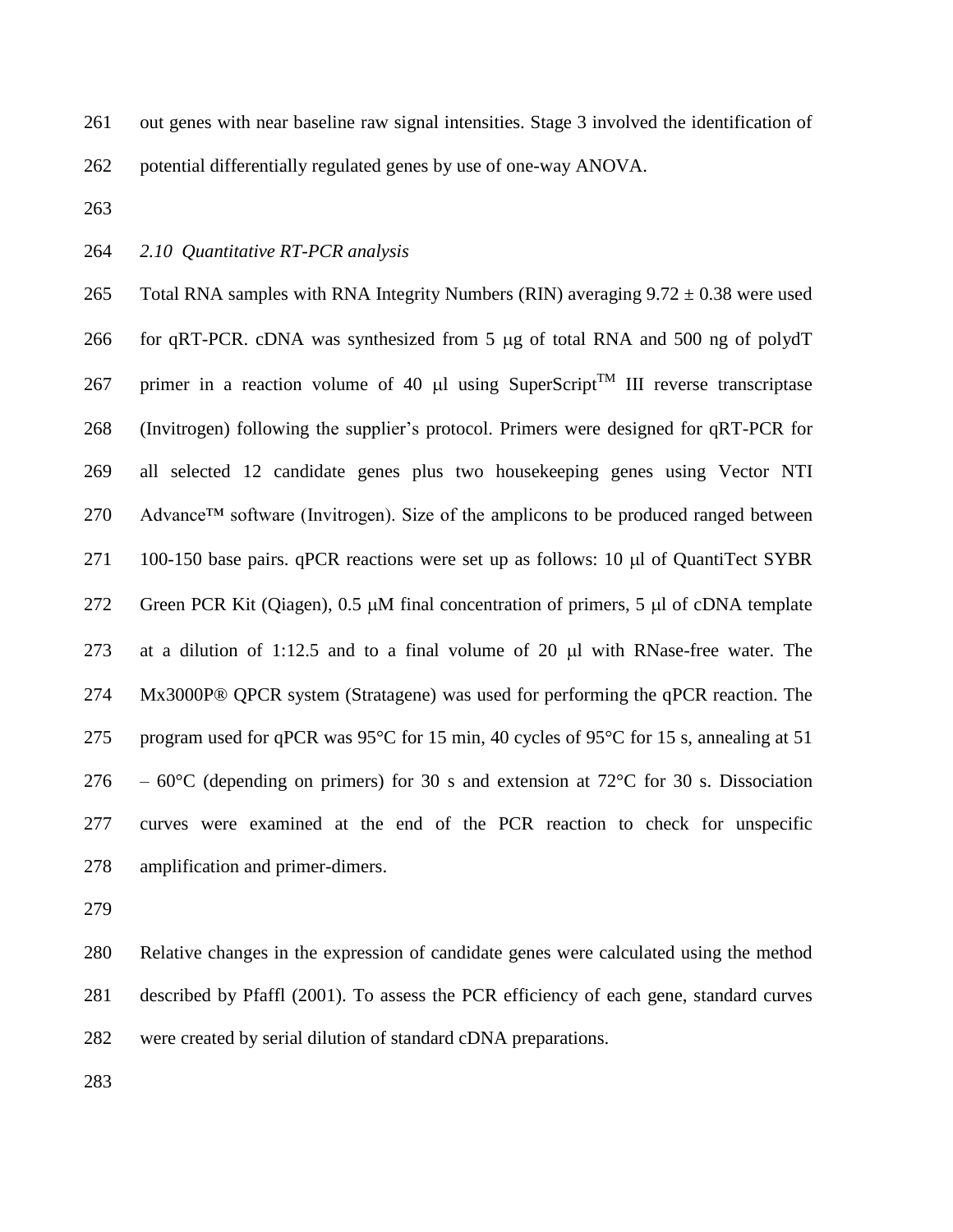**3. Results**

# *3.1 Hormone and metabolite levels during confinement*

 The changes in plasma ACTH, cortisol, glucose and lactate levels in control and confined 288 fish over the duration of the study are shown in Fig. 1  $(a-d)$ .

**[Insert Figure 1]**

*3.1.1 ACTH*

 Overall, ANOVA revealed plasma ACTH levels to be higher in confined than control fish (P<0.001: Fig. 1a). This difference was most pronounced between 24 h and 96 h after the onset of confinement. Plasma ACTH levels in confined fish increased significantly 294 between time 0 and 1 h ( $P<0.01$ ) although a high level of variation among ACTH values in control fish means that no significant difference between control and confined fish was detected at 1 h. There was no significant difference between control values at 0 h and 1 h. The peak in plasma ACTH that was observed at 48 h after the onset of confinement in stressed fish coincides with disturbances in both glucose and lactate in the confined group and suggests that these fish experienced a stressful event that was imposed upon the ongoing confinement. Inspection of the data reveals that the increase was accounted for primarily by the fish within one of the two confinement tanks sampled at this time. It may be the case that agonistic social interaction within this tank was particularly pronounced.

*3.1.2 Cortisol*

 ANOVA revealed highly significant effects of both time (P<0.001) and treatment (P<0.001) on plasma cortisol levels with confined fish displaying overall higher plasma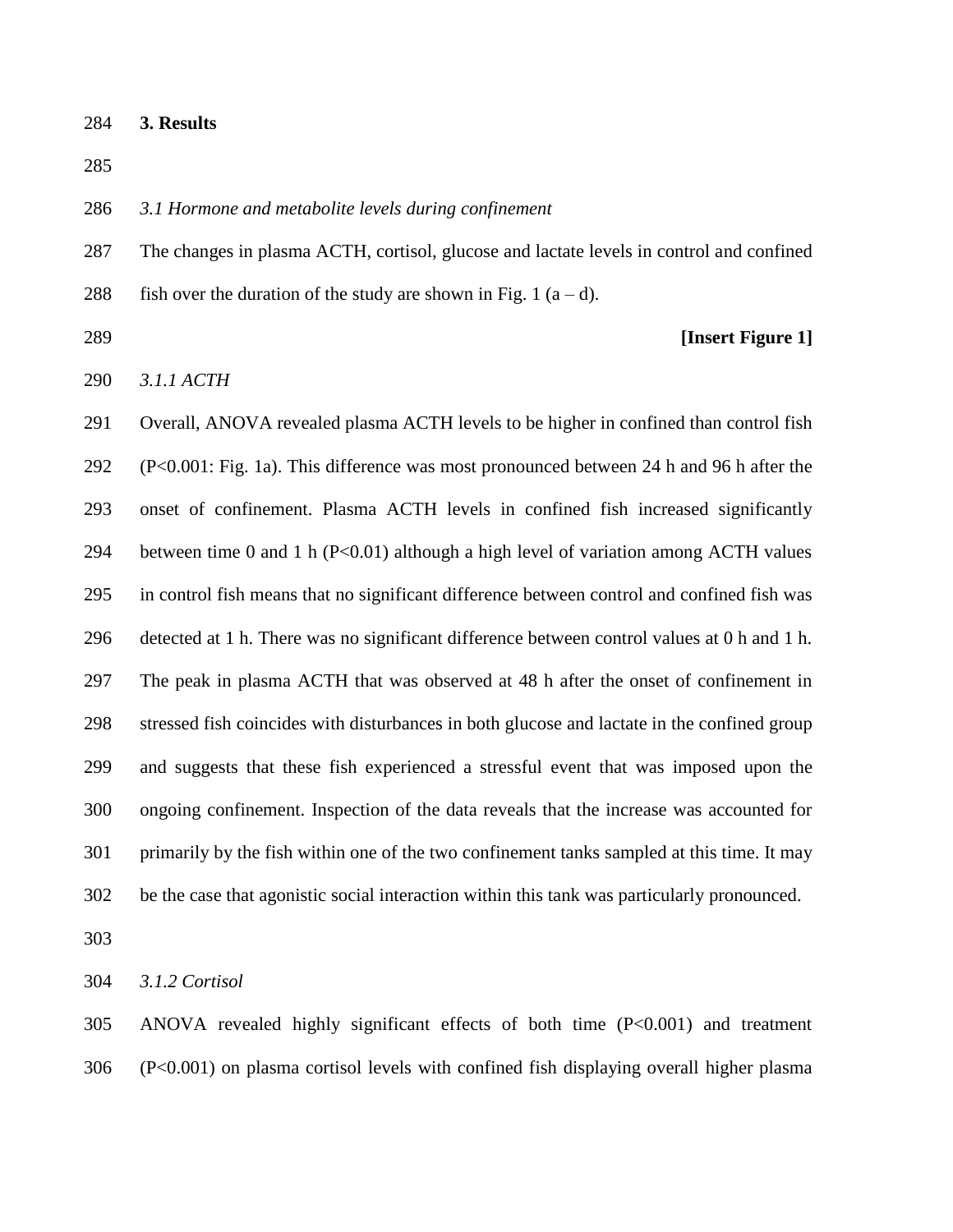cortisol levels than unconfined individuals (Fig. 1b). Plasma cortisol levels rose rapidly following the onset of confinement to reach a level that was consistently sustained until declining between 96 and 336h. Between 336h ad 648h plasma cortisol levels in control and confined fish were statistically indistinguishable. It is noteworthy that little direct correlation between plasma cortisol and plasma ACTH levels was evident, either for treatment groups or individual fish (data not shown). In addition, although not evident from Fig. 1, there was a marked difference in plasma cortisol levels between fish from the two confinement tanks sampled at 48 h, consistent with similar observations for the other determinands. For most of the study period, mean plasma cortisol levels in the control groups remained below 10 ng/ml. However, between 2h and 6h mean levels rose from 5.7 to 38.7 ng/ml before declining again to 6.5 ng/ml by 48h. This is coincident with some minor disturbance of ACTH levels in the control fish and may reflect an unattributable disturbance to the fish in the tanks sampled on these occasions. These tanks had not been sampled previously.

*3.1.3 Glucose*

 Plasma glucose levels changed significantly with both time and treatment (P<0.001: Fig. 1c). There was no evidence of an early elevation in plasma glucose levels following transfer to the confinement tanks but levels began to rise after 6 h to reach a peak at 48 h, before declining to baseline levels between 168 and 336 h. An increase in plasma glucose levels at 48 h in the confined fish was coincident with peaks in plasma ACTH and lactate levels, probably for the reasons noted above. There was a steady and significant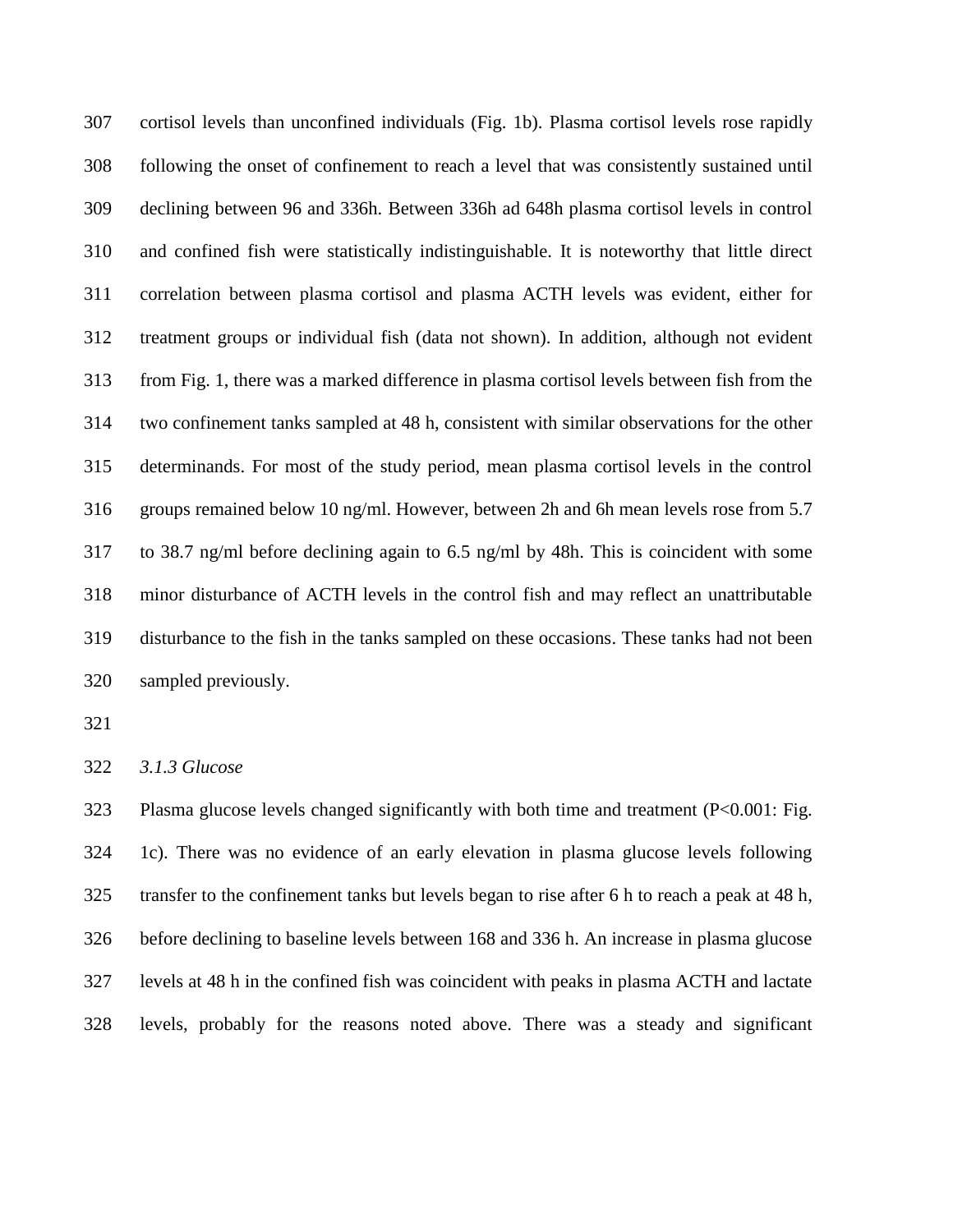(P<0.001) decline in plasma glucose levels in the control fish during the course of the study, presumably related to the absence of food.

*3.1.4 Lactate*

 Significant variation was evident in lactate levels in both control and confined groups (Fig. 1d). The ANOVA reported significant treatment (P<0.001) and time (P<0.001) effects which appeared to have two major components. A significant elevation in plasma lactate levels was evident in confined fish within 1 h of the start of the study (P<0.001). In addition, there was a gradual but significant (P<0.01) increase in lactate levels in control fish between 4 h and 48 h such that lactate levels in confined fish were significantly lower than those in controls for the latter phase of the confinement period. Furthermore, there was a two-fold increase in lactate levels in confined fish at 48 h (P<0.001), at the same time as increases in plasma ACTH and glucose were observed.

*3.2 Sequence analysis*

 The array consisted of 21120 spots most of which were unknown sequences at the time of microarray printing. Of these, 1011 were liver clones isolated from the four confinement stress SSH libraries and 621 were liver clones isolated after the redundancy subtraction from these same four libraries (section 2.6). The complete array will be described elsewhere but an overview of its composition is presented in figure 2. In addition to the 1632 liver clones from confinement stress there were also 1536 pituitary clones and 1152 brain clones from fish exposed to a confinement stressor. Liver clones from fish exposed to a temperature stressor (3072), hypoxia stressor (1536) and pathogen exposure (960)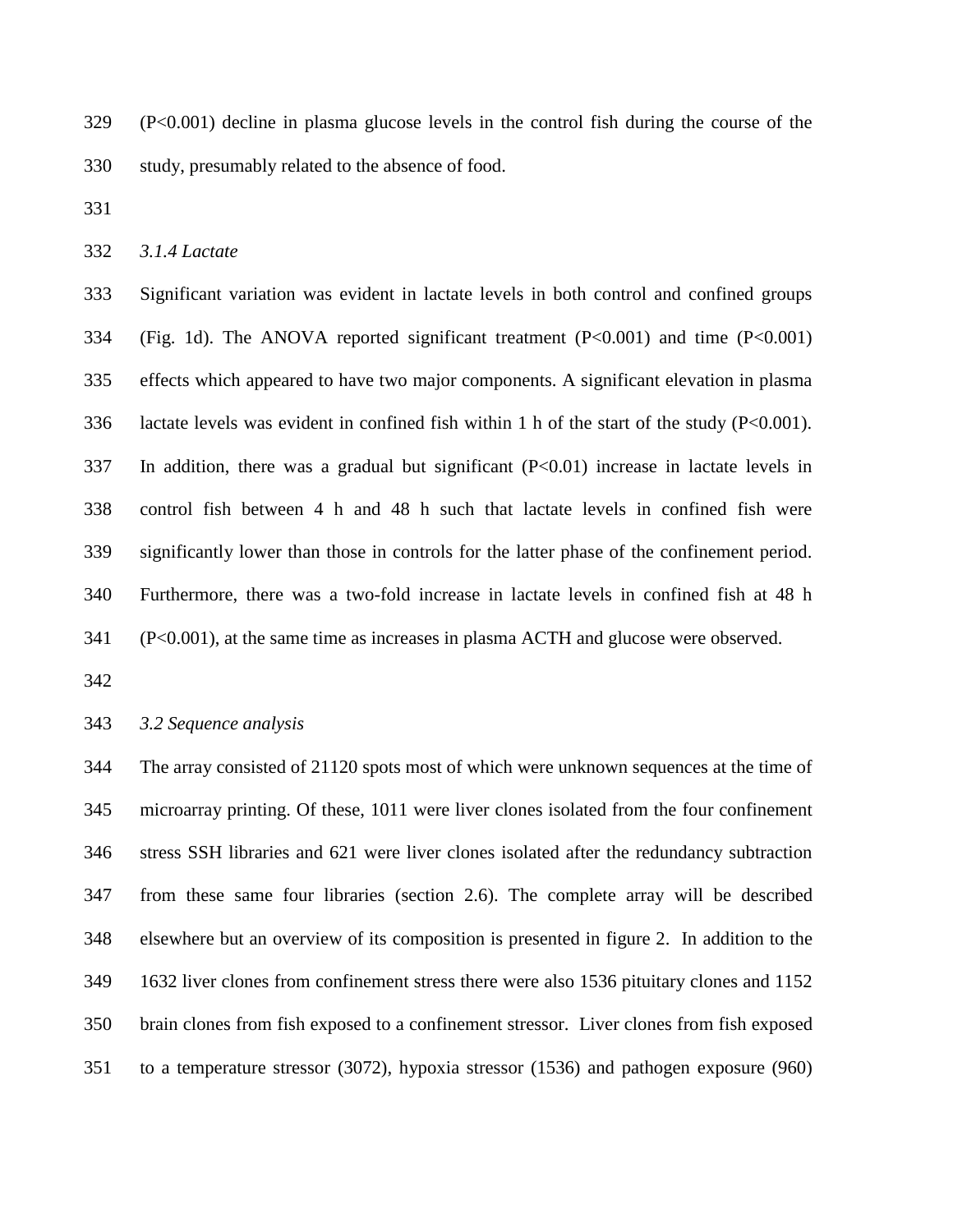were also represented. There were additional clones from the brain tissue of fish exposed to temperature (3072) and hypoxia stressors (1536), muscle clones from temperature (3072) and hypoxia stressor-exposed fish (1536), and gill (980), head kidney (960) and mixed tissue (460) clones from pathogen exposed fish. Only a subset of the liver clones (769 clones of the 1632 clones relating to confinement stress) was sequenced generating 507 quality sequences made up of 247 different contigs, 49 of which were singletons. The level of redundancy overall was ~51% for the liver confinement libraries.

# **[Insert Figure 2]**

 A number of the liver clones had been generated by a redundancy subtraction procedure described in section 2.6. One of the redundancy-subtracted libraries (RTGL5) was a direct subtraction from the 'forward late' library (RTGL3) and there were approximately equal numbers of clones with data from each. The redundancy-subtracted library produced 35% more unique clones than the source library. Furthermore, two highly represented genes (apolipoprotein A-I-1 and EST16605) were reduced in representation from 23% to 3% and from 16% to 8% respectively in the redundancy-subtracted library.

*3.3 Characterisation of expression profiles.* 

 A list of clones (964) considered to be differentially regulated over the complete time course was generated by a combination of data analysis approaches. Instead of restricting the analysis to one very stringent statistical test, lists of genes whose expression was altered by exposure to confinement were generated by a number of tests and how these lists overlapped was taken into account before deciding on the most relevant genes. The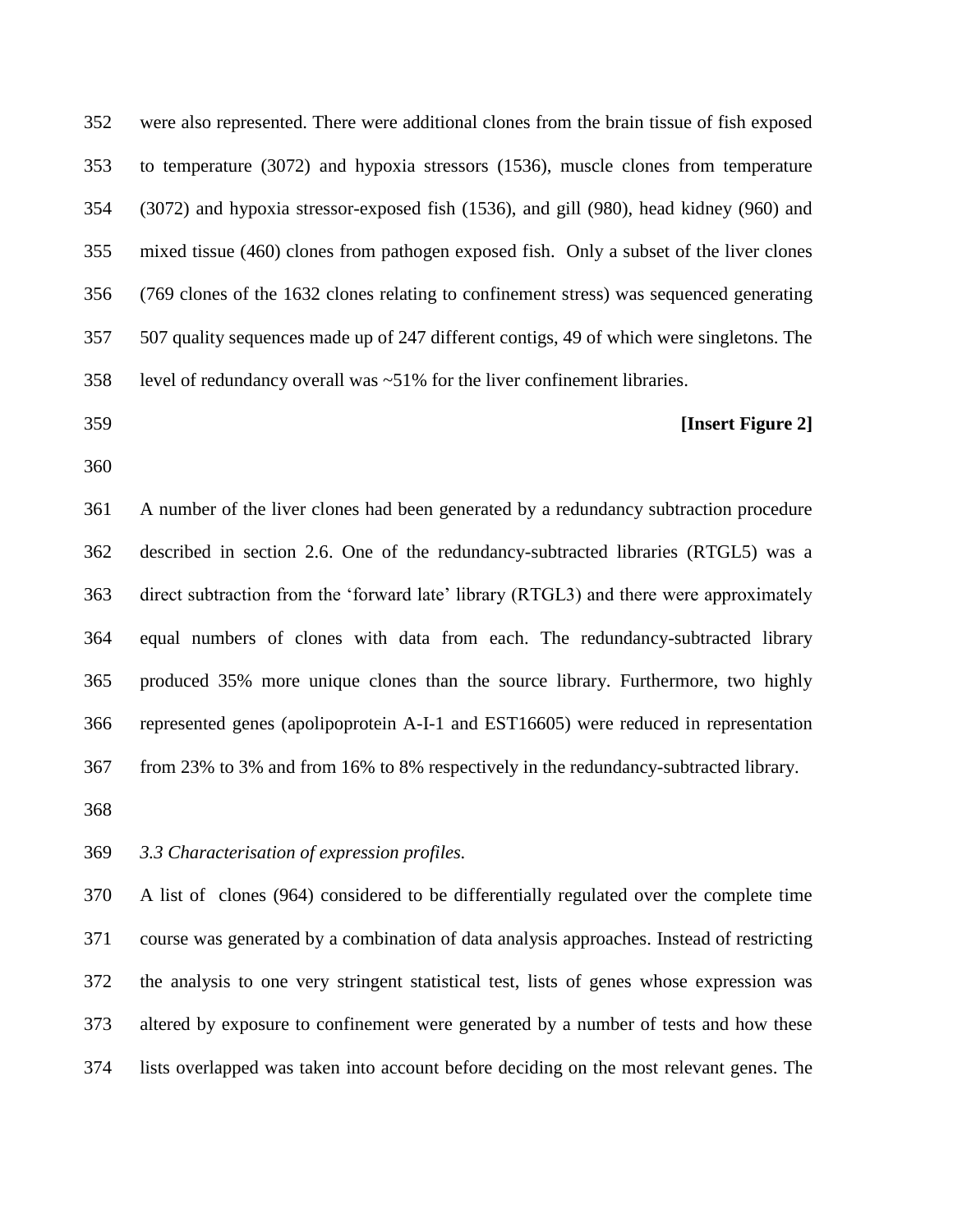two main approaches were an ANOVA over time with multiple test correction (Benjamini and Hochberg False Discovery Rate) and a t-test comparing stressed samples with their corresponding controls. Analysis of the confinement stressor by microarray analysis clearly demonstrated that the most significant gene expression changes occurred over the 24 h to 168 h time period with a general return to control levels by 504 h. Changes in expression levels over the first 6 h were evident for only a few genes.

 As stated above most of the clones were unknown at the time the arrays were printed and as a result many genes were represented multiple times on the array. This allowed examination of the reproducibility of the array. The genes most frequently represented were the haptoglobin precursor (101x), EST10729 (28x), CIRBP (21x) and complement C3-1 (71x). There were however 110 instances of the haptoglobin precursor on the whole array and 9 instances not showing significance. On inspection of the expression patterns it was clear that all 110 instances showed the same clear expression profile. Similarly all instances of EST10729 show a common expression pattern. On the other hand, there were over 1000 instances of complement component C3-1 on the whole array yet only 71 of these clones were identified as significantly differentially expressed. That is, the expression pattern for all instances of complement component C3-1 showed no common pattern suggesting the detection of changes in expression level of this gene is probably due only to its high representation on the array.

 A shorter list of 314 differentially expressed clones was generated using the more stringent Bonferroni multiple test correction. Of these clones 138 (44%) provided quality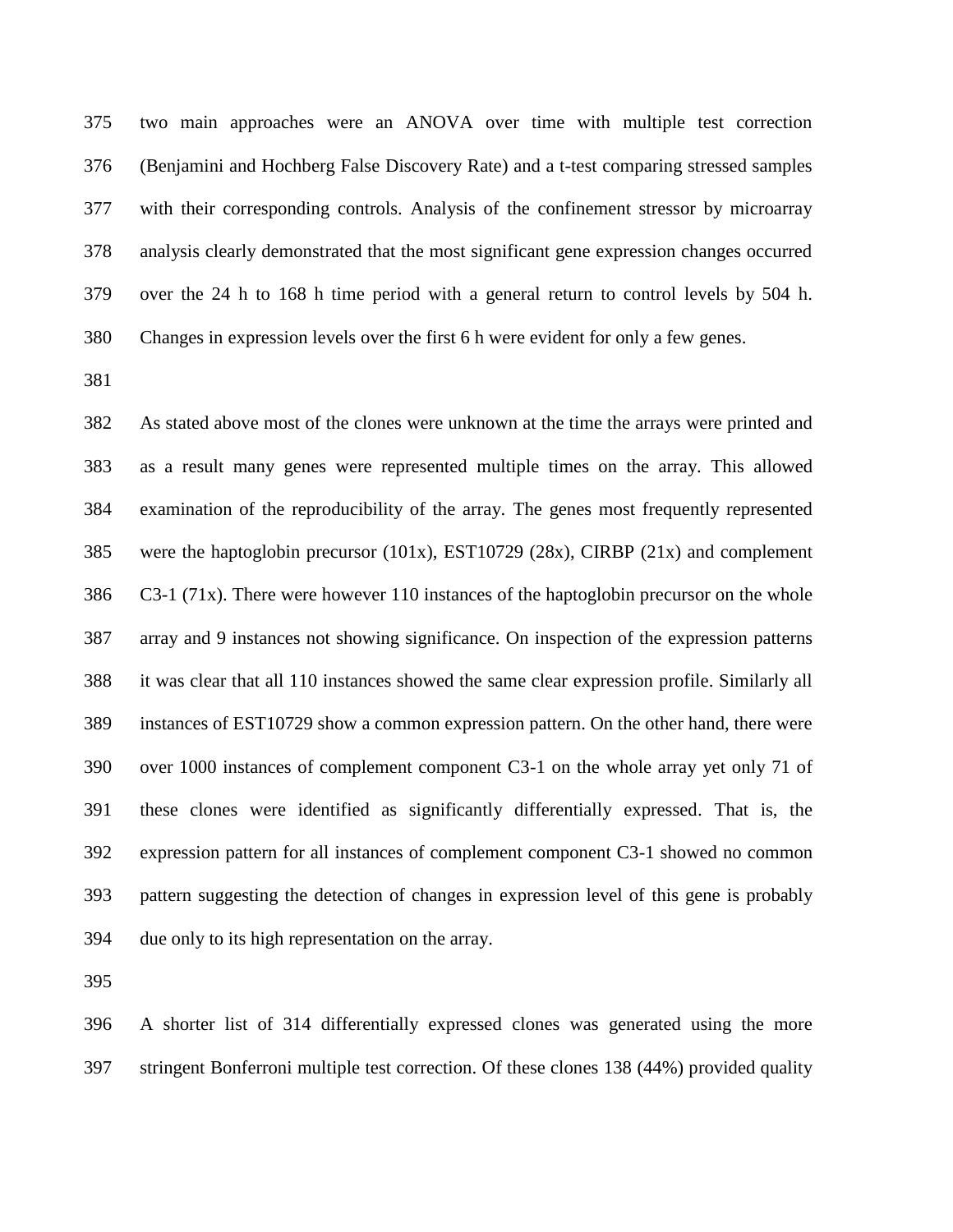sequence information. Uninformative clones were the result of a combination of factors: not all clones were selected for sequencing, some selected clones gave no sequence information, some gave poor quality sequence and some gave less than 100 bases of quality sequence. The 138 clones were composed of 39 different contigs with identification of 28 genes, leaving unidentified a number of EST contigs and singletons. The list of significant genes comprised predominantly genes originally isolated from liver and brain libraries. When compared to the whole array (953 annotated genes) using the GOTree Machine (GOTM) program (Zhang et al., 2004), no biological process category was over-represented at levels 4 or 5. However, in a broader context (i.e. levels above 4 and 5) the "Response to stimulus" category was over-represented (P<0.01). Also in the broader context, the cellular component category, "Extracellular region" was over- represented (P<0.01). Genes that fall into these categories include: (response to stimulus) haptoglobin, complement factor H-related protein 1, fibrinogen beta polypeptide, complement component factor H, cold-inducible RNA binding protein and (extracellular region) haptoglobin, complement factor H-related protein 1, fibrinogen beta polypeptide, procollagen typeVIII alpha 1, inter-alpha (globulin) inhibitor H2 and secreted phosphoprotein 2. There are, however, too few annotated genes (24) in the list of 314 differentially expressed genes to carry out significant Gene Ontology analysis of confinement stress in the liver.

 A k-means clustering of the 964 clone list suggested six main expression patterns (Figure 3). The main group (Set 1 - 332 clones) showed up-regulation at 24 h and 168 h and a return towards the control level by 504 h. The seminal gene in this list was the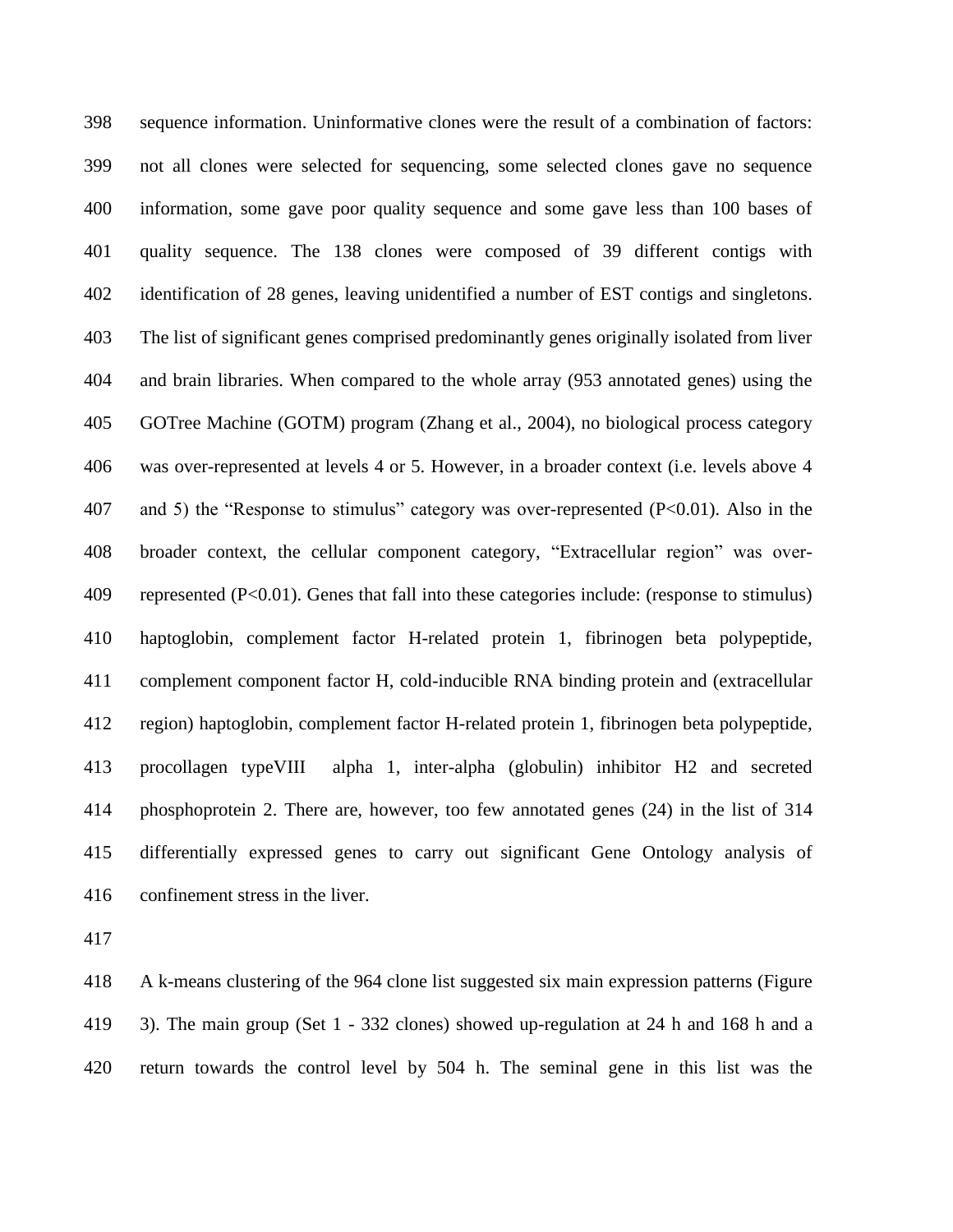haptoglobin precursor but it also included fibrinogen (beta and gamma polypeptides). A second group (Set 2 - 94 clones) also showed up-regulation at 24 h and 168 h and a return towards the control level by 504 h. Despite this similarity the component sequences of Sets 1 and 2 were clearly different – for example, Set 2 did not include any of the 110 instances of haptoglobin on the array, instead, the seminal set member was complement factor H. Set 3 (131 clones) was maximally down-regulated at 168 h but showed some down regulation of several members as early as 2 h (RpL7, TC8053 and TC7970). The seminal member of this group was CIRBP (cold-inducible RNA-binding protein) but it also included alpha-1-antitrypsin homolog, RpL35 and AMBP protein precursor. Set 4 (107 clones) was similar to Set 3 in being down regulated over 24 h and 168 h: in fact down regulation of these genes in the stressed group at 168 h and 504 h was more pronounced when compared to expression levels in the control samples which were markedly up-regulated relative to the earlier time points. This is clearer in TC8200 than 14-3-3 (see Figure 4). There is no clear characteristic sequence in this group but the tissue origins of the clones in this set were heavily biased towards brain rather than liver libraries. Set 5 (58 clones) showed immediate down regulation at 2 h, followed by up regulation over 6-24 h, then a second down regulation at 168 h before returning to normal at 504 h. The seminal member was alpha1-acid glycoprotein (orosomucoid) but the set also included serum albumin. The final set (Set 6 -103 clones) also showed early down- regulation over 2-6 h then a steady up-regulation from 24 h to 504 h. The seminal members of Set 6 were EST10729 and ceruloplasmin. In this set control samples showed a similar expression pattern to that in stressed fish but generally of a lesser magnitude.

# **[Insert Figure 3]**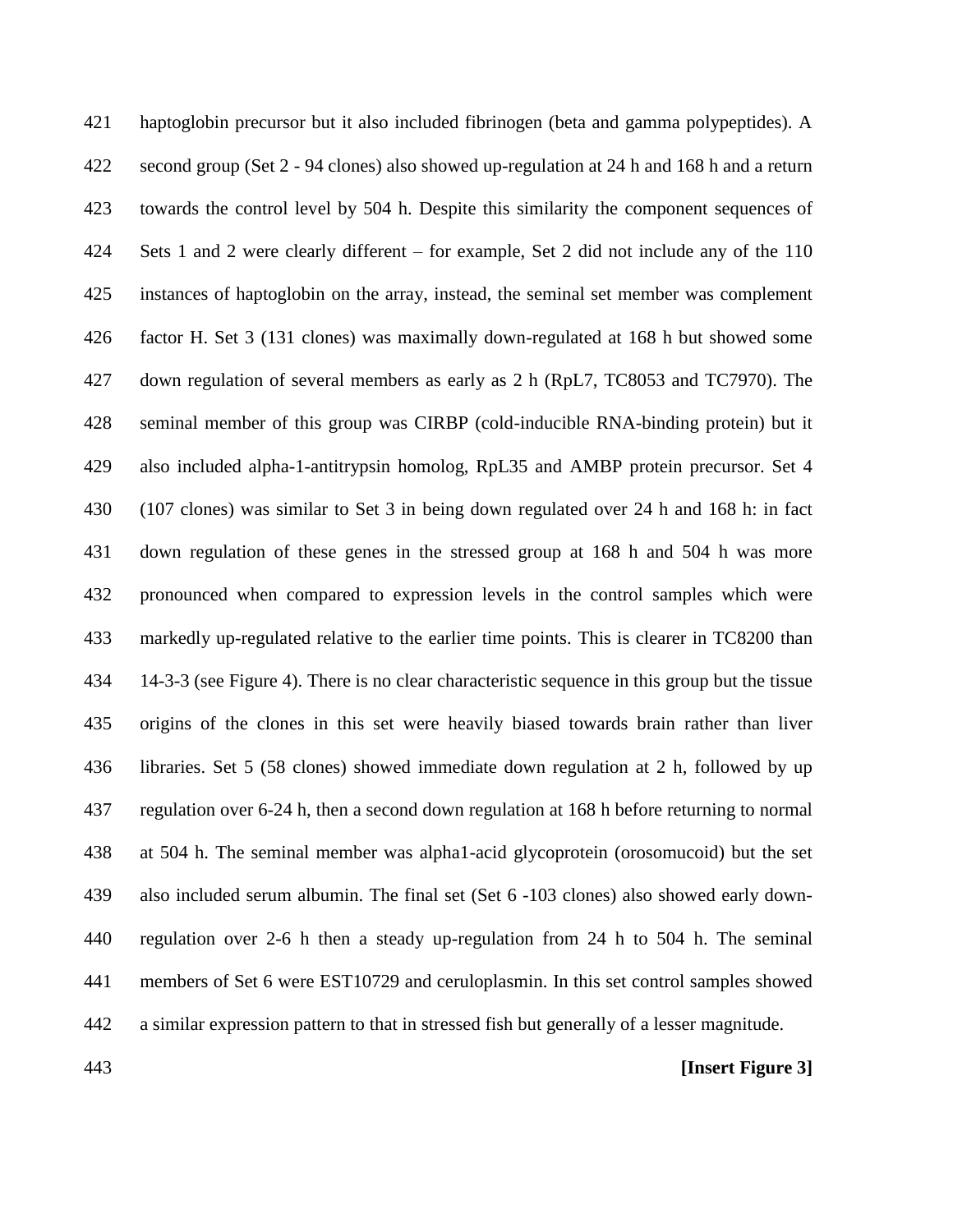Overall, the expression patterns that were seen in the stressed fish were also seen, though to a more muted extent in the 6 h and 24 h control samples. This corresponds to the unattributable elevation of plasma cortisol levels in the ostensibly undisturbed control fish described above and evident in figure 1b.

 To determine whether the pattern of gene expression in response to confinement varied between individual fish an ANOVA was carried out for specific time points. Analysis of haptoglobin (all instances on the array) at 168h showed that fish 191 was clearly very different from fish 190. Fish 191 was notable within this group of confined fish in that its plasma cortisol levels were atypically low (16.5 ng/ml) compared to those of the others in the group (295.4 ng/ml, 179.9 ng/ml and 44.7 ng/ml for fish 190, 188 and 181 respectively). At this time point the ranking of the individual haptoglobin responses matched that of the cortisol ranking.

*3.4 Quantitative PCR*

 To validate the microarray results two genes were selected from each of the six k-means cluster groups for real time RT-PCR (qPCR). Primer sequences were generally based on actual clone sequences on the array (with reference to the contig) rather than homologous database sequences (but see Table 1). The 2 h time point was omitted from the qPCR experiment as the microarray suggested expression changes were small over the first 6 h. Generally the same five fish (both control and stress) were used in the qPCR experiment as were used in the microarray experiment. Two housekeeping genes ( $\beta$ -actin and 18S ribosomal RNA gene) were shown to remain at a consistent level between the control and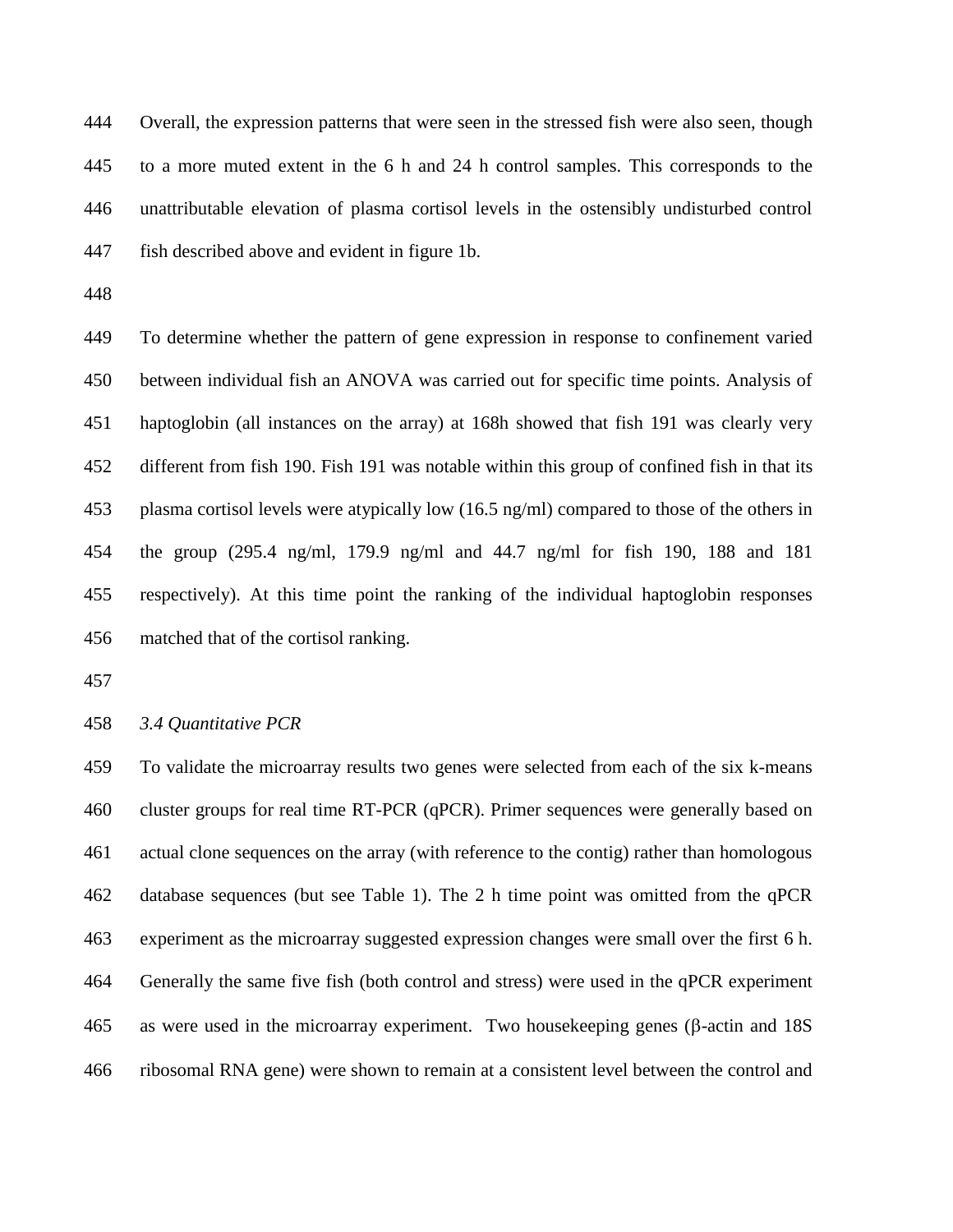stress groups, and over time. However, there was some inter-individual variability in the expression of these genes and therefore both genes were averaged for use in normalising expression levels. All expression levels were related to the 0 h control using a calculation method based on differences in Ct and amplification efficiency (Pfaffl, 2001).

 All control samples gave a very similar expression pattern with a general rise after 24 h through 168 h and 504 h. Although changes in gene expression patterns detected over time in the stressed fish generally showed good correlation between qPCR and microarray methods (see below) the magnitude of expression change was often reported by qPCR as being greater than that detected on the microarray. Sets 1 and 2 showed quite similar expression patterns with maximum expression over 168 h and 504 h: this maximum appeared to be reached somewhat later in Set 2. Maximum relative changes in 479 expression detected by qPCR were ~13-fold and ~3.5-fold compared to ~2.2-fold and  $\sim$  1.8-fold by microarray for haptoglobin and  $\beta$ -fibrinogen respectively (both Set 1). Sets 3 and 4 also showed up-regulation with time, however expression appeared to increase in two steps, from 0 h to 6 h then 24 h to 504 h with a plateau of expression between 6 h and 24 h. The maximum expression levels in these two sets at 504 h were very similar between the stress and control groups with at least CIRBP suggesting a late down- regulation in the stress group compared to the control group. Set 5 showed maximum expression levels at 6 h but quite an irregular pattern over time in both control and stress groups. Set 6 genes were up-regulated over time with a slight tendency to dip between 6 h and 24 h before increasing again through 504 h.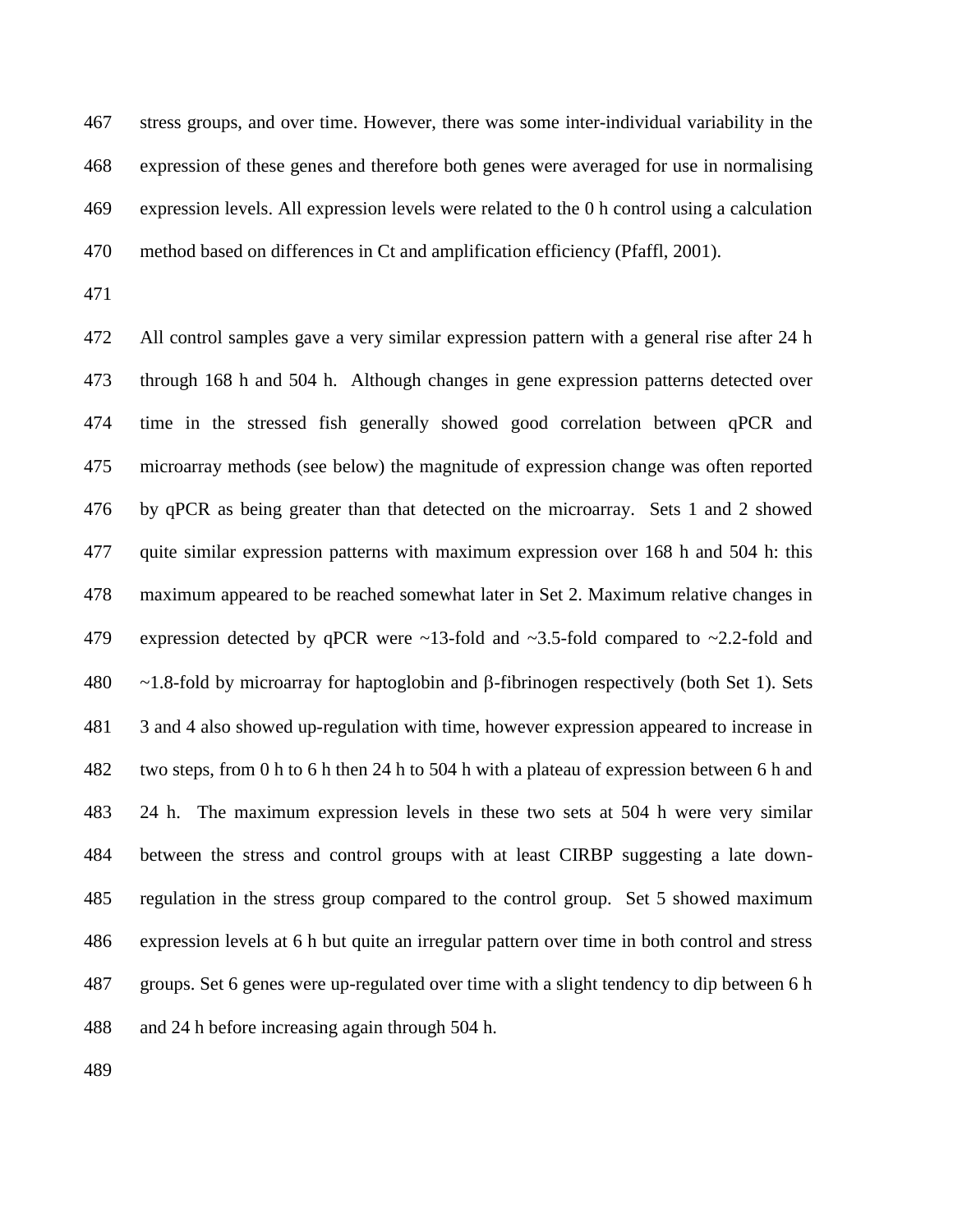As mentioned above the magnitude of expression changes as measured by microarray were more muted than those detected by qPCR, however the patterns of expression generally correlated well between both methodologies. Correlations were determined for each fish individually and were found to be significant (P<0.05) for 8 of the 12 genes examined with correlation coefficients for haptoglobin and EST10729 of 0.67 and 0.90 respectively. Neither of the two genes of Set 5 correlated significantly between methodologies but both genes of Sets 1, 2 and 6 did correlate significantly.

# **4. Discussion**

 The elevation of plasma ACTH and plasma cortisol in the confined fish clearly indicated that the stressor employed in these studies activated the hypothalamic-pituitary-interrenal axis in a manner consistent with previous studies using this approach (Pottinger et al., 1994). Plasma cortisol levels in the confined fish displayed a profile typical of rainbow trout subjected to a chronic stressor with significantly elevated levels during the early stages of confinement being followed by an acclimatory return to baseline levels within 336 h. Among the control fish the range of mean plasma cortisol values observed (0.8 – 38.7 ng/ml) was greater than is normally typical of unstressed trout due in large part to elevated levels in several consecutive samples between 2 h and 48 h after the start of the study. There is no clear explanation for this and we assume that some unaccounted for disturbance of these tanks took place during the sampling period. The six control tanks that were sampled at 4, 6 and 24 h when cortisol levels were most elevated were sampled again at 96 h, 336 h and 504 h respectively at which time levels were typical of undisturbed fish. To ensure a contrast between stressed and unstressed individuals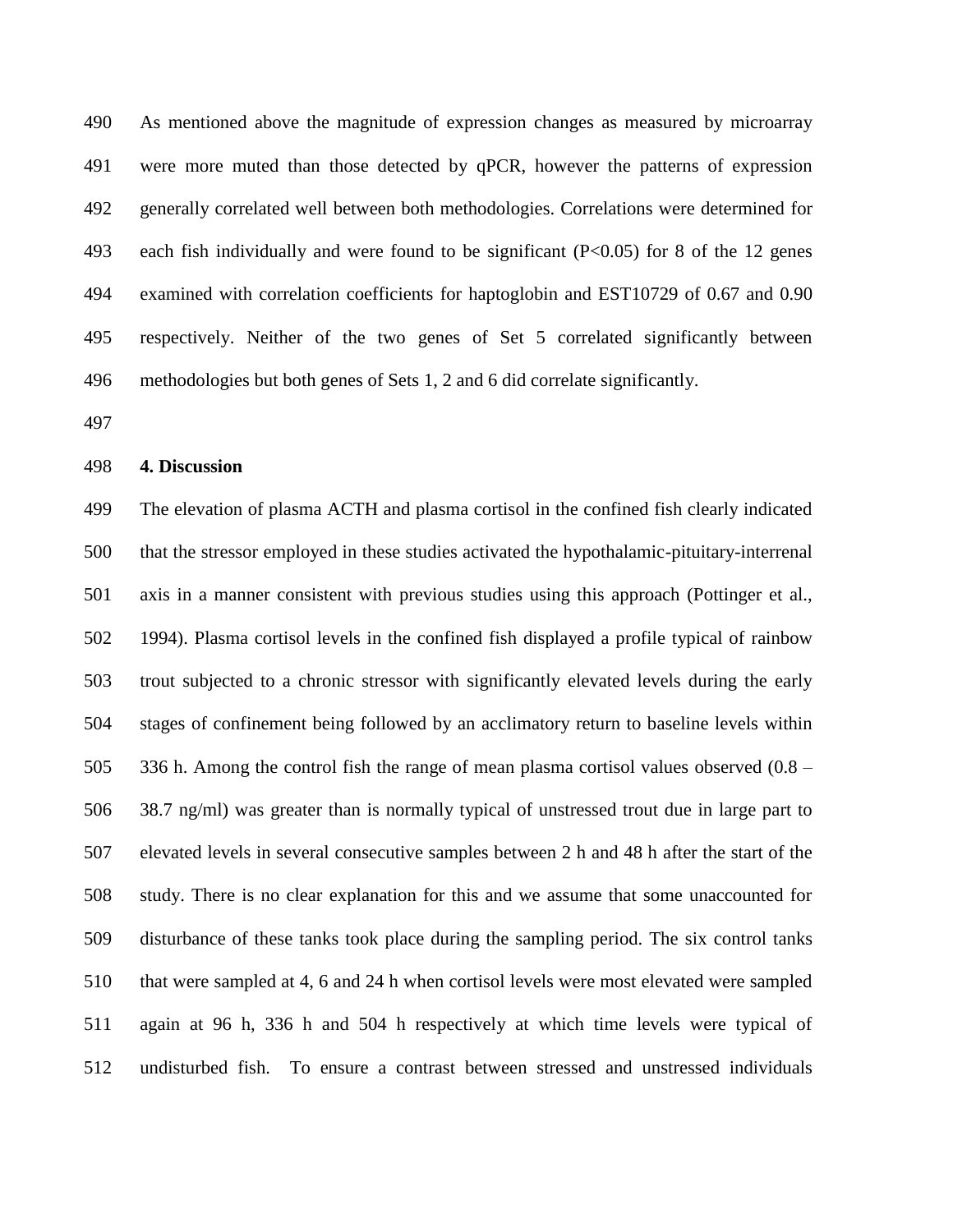control fish liver samples for the SSH exercise were selected from individuals whose plasma cortisol levels at the time of sampling did not exceed 15 ng/ml.

 Exposure of trout to prolonged confinement is characteristically accompanied by disturbances in plasma glucose levels and plasma lactate levels (Trenzado et al., 2003) and both responses were evident in the present study. Perhaps surprisingly, no short-term elevation of plasma glucose was detected initially in the confined fish, although levels were elevated during the 24h – 168h period. Short-term glucose elevation is a widely observed response of fish to acute stressors so the absence of this response is puzzling. It is possible that the severity of the initial stressor was insufficient to cause a change in circulating catecholamine levels (Perry and Bernier, 1999), considered to be the mediator of stress-induced hyperglycaemia in fish. The short period of hyperlactemia that occurred in confined fish early in the time-course was presumably associated with the respiratory consequences of chasing, netting and transfer to the confinement tanks and was rapidly ameliorated within 2 – 4 hours. The occurrence of slightly elevated plasma lactate levels in the control fish between 4h and 168 h is not easily explained but does coincide with the anomalous elevation of plasma cortisol in the control fish. Overall, the experimental data indicate that the response of these fish to confinement was consistent with previous findings and provided a suitable vehicle for further investigation of gene expression in the liver.

 The analysis of gene expression in liver tissue from confined fish that is presented here is part of a larger EU study "STRESSGENES: A Functional Genomics Approach to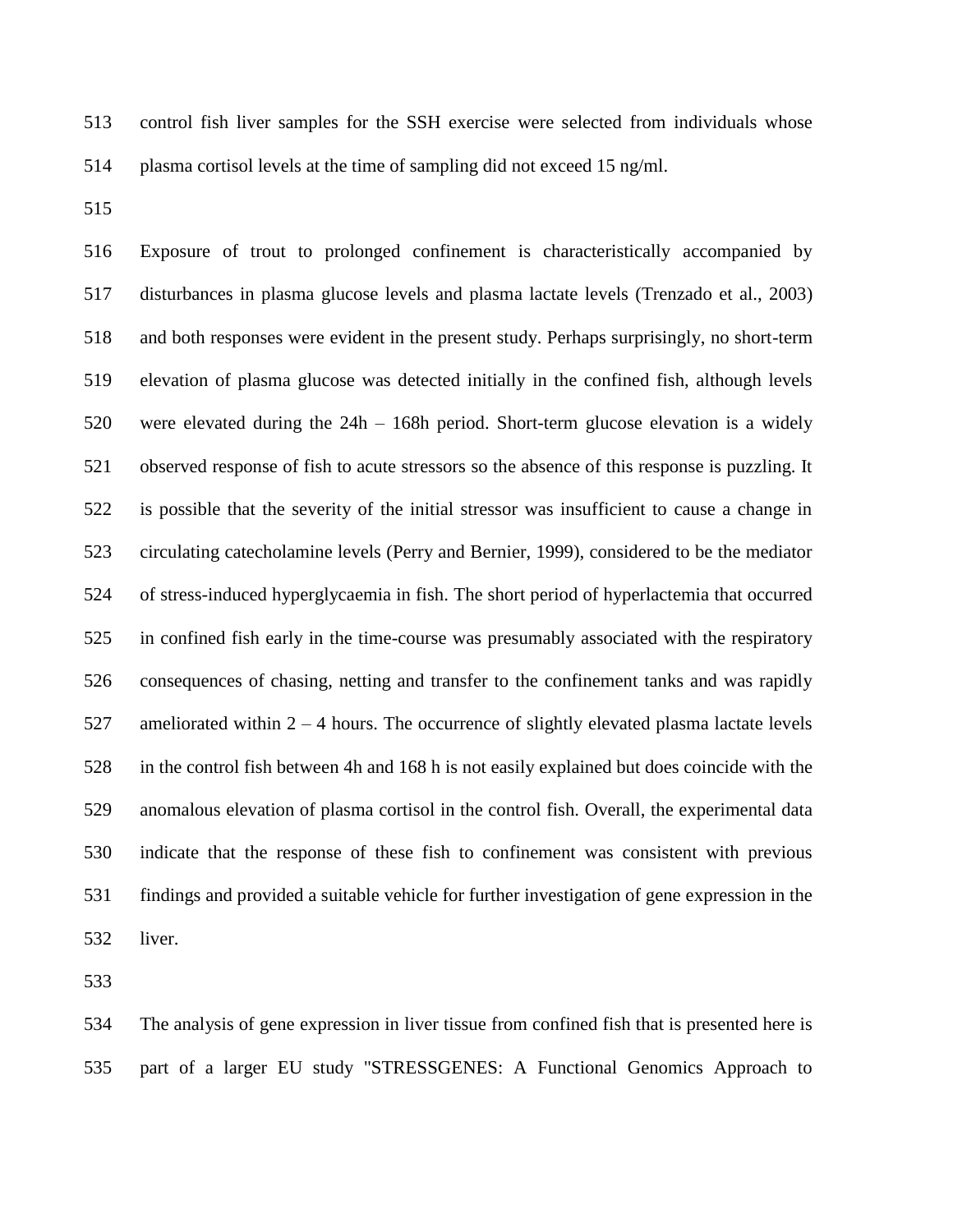Measuring Stress in Fish Aquaculture" (Q5RS-2001-002211) that includes analysis of gene expression during exposure to a confinement stressor in other tissues (head kidney, brain, pituitary and gill) and additional stressors (temperature shift, hypoxia, salinity stress and pathogen exposure) in a range of relevant tissues. For each tissue SSH libraries were constructed and 'pre-arrays' were hybridised to eliminate unchanging genes. Initially arrays comprising unselected clones (Phase 1 arrays) were constructed followed by one array using a selected clone set (Phase 2 array). For the experiment reported here a Phase 1 array was used: a consequence of this is that there was not full sequence analysis of the clones.

 As noted above, the list of genes whose expression was significantly altered comprised predominantly genes originally isolated from liver and brain libraries and these fell largely into one biological process category (response to stimulus) and one cellular component category (extracellular region). Analysis of the gene expression profile in liver tissue during confinement revealed a number of significant clusters. The major patterns comprised genes that were up-regulated at 24 h and beyond, the primary examples being haptoglobin, fibrinogen, TC8442, ceruloplasmin and EST10729. Haptoglobin expression was up-regulated at 24 h and transcripts maintained this high level through to the 168 h sample. After 504 h (21 days) continuous confinement expression levels approached but had not yet reached control levels. Quantification of gene expression levels by qPCR confirmed the microarray expression pattern and showed an up-regulation of approximately 13-fold over the zero time point control and approximately 8-fold over the paired control. Of all the genes validated by qPCR this was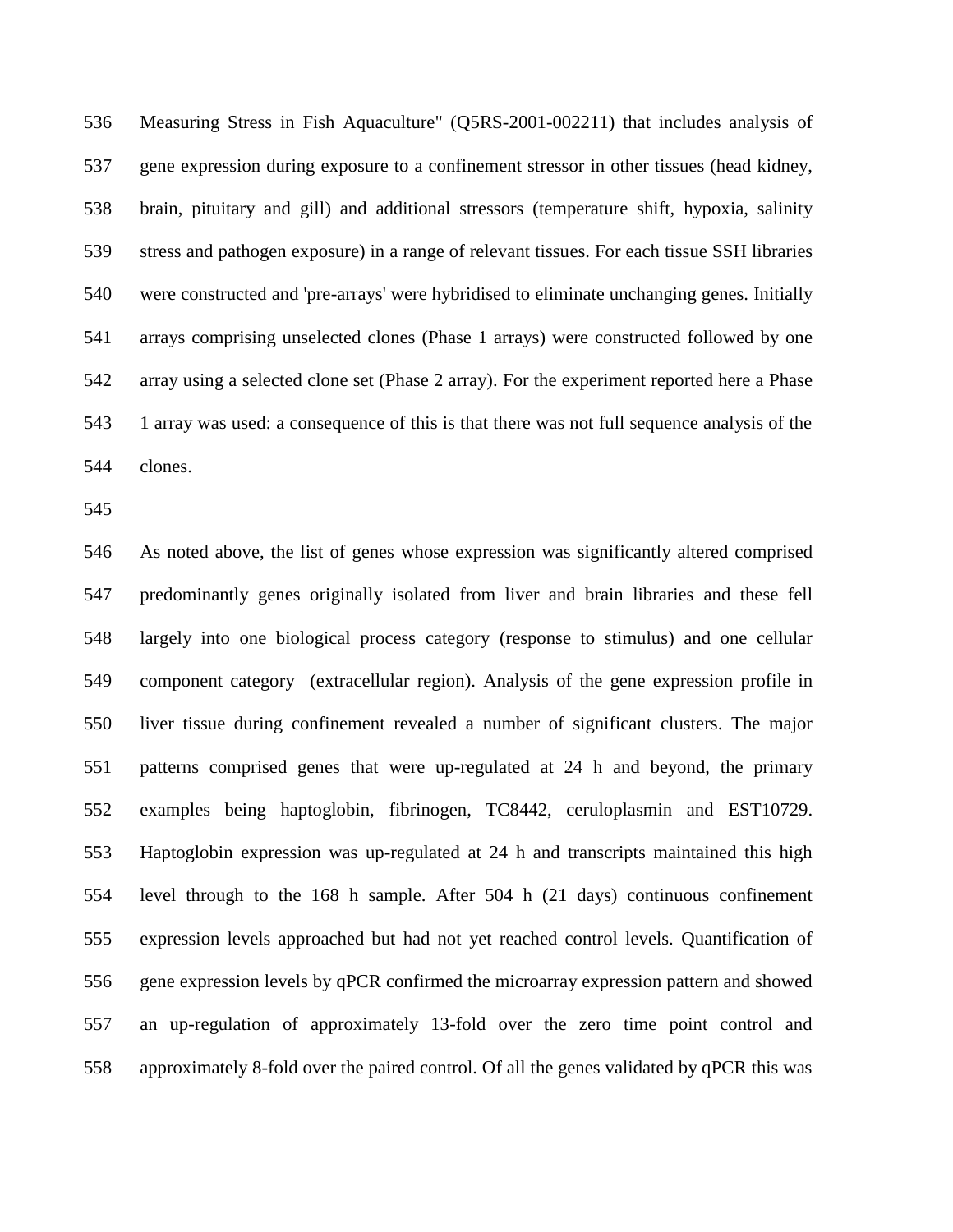the greatest change in the magnitude of expression observed but this does not rule out the possibility of greater changes in other genes that were not scrutinized with qPCR – for example, TC17071 appeared more differentially regulated on the microarray than many of the haptoglobin clones. Although not evident from the microarray, haptoglobin was up-regulated 4-5-fold by 6 h. In functional terms, haptoglobin is a prominent acute phase protein in man and in most mammalian species studied. Circulating levels of this protein can change by between 2-fold to over 10-fold depending on the species (Petersen et al., 2004). In fish (*O.mykiss*) elevated plasma levels of haptoglobin have been identified after a variety of bacterial and viral challenges, but changes in haptoglobin levels have not previously been linked to a non-immunological stressor (Bayne et al., 2001). In rainbow trout, 24 h after receiving a bacterin injection, up-regulation of haptoglobin at the transcript level on an oligo-microarray was limited (2-fold) but qPCR showed large variation in individual fish response (Gerwick et al., 2006). In other studies on rainbow trout, there was no significant change in brain haptoglobin expression following a handling stress (Krasnov et al., 2005a) in liver haptoglobin expression after toxicant exposure (Krasnov et al., 2005b) or in aflatoxin-induced hepatocellular carcinoma (Tilton et al., 2005). In pigs haptoglobin levels are not elevated in response to cold, heat or transport stressors (Hicks et al., 1998). Haptoglobin is however elevated in disease and subclinical states suggesting that in pigs at least it is a good indicator of the health status of the animal (Petersen et al., 2004). In calves stress related to housing on a slippery floor raised levels of the acute phase protein serum amyloid A but not that of haptoglobin (Alsemgeest et al., 1995).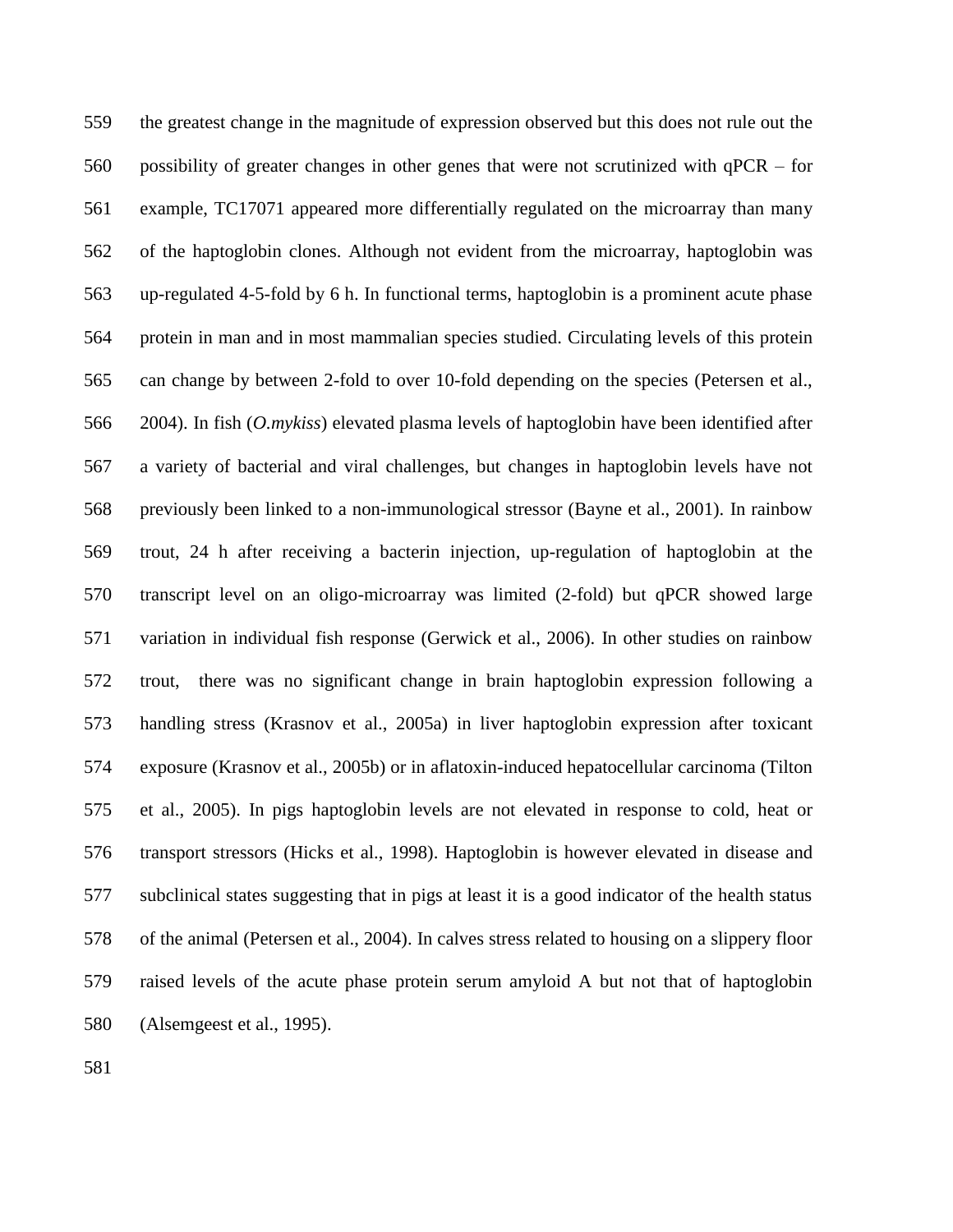The main role of haptoglobin appears to be in conserving haemoglobin, haem and iron after their release from damaged red blood cells and the prevention of oxidative stress. Scavenging iron is also believed to be important in preventing the growth of iron- requiring bacteria (Bullen, 1981). Genes coding for proteins such as albumin, ceruloplasmin, hepicidin, lactoferrin, transferrin, ferritin and hemopexin might be expected to play a similar role. Differential regulation of both ceruloplasmin and albumin was identified in this study (though controls and stress were very similar) but neither hepcidin nor lactoferrin were selected for the array (suggesting no treatment-related change in their expression levels) and neither ferritin nor transferrin showed any clear change on the microarray. Transferrin has been described as both a positive and negative acute phase protein in different species and there is a suggestion that it is a positive acute phase protein under an inflammatory stimulus in trout (Bayne and Gerwick, 2001). Apart from alterations in haptoglobin itself there was minimal evidence in the present study that exposure to a prolonged stressor produced alterations in other factors responsible for iron metabolism/storage.

 Serum albumin and alpha 1-acid glycoprotein (orosomucoid) fall within the same expression cluster (Set 5 in Figure 3) and are again considered to be acute phase proteins in several mammalian species (Gabay and Kushner, 1999). On the microarray both transcripts demonstrate a very early (2 h) down-regulation, followed by rapid up- regulation by 6 h and then a second more prolonged down-regulation over 168 h. However, neither of these gene expression patterns detected on the microarray correlated closely with the pattern determined by qPCR. Both genes were up-regulated at 6 h and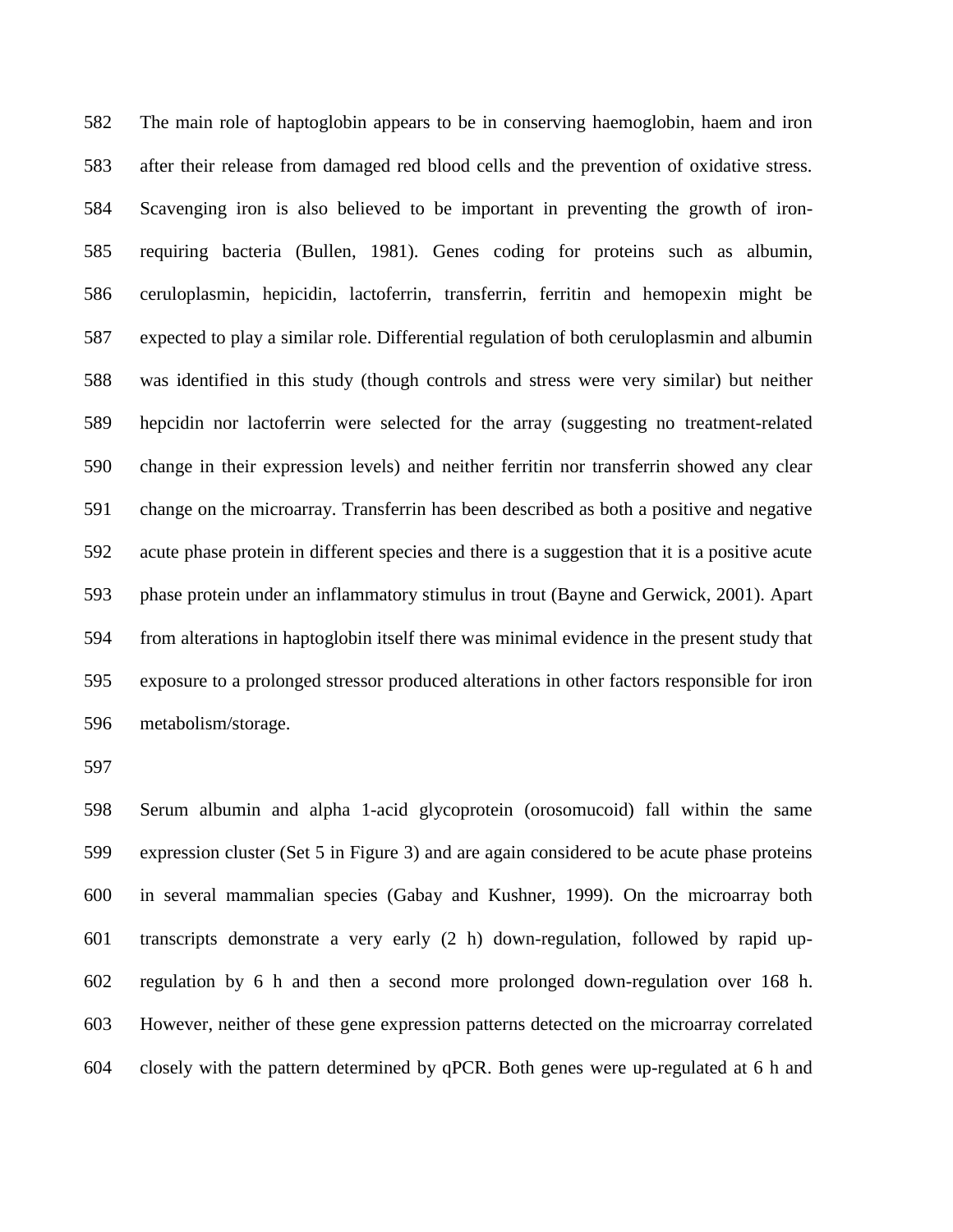although orosomucoid expression in stressed fish showed a downward trend from 6 h to 504 h, serum albumin showed no tendency for reduced expression over the later time points. (Relative to the paired control samples, which exhibited some variation with time, serum albumin did show a downward trend). The absence of the 2 h time point from the qPCR does not preclude the possibility of an early 2 h down-regulation. Serum albumin is normally considered a negative acute phase protein as it decreases under an acute phase stress. Here, however, the expression pattern as it relates to the abundance of RNA transcript seems much more complex. Whether this is a consequence of message levels not necessarily reflecting protein levels, or that confinement stress is not a severe enough stressor, or that stress responses as characterised in mammals are not wholly applicable to non-mammalian vertebrates, is unclear from the present study. It should be noted that to treat the full period of confinement as the imposition of a homogeneous stressor upon the fish is probably a gross simplification. The nature of the stressor as perceived by the fish is likely to alter over time, from being primarily a disturbance/novelty/unfamiliar environment combined with spatial restriction in the first few hours after transfer to the confinement tank, to a primarily social stressor after more time has elapsed. Acclimation to the confinement environment is quite rapid when fish are held in isolation, but requires increasingly longer as the size of the interacting group increases (Pottinger and Pickering, 1992).

 Orosomucoid (ORM1), like many acute phase proteins, does not have a well-defined role although it is considered both anti-inflammatory and immunomodulatory. It is reported to interact with serum albumin (Krauss et al., 1986), which possibly explains the broadly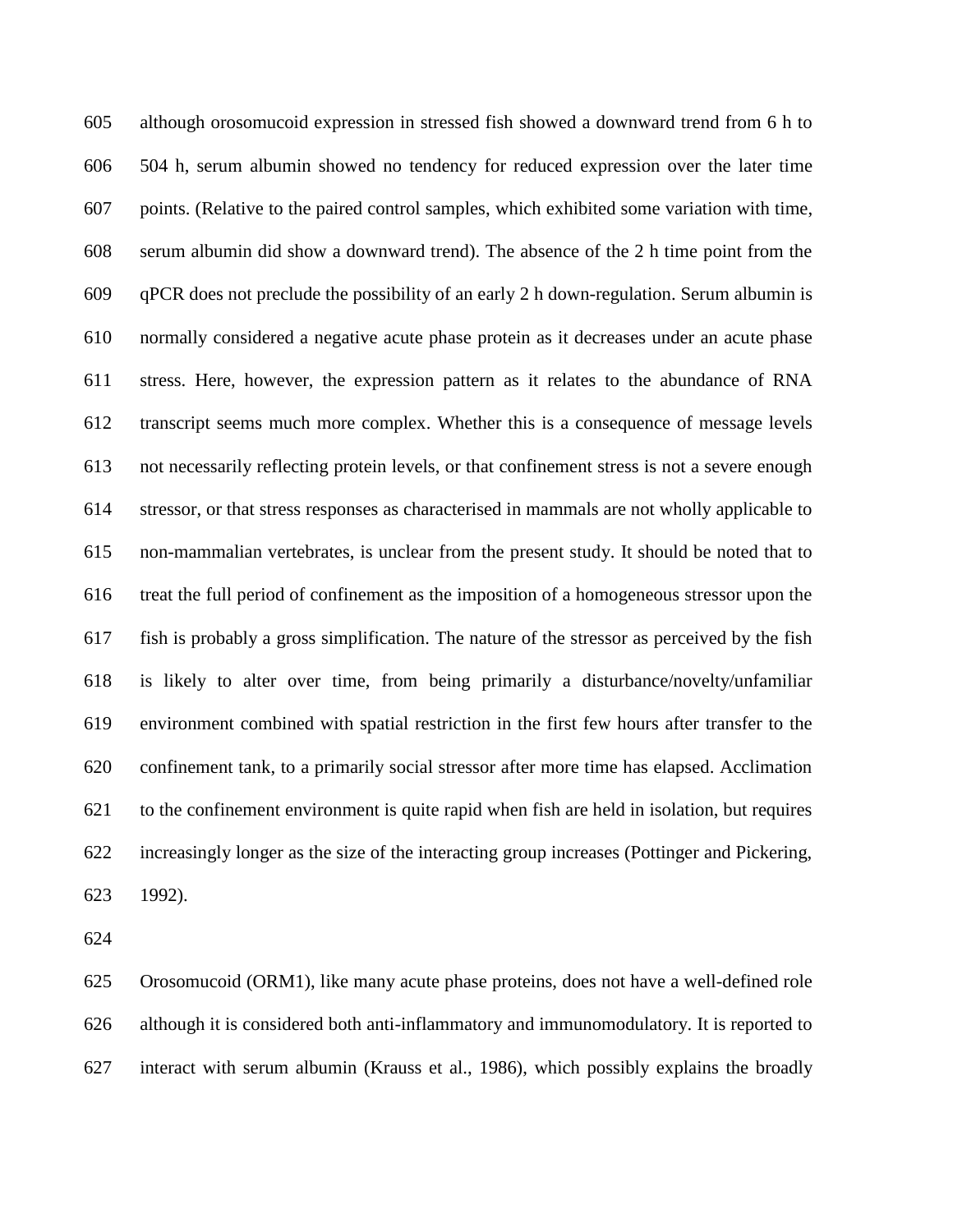similar gene expression patterns observed for the two transcripts, and with plasminogen activator inhibitor type 1 (PAI-1). When orosomucoid is upregulated (6 h), PAI-1 (a serpin) is maintained in a highly active form: proteinase inhibitor activity is therefore maximal over this period before it falls quite dramatically over the 24 h to 168 h period. High levels of proteinase inhibitory activity may allow the build up of the acute phase proteins and subsequent reduction of this activity may facilitate the removal of the acute phase proteins and return to a pre-challenge steady-state. The very early down regulation (at 2 h, seen on the microarray) may be the consequence of some immediate need for protease activity – possibly to do with activation of complement or blood clotting cascades. The absence of correlation in Set 5 may suggest that this cluster is weakly assigned.

 Consistent with this speculation is the fact that another group of functionally related proteins that appear from the microarray to be down-regulated late in the stress process are the protease inhibitors alpha-1-antitrypsin homolog and alpha-2-HS glycoprotein precursor (a cysteine protease inhibitor). Both are down-regulated through 24 h and 168 h. Although qPCR shows up-regulation of alpha-1-antitrypsin homolog over 6 h and again at 504 h, the net effect is one of down-regulation compared to the paired controls. Alpha2-macroglobulin (A2M) is a major acute phase protein in many species but has not been identified as such in trout (Bayne and Gerwick, 2001). Like serum amyloid A (see below) it does not appear in an identifiable form on the array. Alpha2-macroglobulin is also an antiproteinase inhibitor acting on enzymes such as trypsin, thrombin and collagenase. It is believed to interact with alpha1-microglobulin/bikumin precursor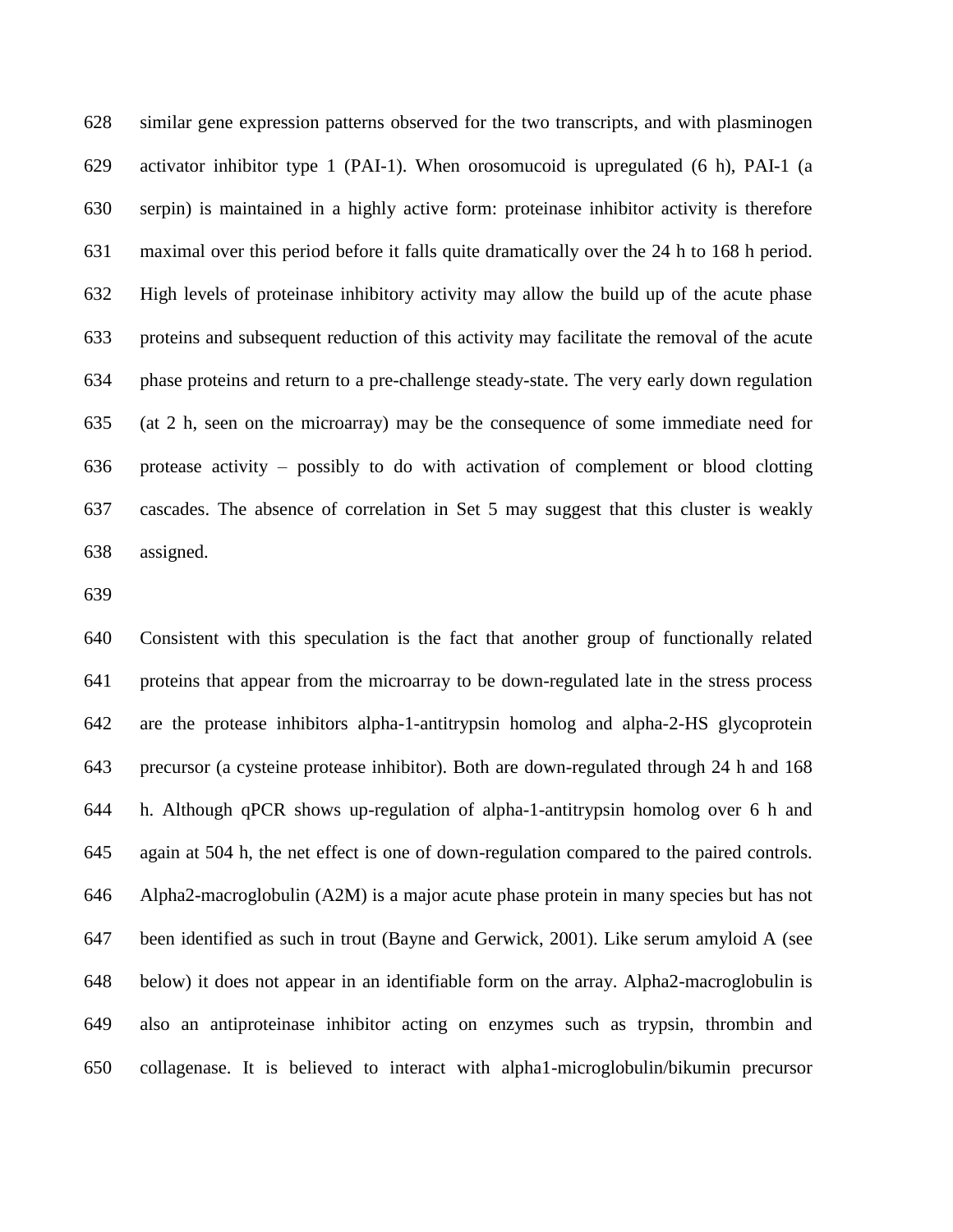(AMBP). Interestingly AMBP was identified as a significantly differentially regulated gene and was found in the same cluster (Set 3) as alpha-1-antitrypsin homolog.

 Differences in immune system function between mammals and fish are very significant. Fish are dependent on innate, non-lymphoid mechanisms to defend themselves against infection and trauma, whereas mammals exploit an adaptive immune system based upon T- and B-cells. Fish are therefore much more dependent than mammals on a non-specific response focusing on defensive proteins dissolved in body fluids and possibly have adapted their functions accordingly. There are some immune-related genes that are, perhaps surprisingly, missing from the list of differentially expressed genes obtained during the present study. Serum amyloid A does not appear in an identifiable form on the array: its absence from the liver confinement SSH libraries suggests it is not a significant part of the non-specific stress response in trout. The pentraxins, although represented on the array, show no significant change in expression. Two clearly different pentraxins are on the array: one is the published SAP-like pentraxin (Jensen et al., 1997) but the second has almost equal homology to human serum amyloid P and human C-reactive protein (see accession nos. CR944257 and CR944502). Although not significant, the SAP-like pentraxin appears to be down-regulated from 6 h and maximally at 168 h whereas the other pentraxin appears to be up-regulated at 168 h. If there is an acute phase response to a prolonged non-invasive stressor in trout it does not follow the pattern found following a pathogenic challenge.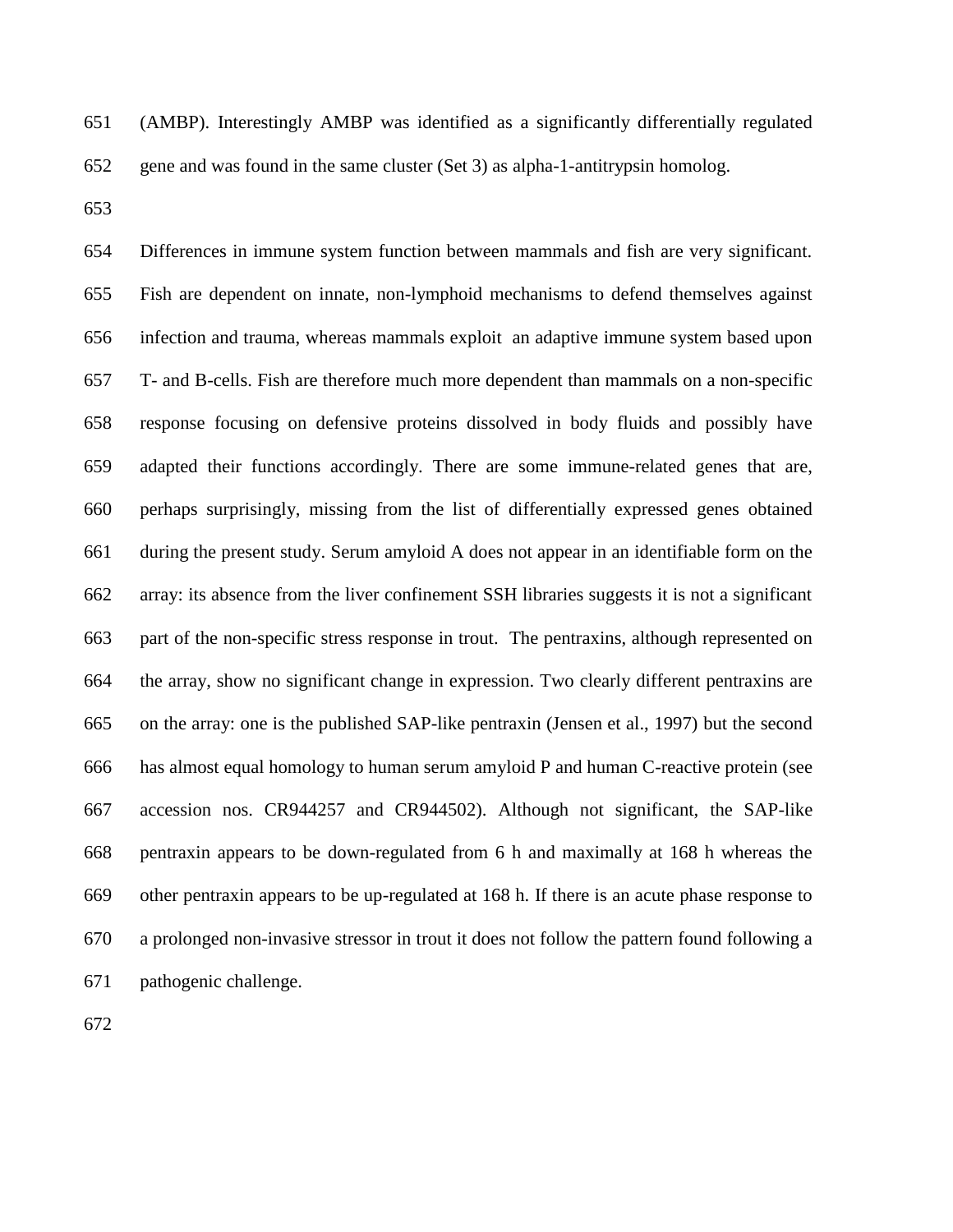Also of interest is the relative absence of differentially regulated genes associated with gluconeogenesis and glycogenolysis in the liver confinement study. Intuitively, an early up-regulation and a later reversal of this process might be anticipated, in order to support the hyperglycaemic response normally seen in stressed fish. It is of course possible that the severity of the confinement stressor is not substantial enough to require changes in the expression levels of key genes involved in gluconeogenesis and instead post-translational modifications (phosphorylation, etc) are sufficient to regulate the process. Indeed the absence of an immediate rise in blood glucose levels in this confinement experiment might explain why gluconeogenesis- and glycogenolysis- related genes were not to the fore in the microarray analysis. A gene identified as a glycogen synthase kinase binding protein (zebra fish; *Danio rerio*) is clearly upregulated at 24 h and 168 h though the relevance of this event is presently unclear. It is known that mammals mount qualitatively different acute phase responses to different stimuli and indications from the literature are that fish do likewise.

 Krasnov et al (2005a) used similar methods to those employed in the present study to investigate the effects of handling stress on gene expression in both brain and head kidney of rainbow trout. Although this earlier study found changes in some genes in common with the present study (troponin C, immunoglobulin epsilon receptor, 14-3-3) and these expression patterns over time appear similar, the majority of the genes for which significant alterations in expression were reported are quite different. This is probably in part due to the different tissues studied and in part due to the choice of clones in the microarray design, but it may also indicate that the response to a short handling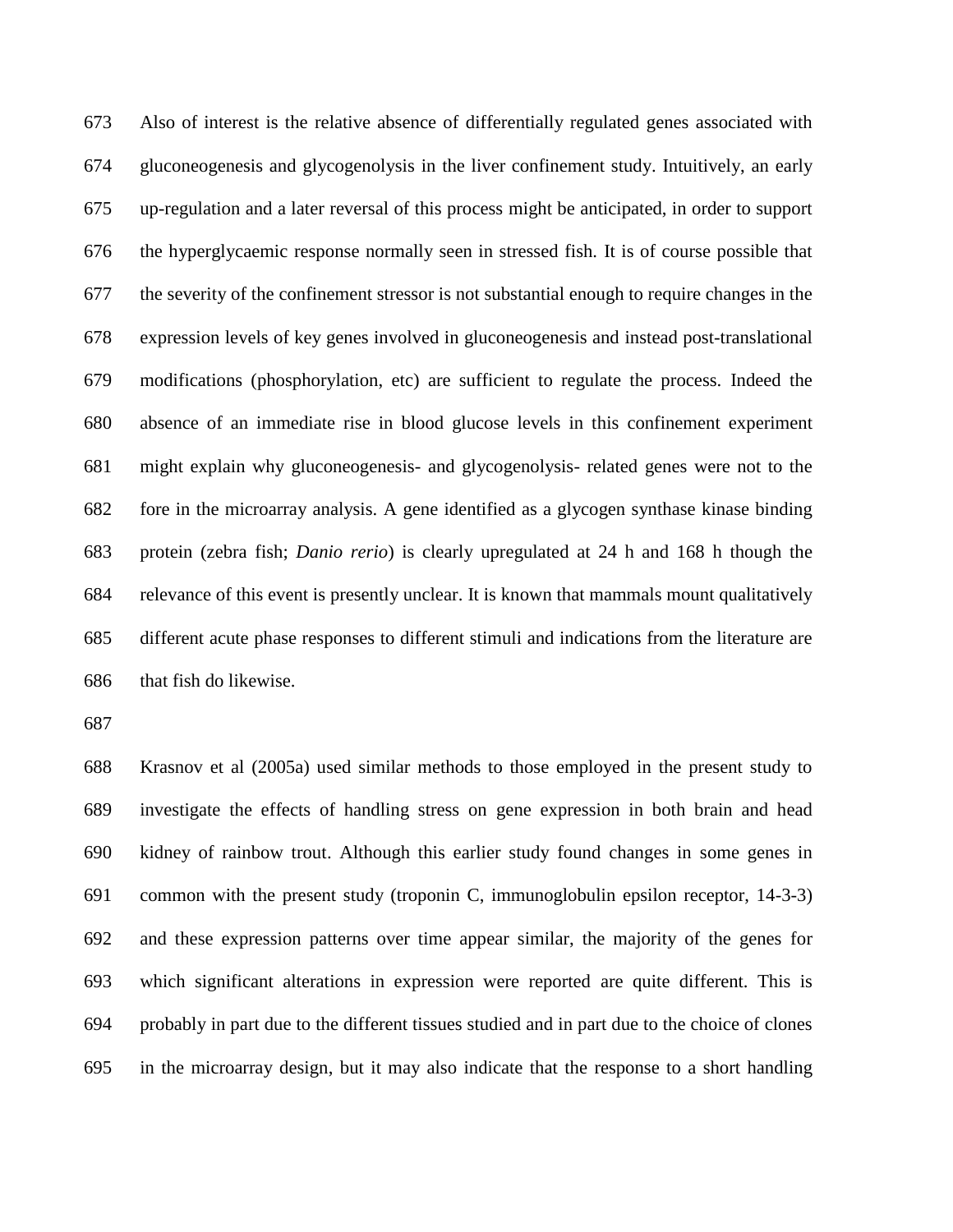stress (Krasnov et al., 2005a) is quite different to that arising from a continuous confinement stressor (this study). Previous studies that have examined gene expression in trout liver tend to relate to toxicological challenge (Krasnov et al. 2005b; Hook et al., 2006; Tilton et al., 2007). What most of these studies have in common with each other and with the current study is that the effects on gene expression are small, generally approximating to 2-3 fold although changes quantified by qPCR are often larger than those detected by microarray. A bacterin challenge shows very large changes in liver expression of hepcidin and diacylglycerol *O*-acyl-transferase neither of which are seen to respond to confinement stress yet haptoglobin and DRTP1 are up-regulated in response to both stressors (Gerwick et al., 2007). There appear to be clear distinctions in gene expression patterns between different stressors: a gene that may be strongly up- or down- regulated in response to one stressor may not be responsive to a different type of stressor. This is exemplified by the diverse nature of the response to a group of model toxicants (Hook et al., 2006).

 In general the qPCR results confirmed the microarray results which therefore suggests the latter analysis can be used confidently to provide a "global" picture of the gene expression response to prolonged confinement stress in fish. Some patterns did conflict but this was probably a result of the weaker clusters where expression changes were quite small on the array. It has been reported previously that correlations between microarray and qPCR are best when expression changes are 2-fold or more (Morey et al., 2006). It should also be noted that only two genes were checked by qPCR from each cluster and that better correlations would have been achieved if only the most differentially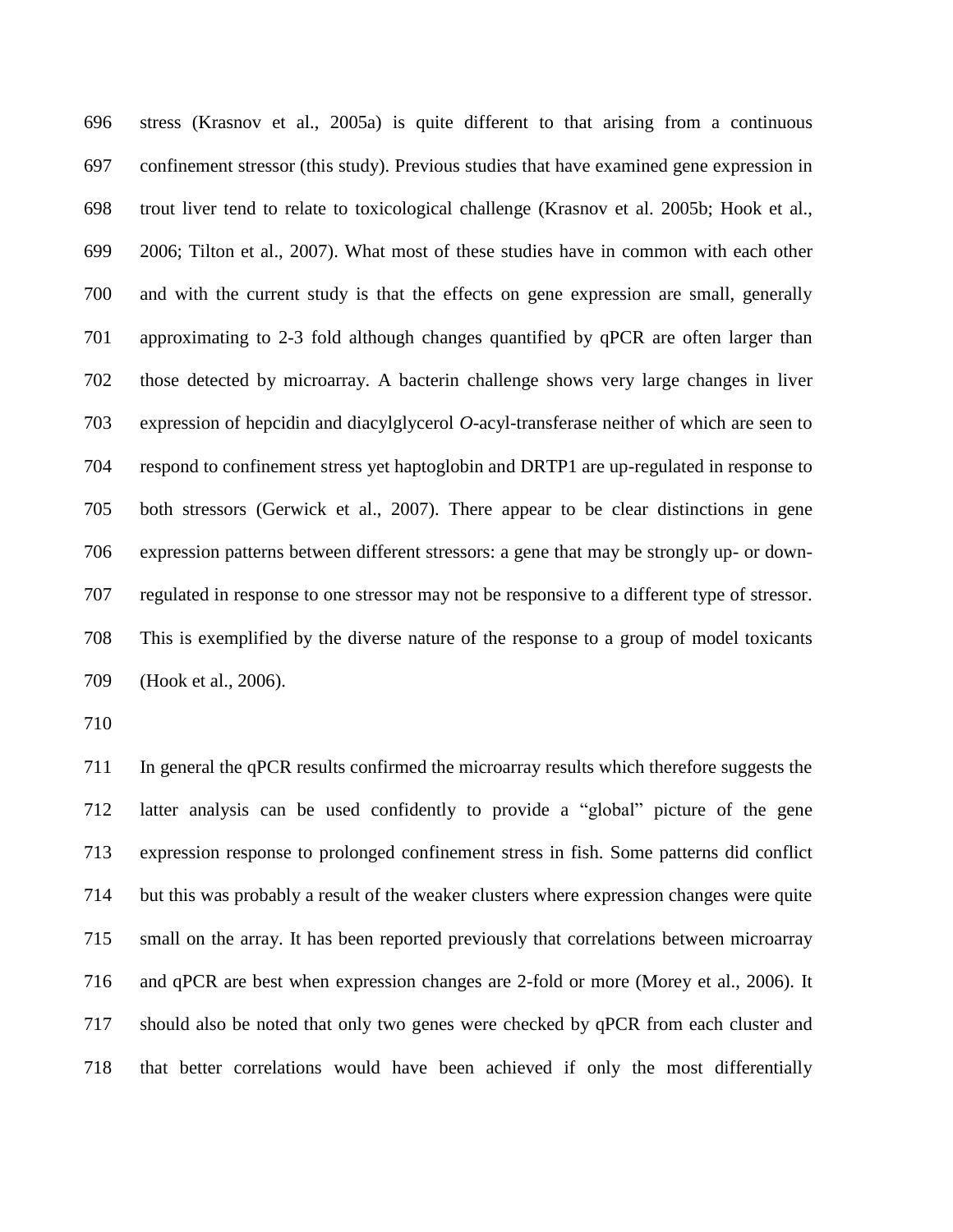expressed genes were validated. Ultimately,, protein levels (both in each relevant tissue and in plasma) will have to be measured to get a clear indication of what is the full physiological response of the fish to confinement stress. In many cases though this will await the production of antibodies with specificity to fish proteins.

 Overall, the present study indicates that while the primary role of the liver during acute and chronic stress may be linked with the provision of energy, this role is not reflected in the patterns of gene expression. Instead, the up-regulation of genes in trout during exposure to a non-invasive stressor seems primarily to be associated with the non-specific defence. The results perhaps highlight the need for a multifaceted approach to the analysis of complex physiological processes such as the stress response where examination of neither expression profiles nor key indicator endpoints alone provides a full picture of the events taking place.

#### **Acknowledgements**

 The authors thank T. R. Carrick (CEH) for technical assistance. The authors would also like to thank S. Mativet and L. Dengreville (INRA, Rennes) for sequence analysis, and Margaret Hughes (University of Liverpool) for printing and microarray assistance. This project was part funded by the European Commission (Q5RS-2001-02211), Enterprise Ireland and the Natural Environment Research Council of the United Kingdom.

# **References**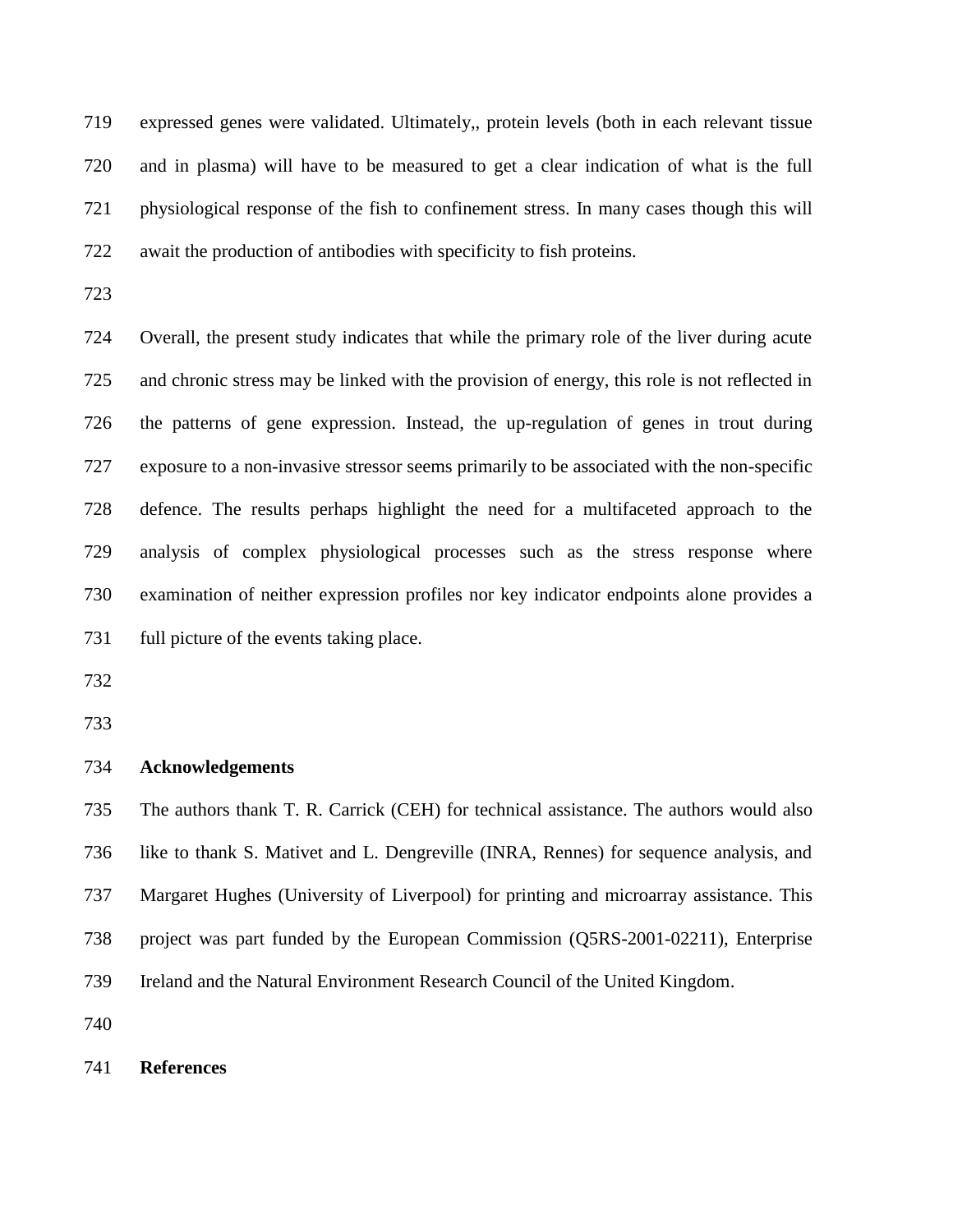| 743 | Alsemgeest, S. P., Kalsbeek, H. C., Wensing, T., Koeman, J. P., van Ederen, A. M.,      |
|-----|-----------------------------------------------------------------------------------------|
| 744 | Gruys, E., 1994. Concentrations of serum amyloid-A (SAA) and haptoglobin                |
| 745 | (HP) as parameters of inflammatory diseases in cattle. Vet Q. 16, 21-23.                |
| 746 |                                                                                         |
| 747 | Balm, P. H. M., Pottinger, T. G., 1993. Acclimation of rainbow trout (Oncorhynchus      |
| 748 | mykiss) to low environmental pH does not involve an activation of the pituitary -       |
| 749 | interrenal axis but evokes adjustments in branchial ultrastructure. Can. J. Fish.       |
| 750 | Aquat. Sci. 50, 2532-2541.                                                              |
| 751 |                                                                                         |
| 752 | Bayne, C. J., Gerwick, L., 2001. The acute phase response and innate immunity of fish.  |
| 753 | Dev Comp Immunol. 25, 725-43.                                                           |
| 754 |                                                                                         |
| 755 | Bayne, C. J., Gerwick, L., Fujiki, K., Nakao, M., Yano, T., 2001. Immune-relevant       |
| 756 | (including acute phase) genes identified in the livers of rainbow trout,                |
| 757 | Oncorhynchus mykiss, by means of suppression subtractive hybridization. Dev             |
| 758 | Comp Immunol. 25, 205-217.                                                              |
| 759 |                                                                                         |
| 760 | Bonga, S.E.W., 1997. The stress response in fish. Physiol. Rev. 77, 591-625.            |
| 761 |                                                                                         |
| 762 | Bullen, J. J., 1981. The significance of iron in infection. Rev Infect Dis. 3, 1127-38. |
| 763 |                                                                                         |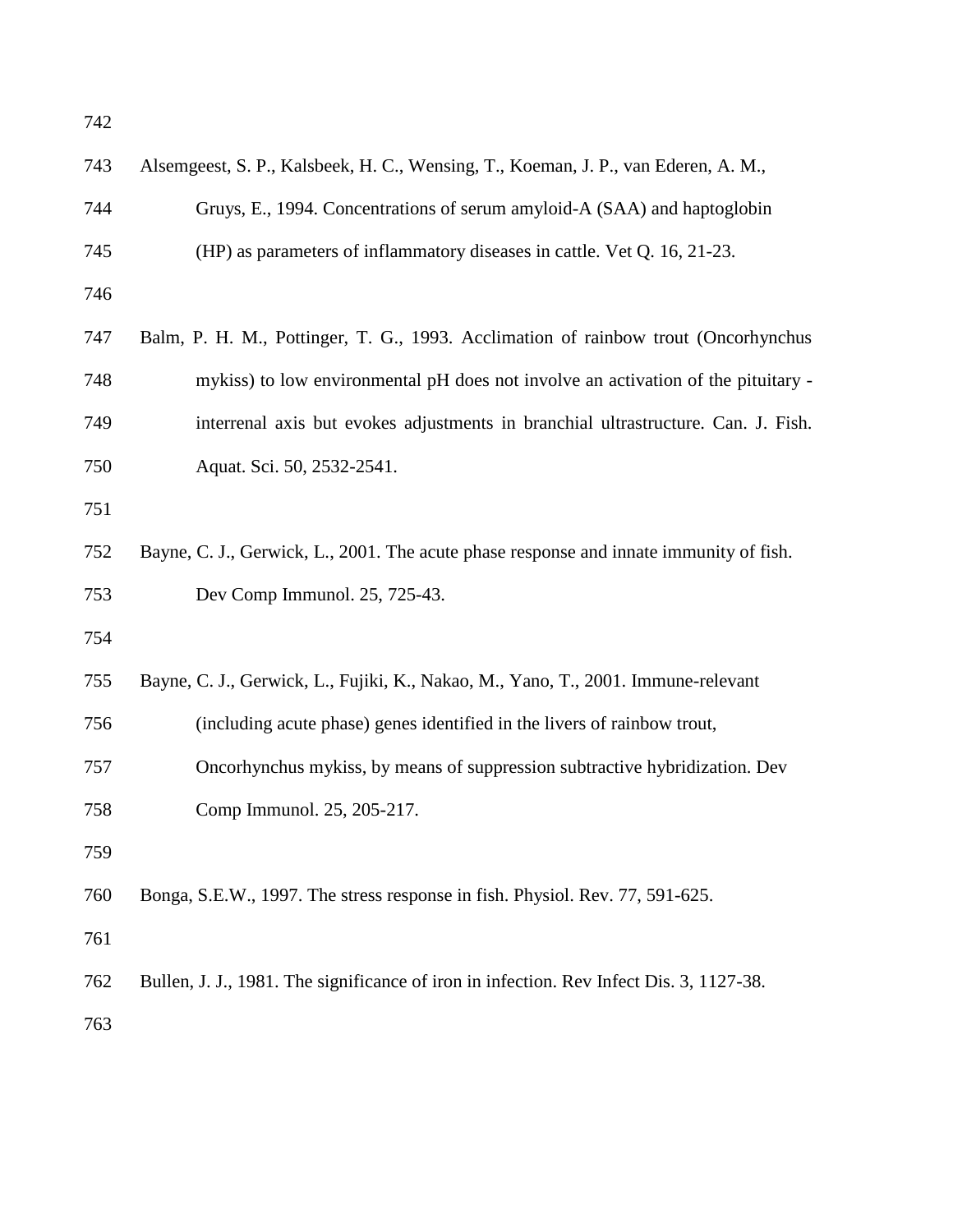| 764 | Carninci, P., Shibata, Y., Hayatsu, N., Sugahara, Y., Shibata, K., Itoh, M., Konno, H.,   |
|-----|-------------------------------------------------------------------------------------------|
| 765 | Okazaki, Y., Muramatsu, M., Hayashizaki, Y., 2000. Normalization and                      |
| 766 | subtraction of cap-trapper-selected cDNAs to prepare full-length cDNA libraries           |
| 767 | for rapid discovery of new genes. Genome Res. 10, 1617-1630.                              |
| 768 |                                                                                           |
| 769 | Gabay, C., Kushner, I., 1999. Acute-phase proteins and other systemic responses to        |
| 770 | inflammation. N Engl J Med. 340, 448-54.                                                  |
| 771 |                                                                                           |
| 772 | Gerwick, L., Corley-Smith, G., Bayne, C. J. 2007. Gene transcript changes in individual   |
| 773 | rainbow trout livers following an inflammatory stimulus. Fish Shellfish Immunol.          |
| 774 | 22, 157-171                                                                               |
| 775 |                                                                                           |
| 776 | Gjoen, H. M., Bentsen, H. B., 1997. Past, present, and future of genetic improvement in   |
| 777 | salmon aquaculture. ICES J. Mar. Sci. 54, 1009-1014.                                      |
| 778 |                                                                                           |
| 779 | Hicks, T. A., McGlone, J. J., Whisnant, C. S., Kattesh, H. G., Norman, R. L. 1998.        |
| 780 | Behavioral, endocrine, immune, and performance measures for pigs exposed to               |
| 781 | acute stress. J Anim Sci. 76, 474-483.                                                    |
| 782 |                                                                                           |
| 783 | Hook, S. E., Skillman, A. D., Small, J. A., Schultz, I. R. 2006. Gene expression patterns |
| 784 | in rainbow trout, <i>Oncorhynchus mykiss</i> , exposed to a suite of model toxicants.     |
| 785 | Aquat. Toxicol. 77, 372-385                                                               |
| 786 |                                                                                           |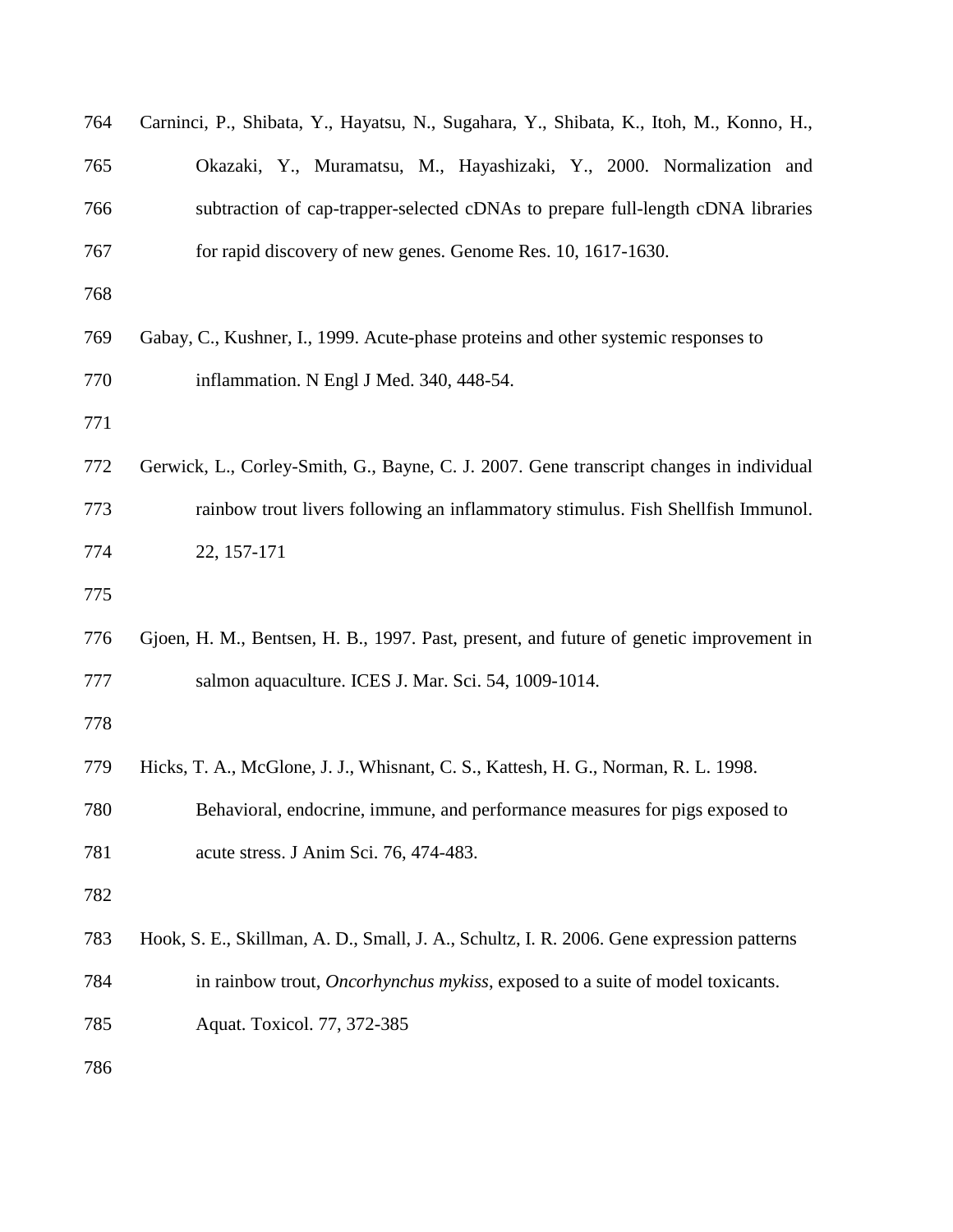| 787        | Hulata, G., 2001. Genetic manipulations in aquaculture: a review of stock improvement       |
|------------|---------------------------------------------------------------------------------------------|
| 788        | by classical and modern technologies. Genetica 111, 155-173.                                |
| 789        |                                                                                             |
| 790        | Huntingford, F.A., 2004. Implications of domestication and rearing conditions for the       |
| 791        | behaviour of cultivated fishes. J. Fish Biol. 65 Issue S1, 122-142.                         |
| 792        |                                                                                             |
| 793        | Jensen, L. E., Hiney, M. P., Shields, D. C., Uhlar, C. M., Lindsay, A. J., Whitehead, A. S. |
| 794        | 1997. Acute phase proteins in salmonids: evolutionary analyses and acute phase              |
| 795        | response. J Immunol. 158, 384-92.                                                           |
| 796        |                                                                                             |
| 797        | Johnson, E. O., Kamilaris, T. C., Chrousos, G. P., Gold, P. W. 1992. Mechanisms of          |
| 798        | stress: a dynamic overview of hormonal and behavioural homeostasis.                         |
| 799<br>800 | Neuroscience and Biobehavioural Reviews 16, 115-130.                                        |
| 801        | Krasnov, A., Koskinen, H., Pehkonen, P., Rexroad, C. E., Afanasyev, S., Molsa, H.           |
| 802        | 2005a. Gene expression in the brain and kidney of rainbow trout in response to              |
| 803        | handling stress. BMC Genomics 6, 3                                                          |
| 804        |                                                                                             |
| 805        | Krasnov, A., Koskinen, H., Rexroad, C., Afanasyev, S., Molsa, H., Oikari, A. 2005b.         |
| 806        | Transcriptome responses to carbon tetrachloride and pyrene in the kidney and                |
| 807        | liver of juvenile rainbow trout (Oncorhynchus mykiss). 74, 70-81                            |
| 808        |                                                                                             |
| 809        | Morey, J. S., Ryan, J. C., Van Dolah, F. M. 2006. Microarray validation: factors            |
| 810        | influencing correlation between oligonucleotide microarrays and real-time PCR.              |
| 811        | Biol Proced Online 8, 175-193                                                               |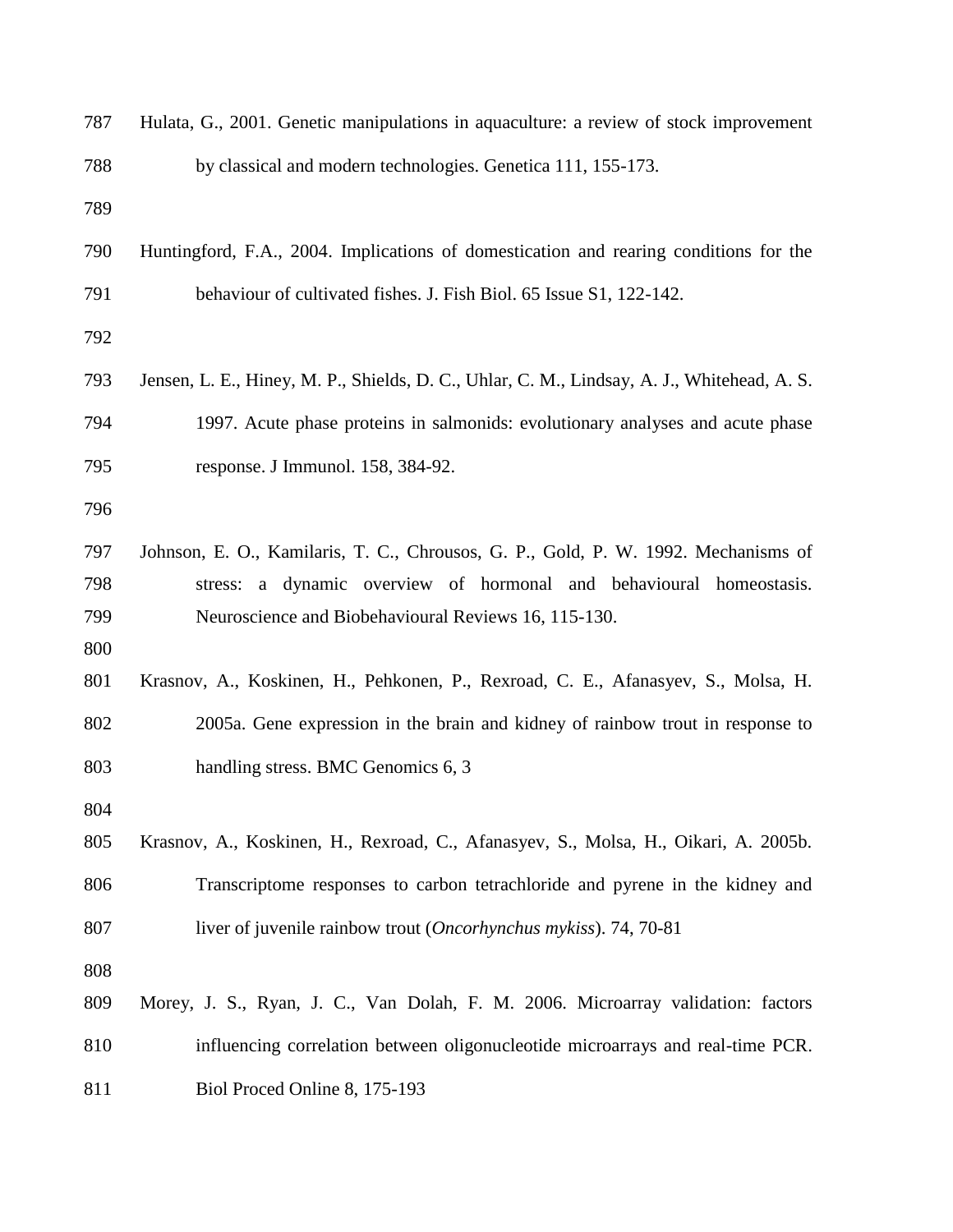| 812 |                                                                                            |
|-----|--------------------------------------------------------------------------------------------|
| 813 | Perry, S. F., Bernier, N. J., 1999. The acute humoral adrenergic stress response in fish:  |
| 814 | facts and fiction. Aquaculture 177, 285-295                                                |
| 815 |                                                                                            |
| 816 | Petersen, H. H., Nielsen, J. P., Heegaard, P. M., 2004. Application of acute phase protein |
| 817 | measurements in veterinary clinical chemistry. Vet Res. 35, 163-187                        |
| 818 |                                                                                            |
| 819 | Pfaffl, M. W., 2001. A new mathematical model for relative quantification in real-time     |
| 820 | RT-PCR. Nucleic Acids Research 29, 2002-2007                                               |
| 821 |                                                                                            |
| 822 | Pottinger, T.G., 2000. Genetic selection to reduce stress in animals. In: Moberg, G.P.,    |
| 823 | Mench, J.A. (Eds.), The Biology of Animal Stress: Basic Principles and                     |
| 824 | Implications for Animal Welfare. CABI Publishing, Oxford, pp. 291-308.                     |
| 825 |                                                                                            |
| 826 | Pottinger, T. G., Carrick., T. R., 1999. Modification of the plasma cortisol response to   |
| 827 | stress in rainbow trout by selective breeding. Gen. Comp. Endocrinol. 116:122-             |
| 828 | 132.                                                                                       |
| 829 |                                                                                            |
| 830 | Pottinger, T.G., Carrick, T.R., 2001. Stress responsiveness affects dominant-subordinate   |
| 831 | relationships in rainbow trout. Horm. Behav. 40, 419-427.                                  |
| 832 |                                                                                            |
| 833 | Pottinger, T.G., Pickering, A.D., 1992. The influence of social interaction on the         |
| 834 | acclimation of rainbow trout, <i>(Oncorhynchus mykiss)</i> , to chronic stress. Journal    |
| 835 | of Fish Biology 41, 435-447.                                                               |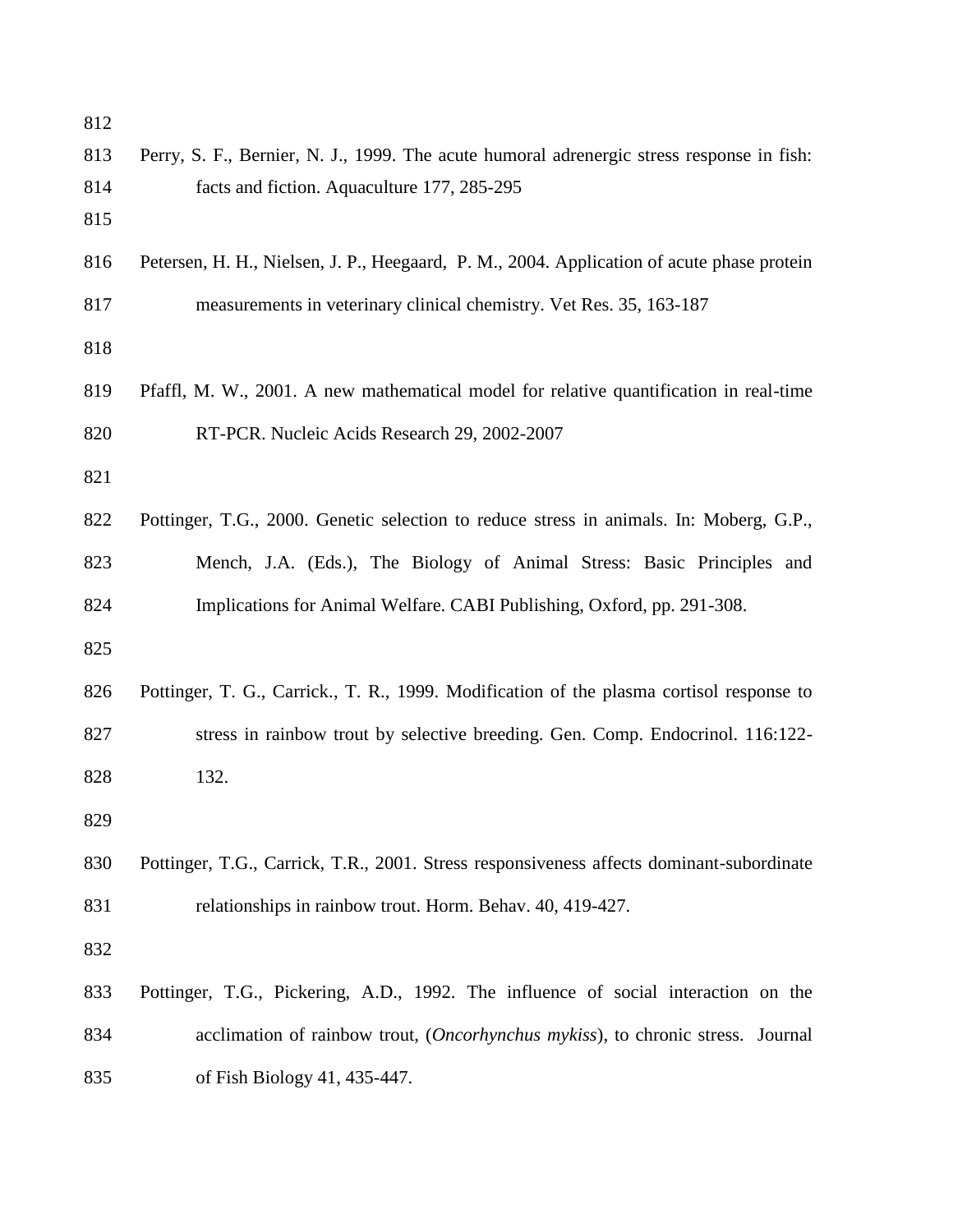| 837 | Pottinger, T.G., Pickering, A.D., 1997. Genetic basis to the stress response: selective     |
|-----|---------------------------------------------------------------------------------------------|
| 838 | breeding for stress tolerant fish. In: Iwama, G.K., Pickering, A.D., Sumpter, J.P.,         |
| 839 | Schreck, C.B. (Eds.), Fish Stress and Health in Aquaculture. Cambridge                      |
| 840 | University Press, Cambridge, pp. 171-193.                                                   |
| 841 |                                                                                             |
| 842 | Pottinger, T. G., Moran, T. A. and Morgan, J. A. W. (1994). Primary and secondary           |
| 843 | indices of stress in the progeny of rainbow trout (Oncorhynchus mykiss                      |
| 844 | Walbaum) selected for high and low responsiveness to stress. Journal of Fish                |
| 845 | Biology 44, 149-163.                                                                        |
| 846 |                                                                                             |
| 847 | Price, E.O., 1999. Behavioral development in animals undergoing domestication. Appl.        |
| 848 | Anim. Behav. Sci. 65, 245-271.                                                              |
| 849 |                                                                                             |
| 850 | Tilton, S. C., Gerwick, L. G., Hendricks, J. D., Rosato, C. S., Corley-Smith, G., Givan, S. |
| 851 | A., Bailey, G. S., Bayne, C. J., Williams, D. E., 2005. Use of a rainbow trout              |
| 852 | oligonucleotide microarray to determine transcriptional patterns in aflatoxin B1-           |
| 853 | induced hepatocellular carcinoma compared to adjacent liver. Toxicol. Sci. 88,              |
| 854 | 319-330                                                                                     |
| 855 |                                                                                             |
| 856 | Trenzado, C. E., Carrick, T. R. and Pottinger, T. G. (2003). Divergence of endocrine and    |
| 857 | metabolic responses to stress in two rainbow trout lines selected for differing             |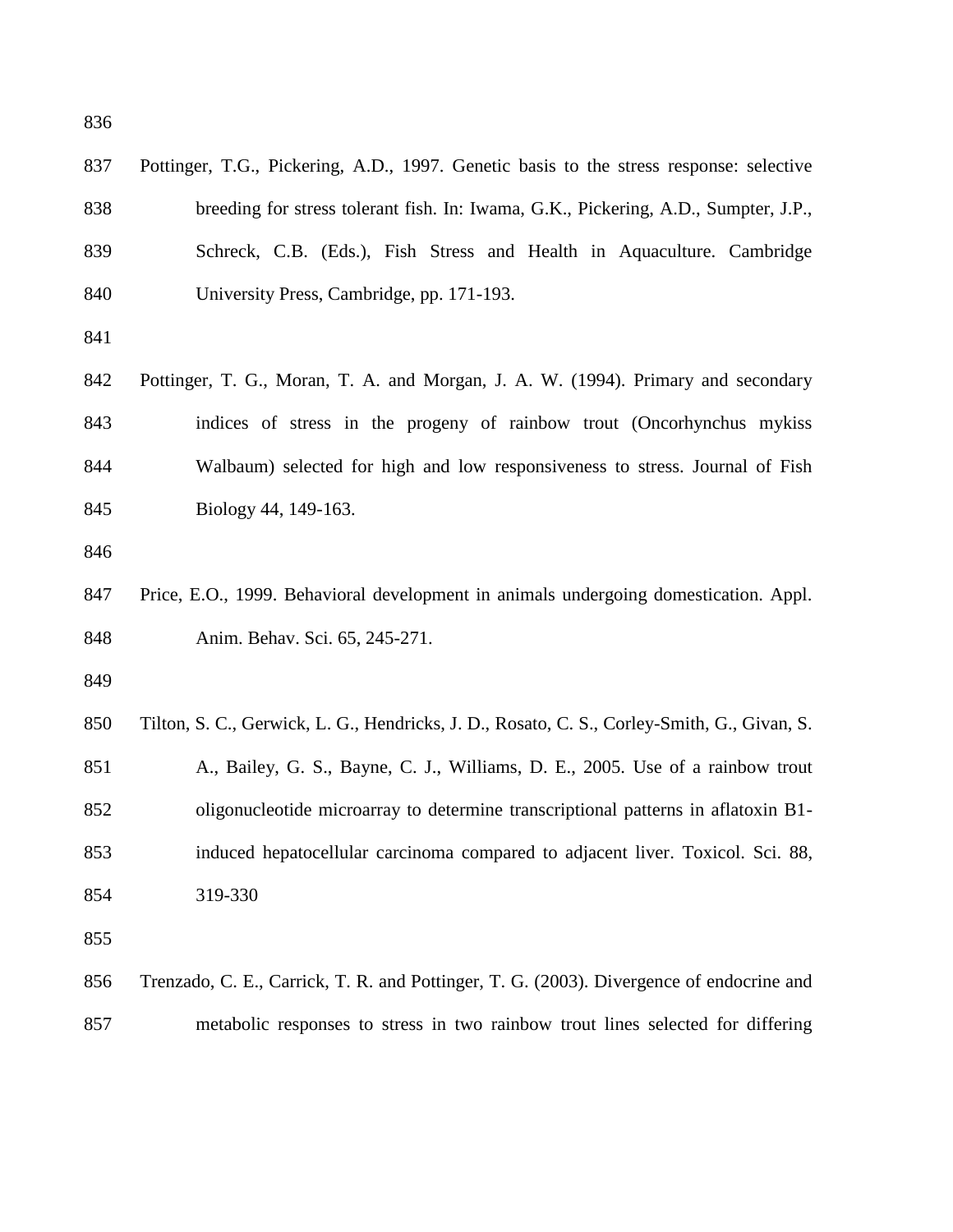| 858 | cortisol responsiveness to stress. General and Comparative Endocrinology 133,        |
|-----|--------------------------------------------------------------------------------------|
| 859 | 332-340.                                                                             |
| 860 |                                                                                      |
| 861 | Vandeputte, M., Launey, S., 2004. The genetic management of fish domestication.      |
| 862 | Productions Animales 17, 237-242.                                                    |
| 863 |                                                                                      |
| 864 | Wang, C. M., King, W., Woods, C., 2004. Physiological indicators of divergent stress |
| 865 | responsiveness in male striped bass broodstock. Aquaculture 232, 665-678             |
| 866 |                                                                                      |
| 867 | Zhang, B., Schmoyer, D., Kirov, S., Snoddy, J., 2004. GOTree Machine (GOTM): a web-  |
| 868 | based platform for interpreting sets of interesting genes using Gene Ontology        |
| 869 | hierarchies. BMC Bioinformatics 5:16                                                 |
| 870 |                                                                                      |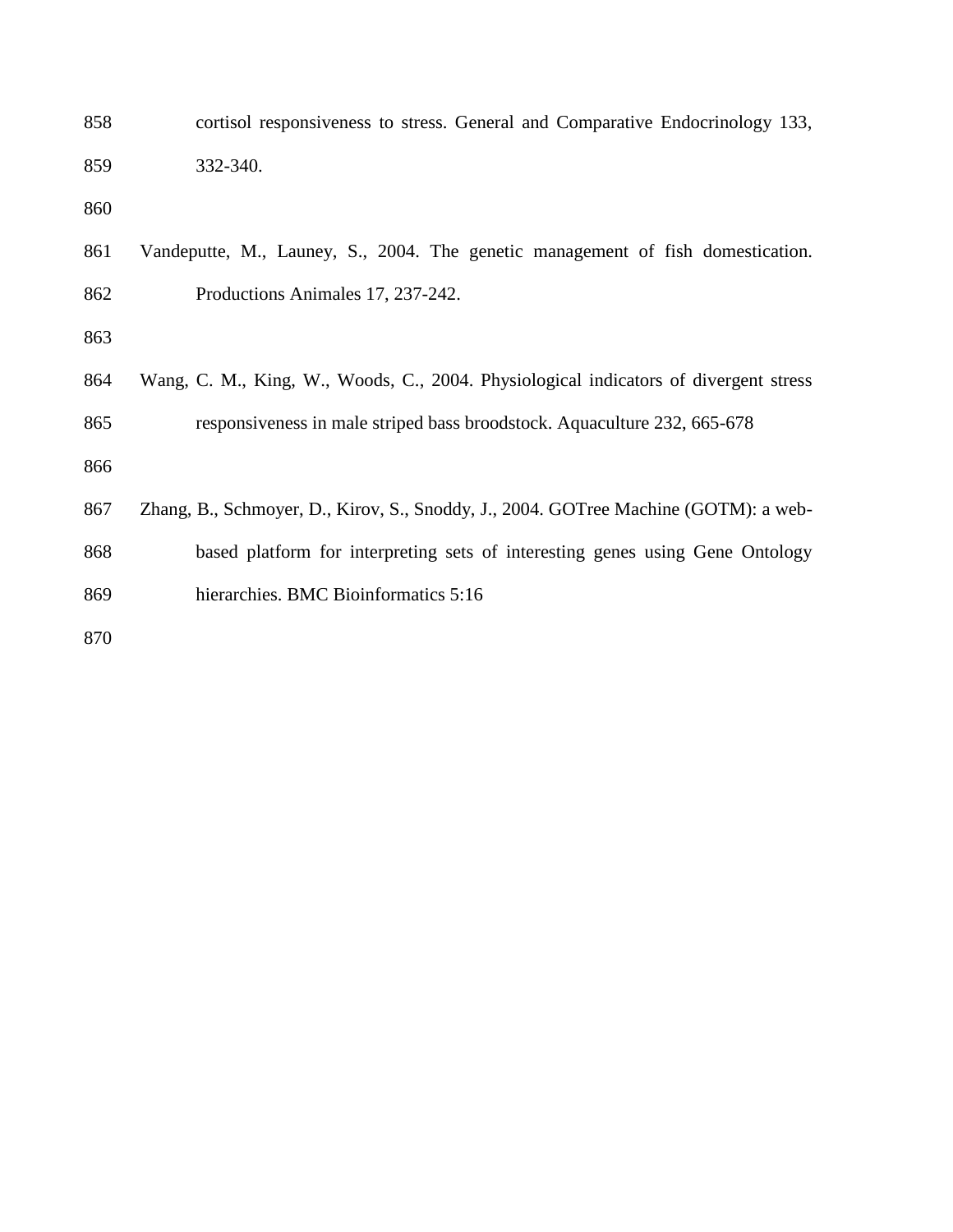| Gene                             | Accession<br>Number | <b>Forward Primer</b>     | <b>Reverse Primer</b>       |
|----------------------------------|---------------------|---------------------------|-----------------------------|
| Haptoglobin                      | CT566464            | 5'TCCTTCGATAAGACCTGTGCC3' | 5'GGAGACTGGCTGATGTCTCA3'    |
| Fibrinogen<br>beta chain         | CR944658            | 5'TGGGTATTCAGGAACAGCCG3'  | 5'TCGCCTGGAGTCCAGTTATC3'    |
| Complement<br>factor H           | CR944614            | 5'AAGCAAGCTGTCCTGATCCT3'  | 5'AAACTCAGTGTAAACTGTCTGCTG3 |
| <b>TC8442</b>                    | CR94440             | 5'GGCTCAGCTCATTCAGCAGT3'  | 5'GCTTTCCCTTCTAGTCTCACTCC3' |
| $\alpha$ -1-Anti-<br>trypsin     | CR944146            | 5'TGTCTTCATGGGCAAAGTCA3'  | 5'TGCCACTTGTTAAAGCGTGA3'    |
| homolog<br><b>CIRBP</b>          | CT567069            | 5'GTGTTGTTGTTGACCGGATG3'  | 5'TTGGAAATGAATGGCTGACA 3'   |
| 14-3-3 Protein<br>$\beta/\alpha$ | AY370880*           | 5'TCCGATGTCCACAGAGTCAG3'  | 5'AAAACGGCATTTGATGAAGC3'    |
| <b>TC8200</b>                    | CR944318            | 5'GTCAAACTGCTCAATGAACCA3' | 5'CCTTCGGCAATCAGATGAA3'     |
| Orosomucoid                      | CR944165            | 5'CTGGAGAAATGGGATGAGGA 3' | 5'TGGCAGACTGAGACAATCCA3'    |
| Serum<br>albumin 1               | TC120523            | 5'TGGTTGCTGAGAGTGCAGAG3'  | 5'TGTAGGCTGGGCAGGTAGAT3'    |
| EST10729                         | CT566588            | 5'CCTCTTTCAGTGGTGGTGGT3'  | 5'CAAGGGGTCTCCTCATTCTG3'    |
| Ceruloplasmin                    | CT565372            | 5'TGGATGAACGTGGAGCATTA3'  | 5'TCATGCATTGTCAGTGGTCA3'    |
| $\beta$ -actin                   | AJ438158*           | 5'ATGGAAGATGAAATCGCCGCA3' | 5'TGGCCCATCCCAACCATCAC3'    |
| 18S<br>Ribosomal<br><b>RNA</b>   | AF308735*           | 5'ACCACCCACAGAATCGAGAAA3' | 5'GCCTGCGGCTTAATTTGACT3'    |

871 Table 1: Primers used for quantitative real-time PCR

<sup>872</sup> \*Primers to candidate genes were generally designed to specific clones on the array with<br>873 reference to contigs, but where there was any ambiguity NCBI (AY370880) and TIGR

873 reference to contigs, but where there was any ambiguity NCBI (AY370880) and TIGR (TC120523) database sequences were used.

(TC120523) database sequences were used.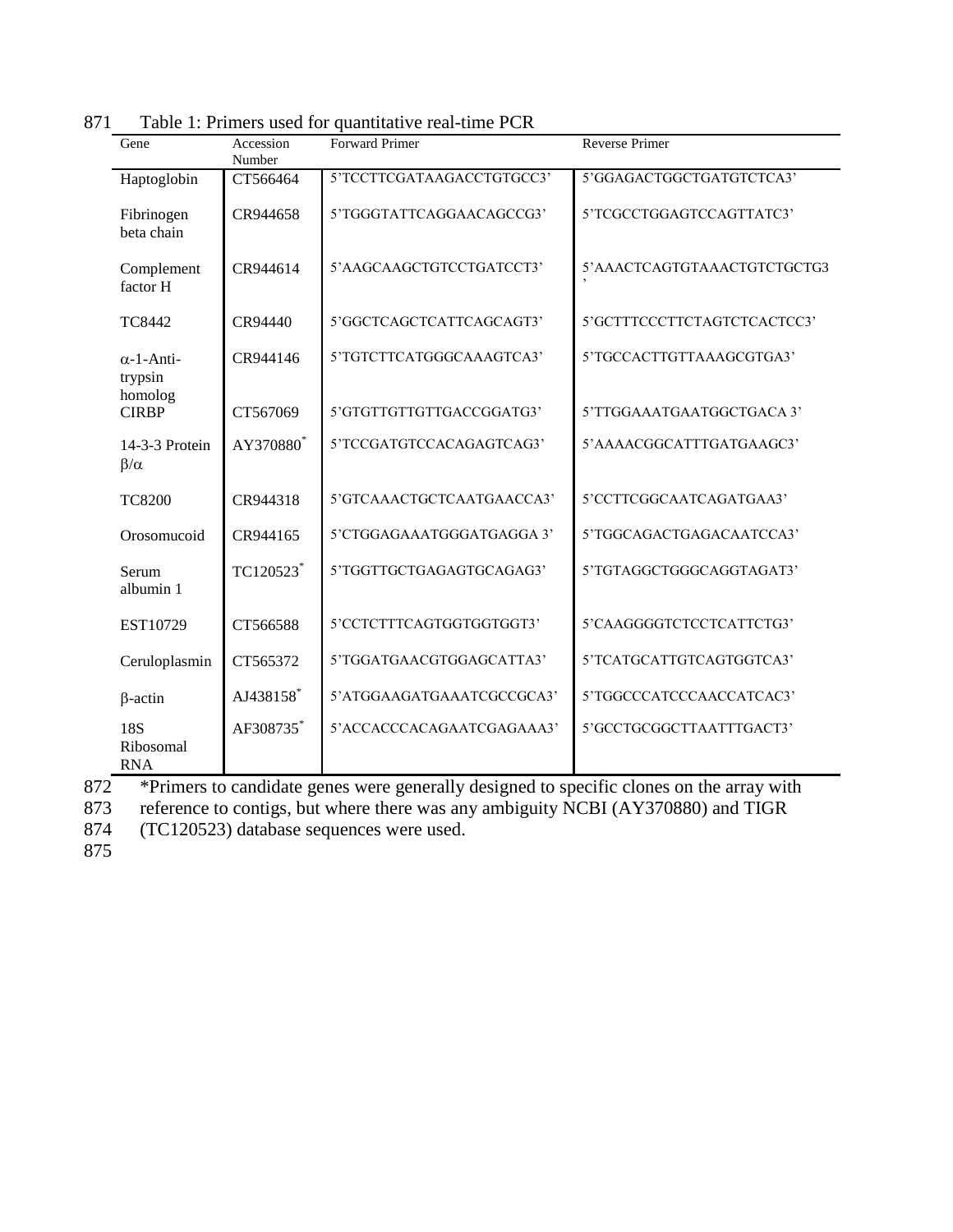

876 Cairns et al. Figure 1.

Time (h)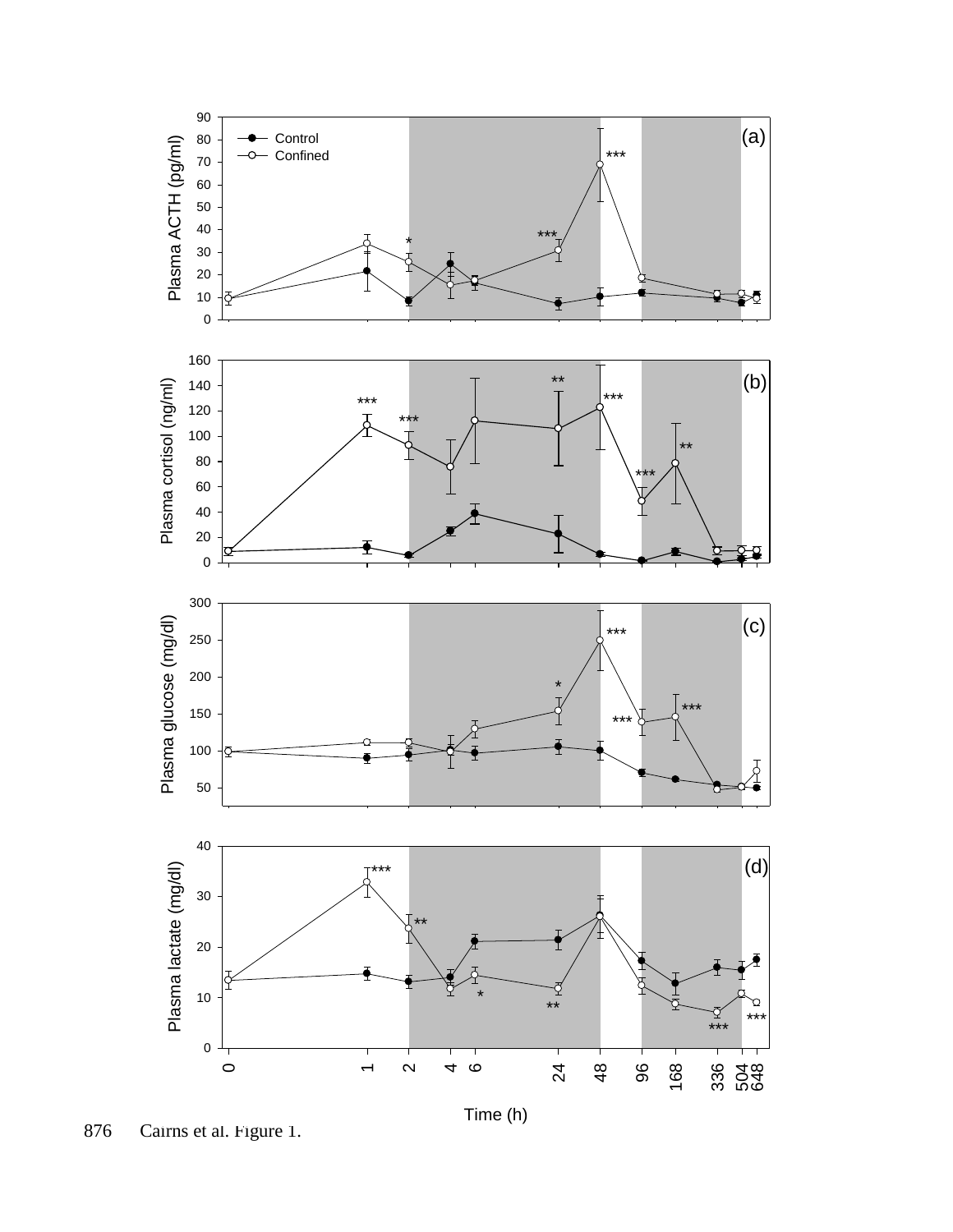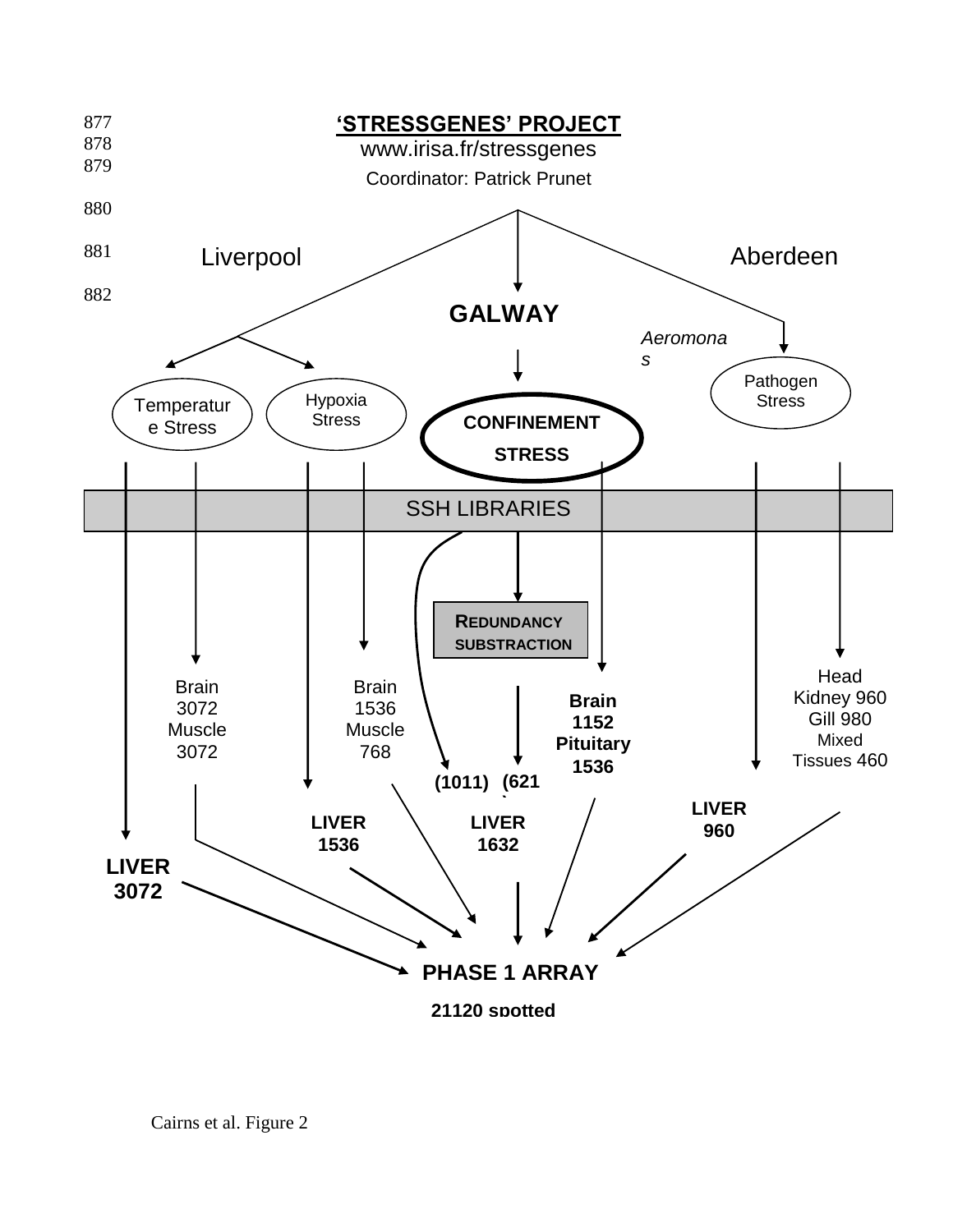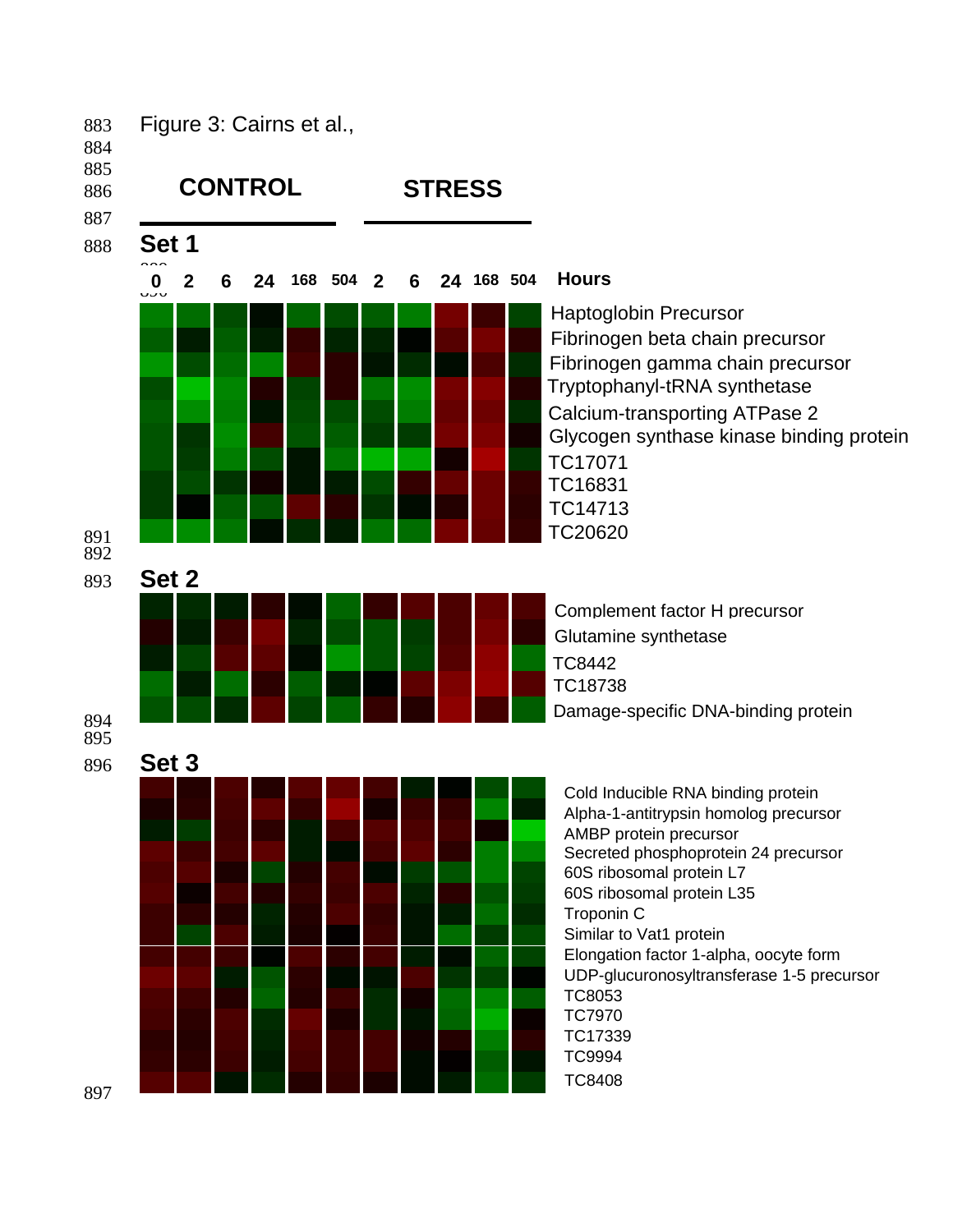899 **Scale:**



**4.0 2.0 1.0 0.5 0.25**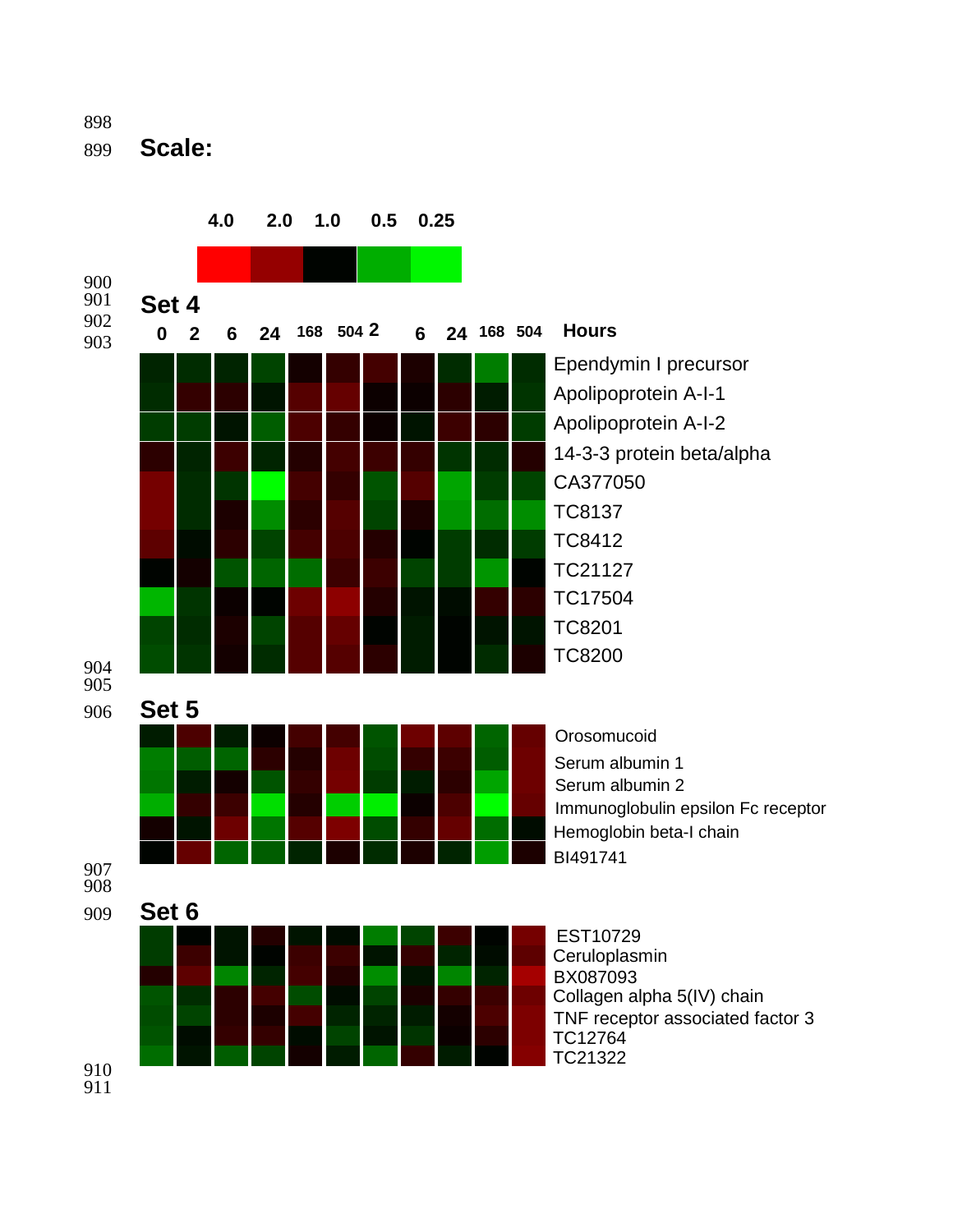



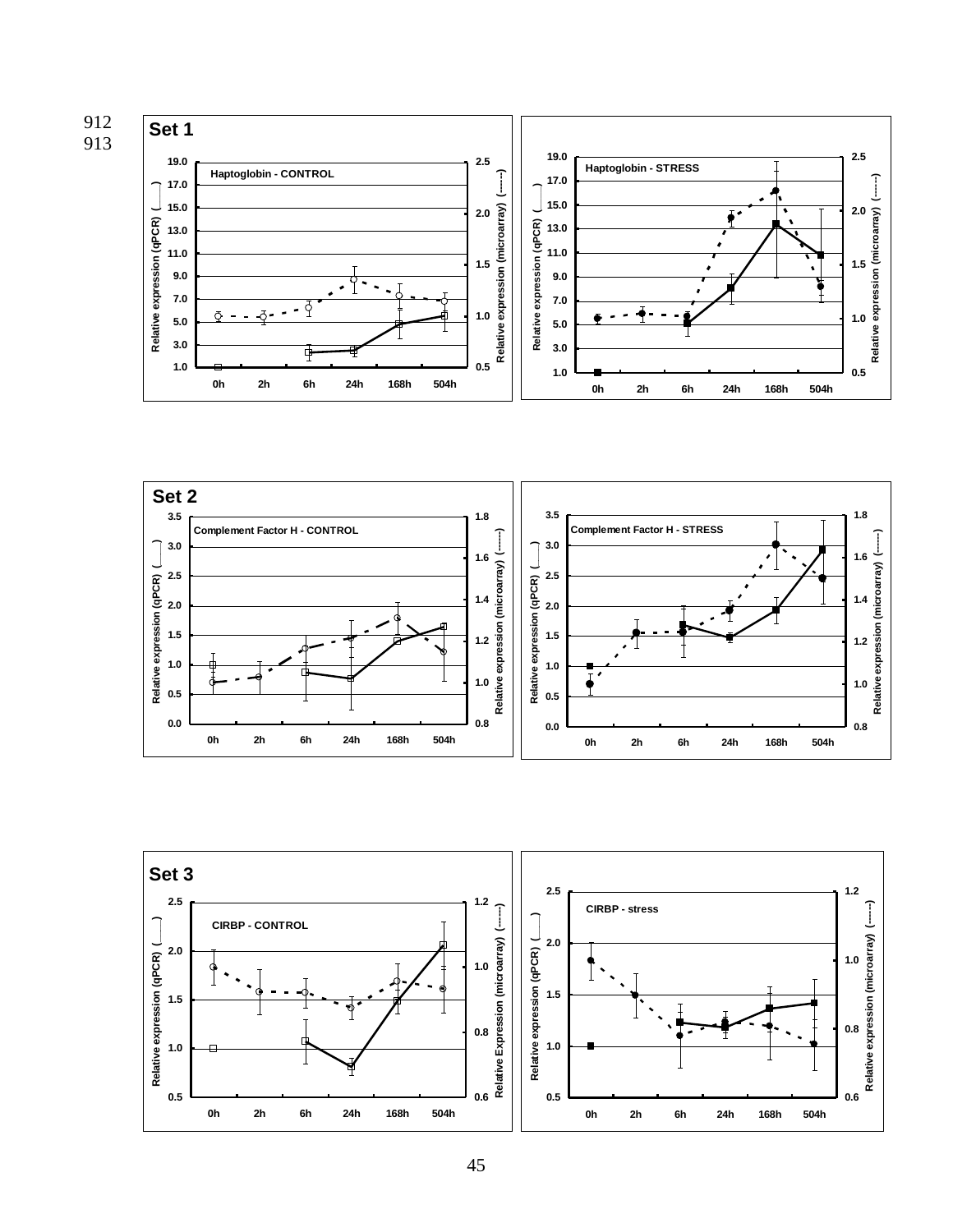







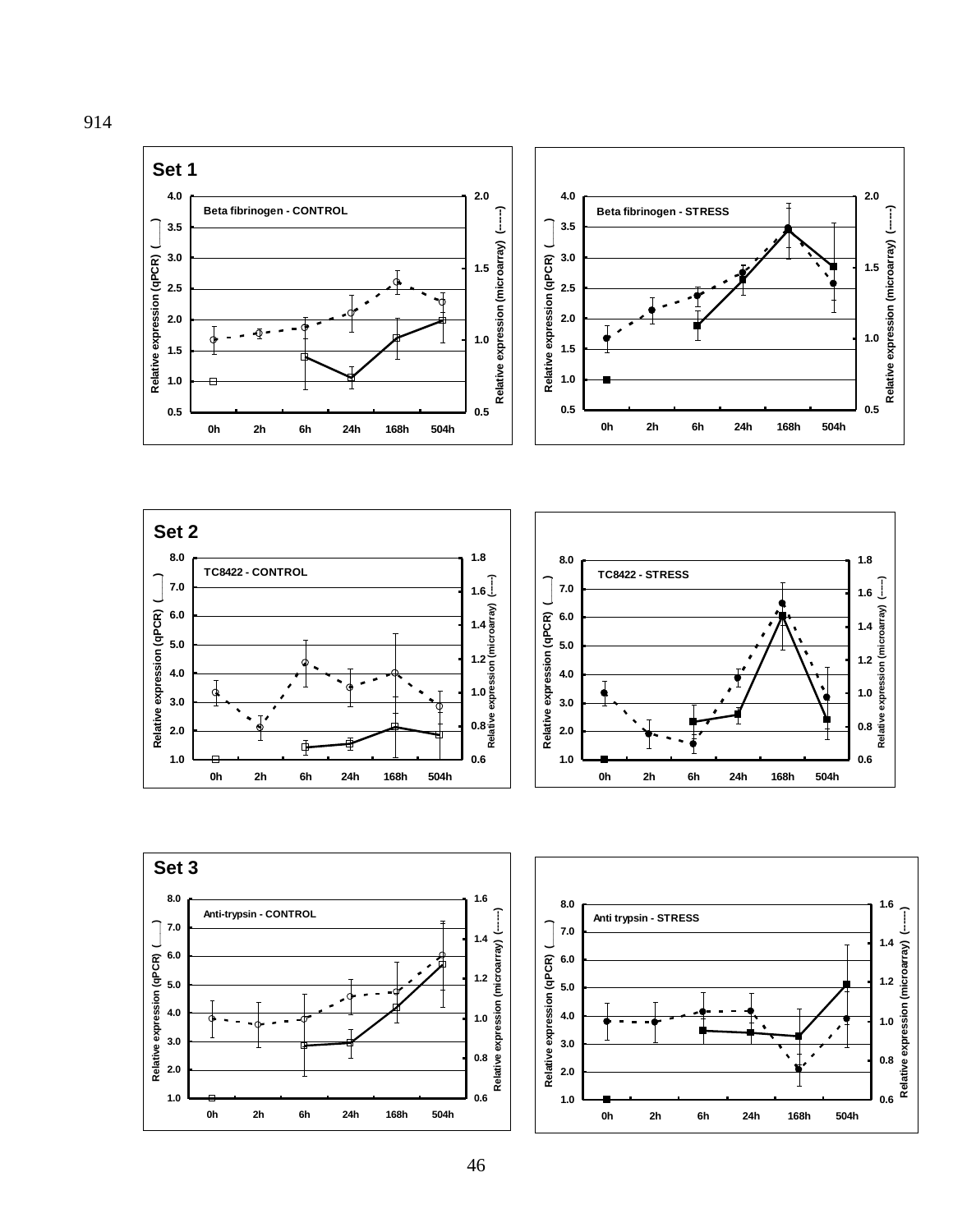



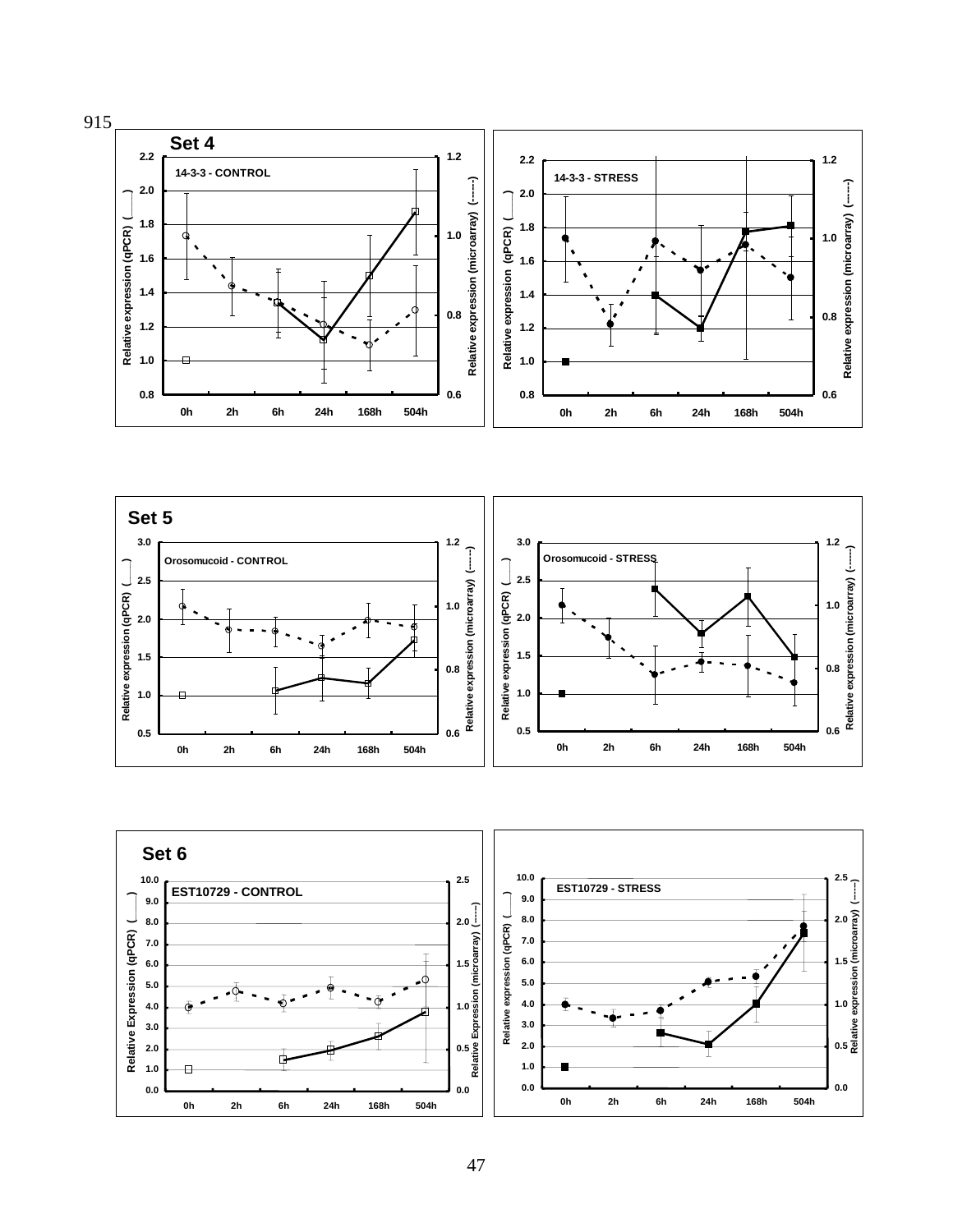





![](_page_48_Figure_3.jpeg)

![](_page_48_Figure_4.jpeg)

![](_page_48_Figure_5.jpeg)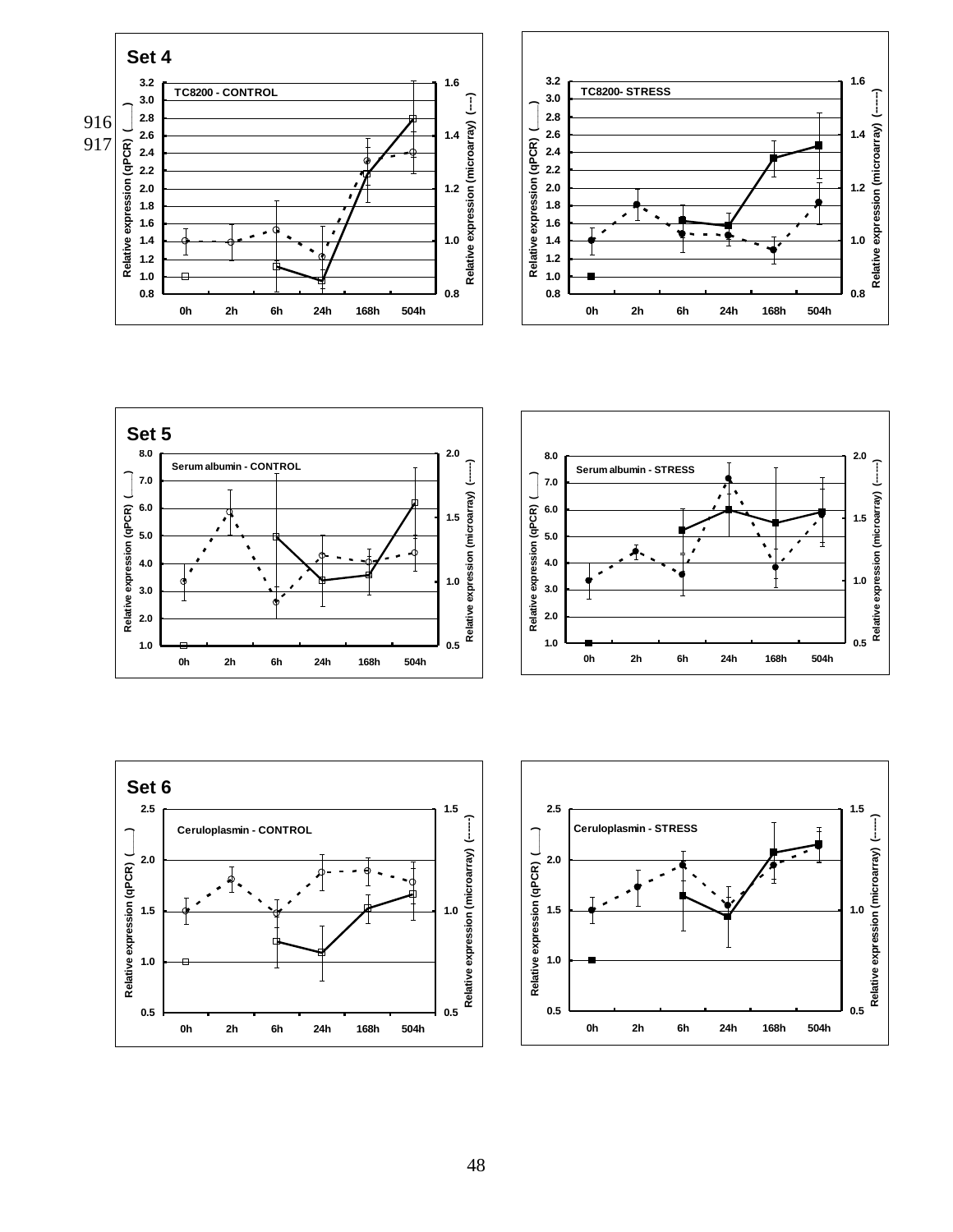# **Figure captions**

| 920 | Figure 1. Levels of (a) plasma ACTH; (b) plasma cortisol; (c) plasma glucose; (d) plasma                   |
|-----|------------------------------------------------------------------------------------------------------------|
| 921 | lactate in confined ( $\circ$ ) and unconfined ( $\bullet$ ) rainbow trout over a 648 h period. Each point |
| 922 | is the mean $\pm$ SEM of 12 fish. Significant differences between control and confined fish                |
| 923 | are denoted by: *: $P<0.05$ ; **: $P<0.01$ ; ***: $P<0.001$ . The shaded areas represent the               |
| 924 | two time periods from which samples were used to construct the SSH libraries.                              |
| 925 |                                                                                                            |
| 926 | Figure 2. Organisation of the Phase 1 microarray.                                                          |
| 927 | The Phase 1 array consisted of 21120 spotted cDNAs contributed to by three partners of                     |
| 928 | the "Stressgenes" project. Four stresses were represented and most of the clones were                      |
| 929 | derived from liver, brain and muscle SSH libraries. Numbers provide detail on the                          |
| 930 | number of clones spotted from each tissue/stress. The liver confinement libraries went                     |
| 931 | through a second step of redundancy subtraction.                                                           |
| 932 |                                                                                                            |
| 933 | Figure 3. Common expression patterns in response to a confinement stressor. RNA from                       |
| 934 | individual fish exposed to a confinement stressor (and unstressed controls) was                            |
| 935 | hybridised in dye-swap experiments to a multi-tissue cDNA microarray. Normalised                           |
| 936 | expression ratios (ln transformed) were analysed by ANOVA by time $(P<0.05$ with                           |

 Benjamini and Hochberg False Discovery Rate multiple test correction) and clustered into six k-means groups. The scale ranges from 4-fold up-regulated (red) to 4-fold down-

regulated i.e.0.25 (green).